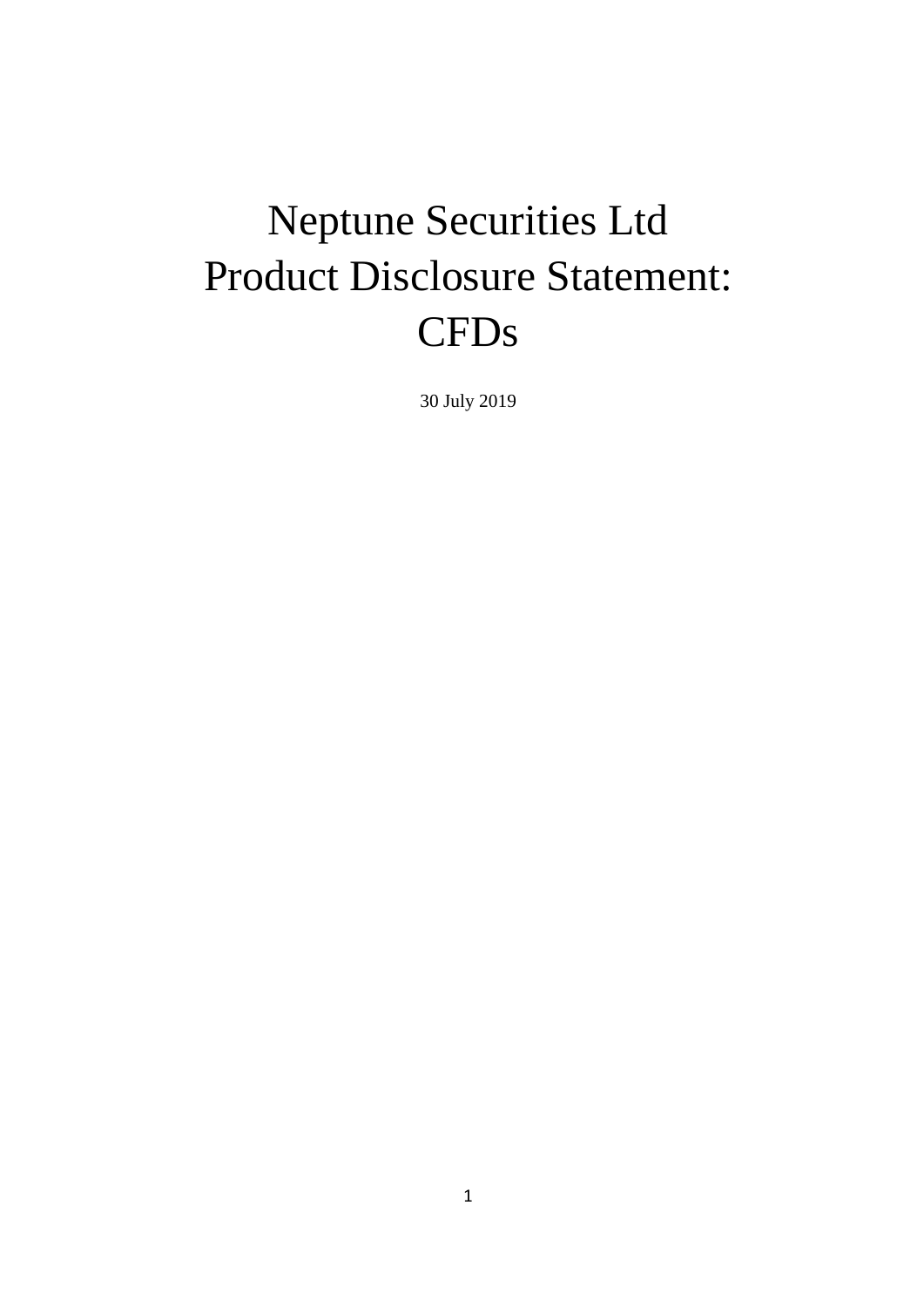| 1. |                                                                                  |    |
|----|----------------------------------------------------------------------------------|----|
| 2. |                                                                                  |    |
| З. |                                                                                  |    |
| 4. |                                                                                  |    |
| 5. |                                                                                  |    |
| 6. |                                                                                  |    |
| 7. |                                                                                  |    |
| 8. |                                                                                  |    |
| 9. |                                                                                  |    |
|    |                                                                                  |    |
|    |                                                                                  | 14 |
|    |                                                                                  |    |
|    |                                                                                  |    |
|    |                                                                                  |    |
|    |                                                                                  |    |
|    |                                                                                  |    |
|    |                                                                                  |    |
|    |                                                                                  |    |
|    |                                                                                  |    |
|    |                                                                                  | 25 |
|    |                                                                                  | 26 |
|    |                                                                                  |    |
|    |                                                                                  |    |
|    |                                                                                  | 27 |
|    |                                                                                  | 27 |
|    | 26. What should you do if you have a complaint? ________________________________ | 27 |
|    | 27. ANTI-MONEY LAUNDERING & COUNTER TERRORISM FINANCING (AML/CTF) _______ 28     |    |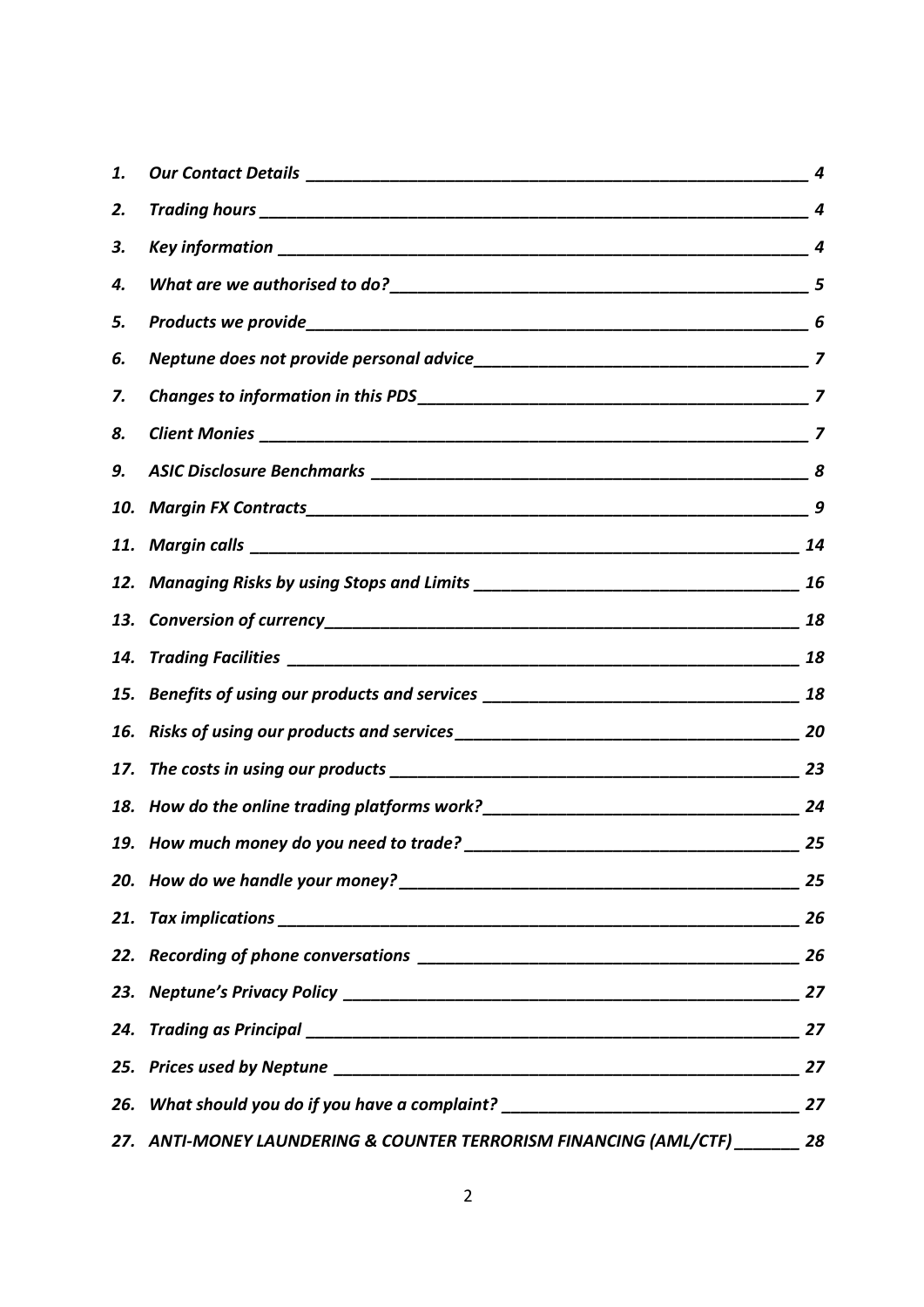| 28. Our Terms and Conditions          | 29 |
|---------------------------------------|----|
| Glossary                              |    |
| <b>Neptune's Terms and Conditions</b> |    |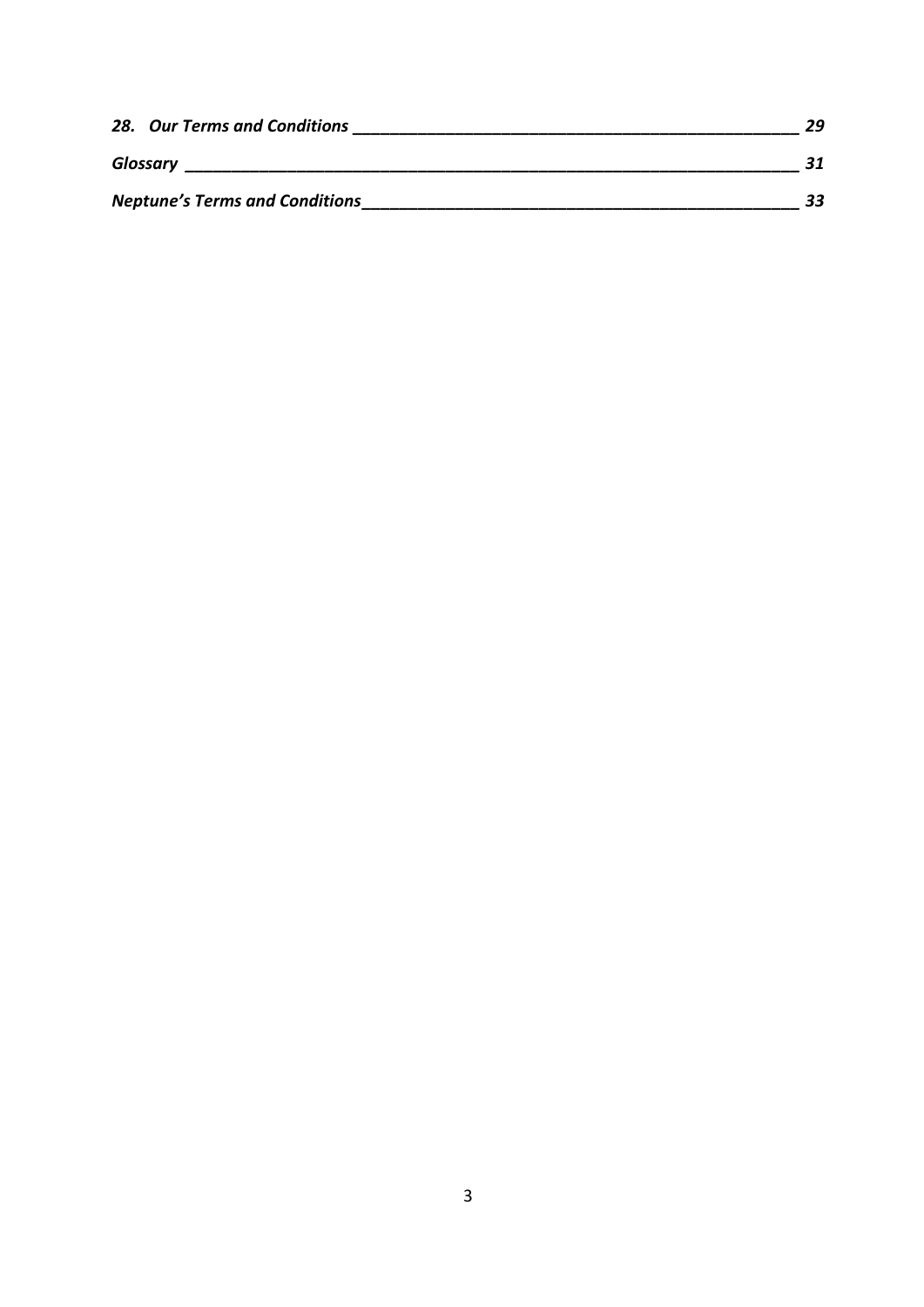# <span id="page-3-0"></span>**1. Our Contact Details**

**Issuer:** Neptune Securities Limited (ACN 133 085 908) **Address:** Suite 706 South Tower, Chatswood Central, 1-5 Railway Street Chatswood NSW 2067 Australia **Website**: www.neptunefx.com.au **Phone:** +61 1300 459 688 **AFS Licensee:** 332 890 **Preparation date:** 30 July 2019 **Version**: 1.0

# <span id="page-3-1"></span>**2. Trading hours**

**Local trading hours:** Monday to Friday – 9am to 5.30pm AEST

# <span id="page-3-2"></span>**3. Key information**

Neptune Securities Limited (*Neptune*) ACN 133 085 908, AFSL 332 890 is the issuer of the products described in this Product Disclosure Statement (*PDS*). Should you have any queries about this document, please do not hesitate to contact us. Our contact details are at the start of this PDS.

Neptune is the service provider of the product in this PDS. Neptune is authorised to provide financial product advice as well as arrange for the issue of products in this PDS. Neptune's contact details are:

**Address:** Suite 706, South Tower, Chatswood Central, 1-5 Railway Street NSW 2067 **Website:** www.neptunefx.com.au **Phone:** +61 1300 459 688

This PDS explains everything you need to know about the products we can offer you. It is designed to:

- provide you with the information you need to determine whether the products we offer are appropriate for your needs;
- explain the terms and conditions, rights and obligations associated with our products; and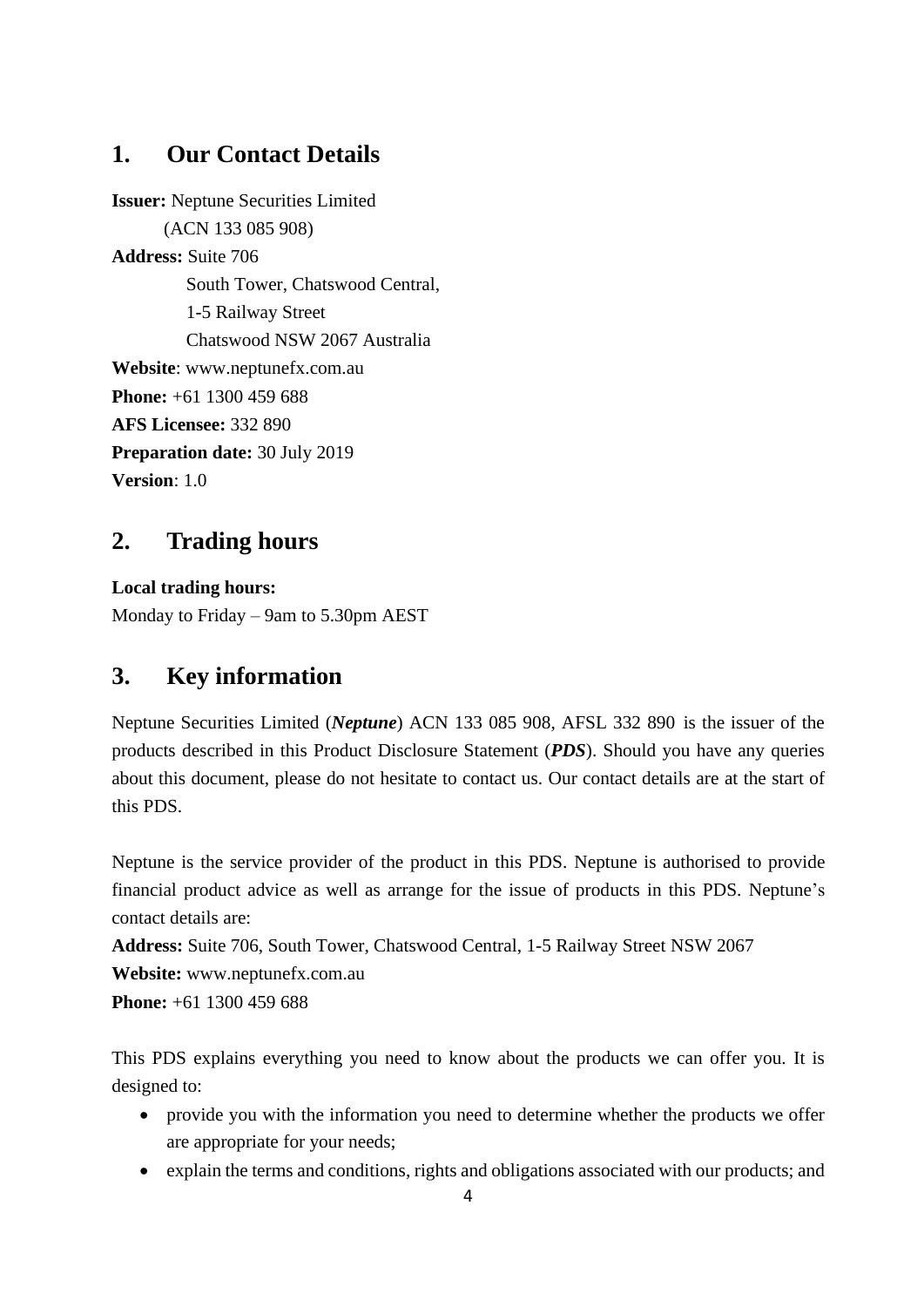• help you to compare products.

**Warning: Trading in margin contracts involves the potential for profit as well as the risk of loss of which may vastly exceed the amount of your initial investment and is not suitable for all investors. Movements in the price of the margin contract's underlying asset (e.g. foreign exchange rates) are influenced by a variety of unpredictable factors of global origin. Violent movements in the price of the underlying currency may occur in the market as a result of which you may be unable to settle adverse trades. We are unable to guarantee a maximum loss that you may suffer from your trading.**

### <span id="page-4-0"></span>**4. What are we authorised to do?**

Neptune holds an AFSL (332 890) which authorises us to provide the following services to both wholesale and retail investors:

- Provide general financial product advice in interests in managed investment schemes excluding investor directed portfolio services; and securities;
- Deal in by issuing, applying for, acquiring, varying or disposing of a financial product in respect of the following classes of financial products: derivatives, foreign exchange contracts;
- Deal in by applying for, acquiring, varying or disposing of a financial product on behalf of another person in respect of the following classes of products: deposit and payment products other than basic deposit products; derivatives; foreign exchange contracts; general insurance products; debentures, stocks or bonds issued or proposed to be issued by a government; interest in managed investment schemes excluding investor directed portfolio services; and securities.

Neptune will only provide general advice to its clients. Neptune does not provide any personal advice which takes into account your personal objectives, financial situation or needs. If you require personal advice, please contact your financial adviser, who will provide you with a statement of advice in respect of any personal financial product advice given to you.

Neptune does not provide market making services through its online trading platforms. All prices for financial products issued by and are quoted from the exchange rates used by our liquidity provider, Saxo Bank A/S (Company Registration No: 15731249, Denmark) (**Saxo Bank**). Neptune MT4 trades will be processed by authorised Third Parties.

Before acting on any advice asked of or given by an employee of Neptune, you should carefully consider the appropriateness of the advice with regards to your personal objectives, financial situation and needs.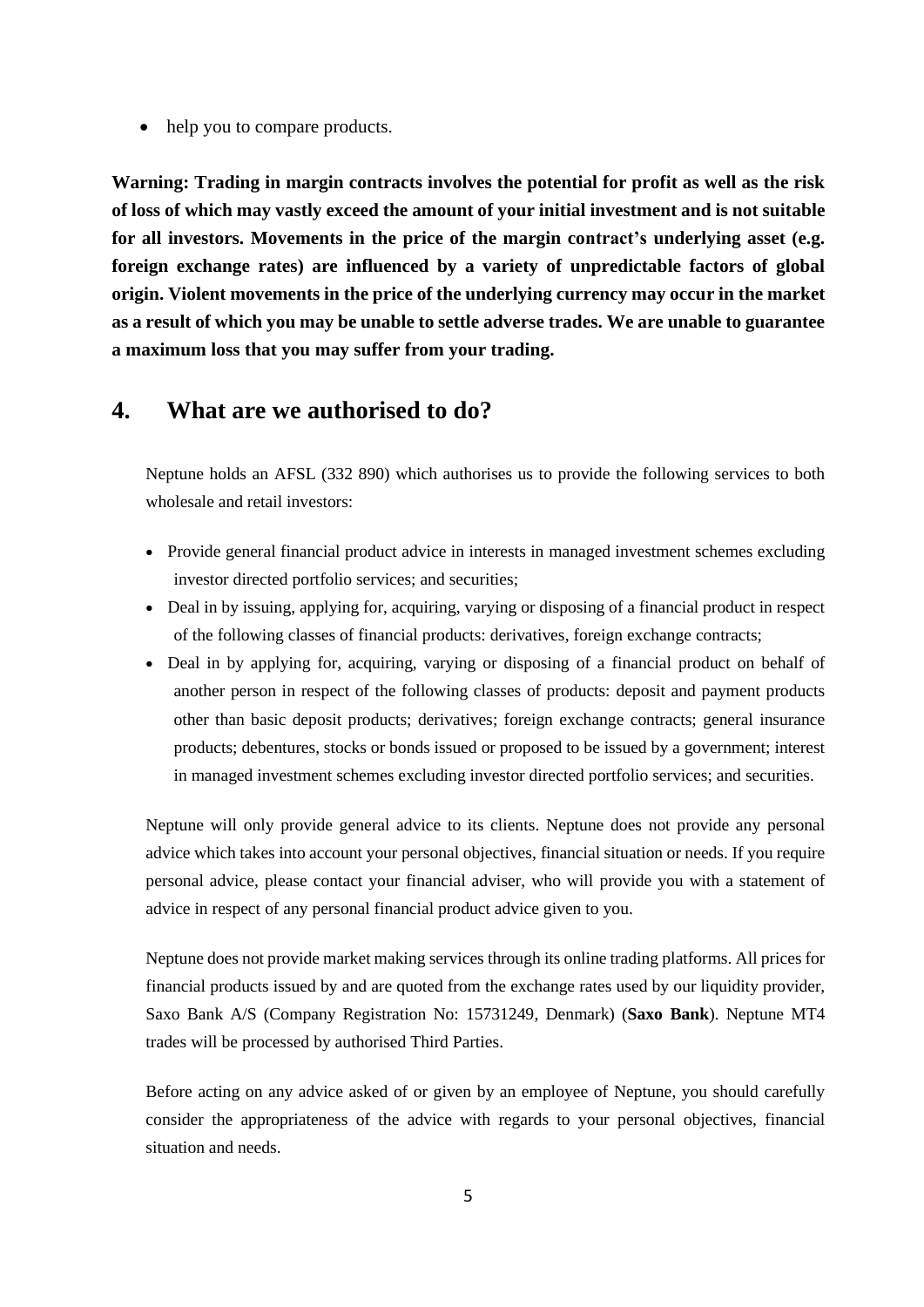Before using the products referred to in this PDS you should read it carefully, and then consider your objectives, financial situation and needs and take all reasonable steps to fully understand the possible outcomes of trades and strategies that can be employed using our trading platforms. We recommend you seek independent financial advice to ensure that a particular product is suited to your financial situation and requirements.

We offer margin trading services via our trading platform. The type of products that you can trade with us are Margin FX contracts and Margin Securities. This product type is explained in more detail below, along with the risks and benefits.

The product name, contract size and any value used in the examples in the PDS are for illustrative purposes only. They may differ from what are actually provided. Therefore, you should refer to the products actually provided by us while trading. We reserve the right to change any value of the actual trading product.

At the end of this PDS, there is a separate document titled "Terms of Business". It contains terms and conditions that govern our relationship with you.

# <span id="page-5-0"></span>**5. Products we provide**

Neptune provides Margin FX contracts, a type of contract for difference (**CFD**). A CFD is contract between the parties to pay in cash the difference between the price or value of an underlying asset between the time at which the contract is entered into (**opened**) and the time which it is exited (**closed**). CFDs are a leveraged product, which means you only need to deposit a small percentage of the full trade (**Margin**) in order to open a position. The money you will receive under a CFD will depend on whether the underlying asset you choose moves in your favour. If it does, then you will make a gain and your account will be credited. If it does not, then you will make a loss and your account will be debited.

Margin is typically a relatively small proportion of the overall contract value. For example, a contract trading on leverage of 100:1 will require margin of 1% of the contract value. This means that a small price movement in the underlying will result in large movement in the value of your trade – this can work in your favour or result in substantial losses.

You may lose your initial deposit and be required to deposit additional margin in order to maintain your position. If you fail to meet any margin requirement your position will be liquidated and you will be responsible for any resulting losses.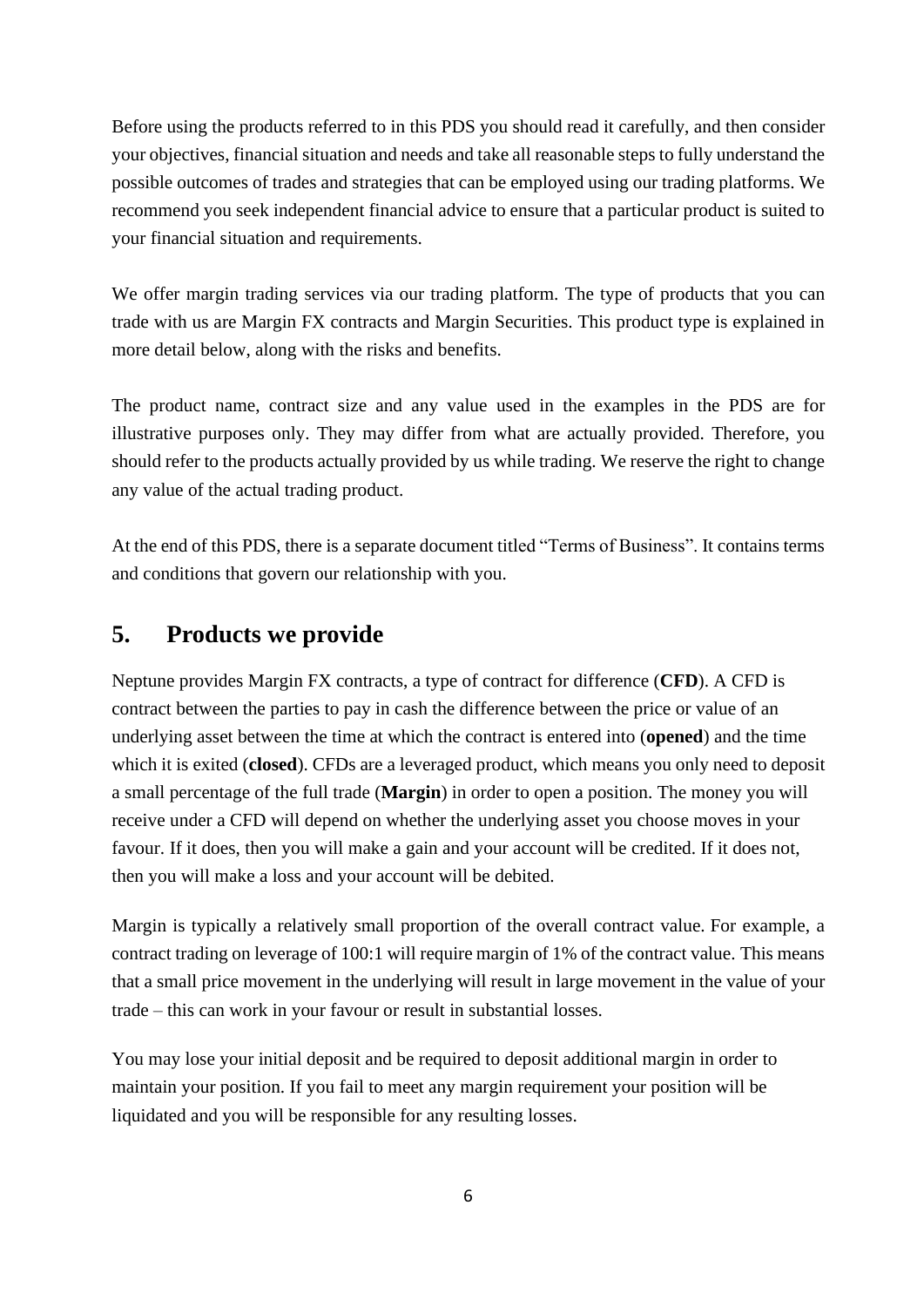**CFD trading is high risk and not suitable for everyone. Most importantly, do not invest money you can't afford to lose.**

# <span id="page-6-0"></span>**6. Neptune does not provide personal advice**

Neptune will only provide general advice to Clients. We do not provide personal advice which takes into account your personal objectives, financial situation or needs. This PDS does not constitute a recommendation or opinion that any of the products and services offered are appropriate for you.

If you require personal advice, please contact your financial advisor, who will provide you with a statement of advice in respect to any personal financial product advice given to you. Before acting on any advice asked of or given by an employee of Neptune, you should carefully consider the appropriateness of the advice with regards to your personal objectives, financial situation and needs.

# <span id="page-6-1"></span>**7. Changes to information in this PDS**

Information in this PDS may change from time to time, without notice, where the information is not materially adverse to Clients. We may provide updated information via our website: www.neptunefx.com.au. A copy of the updated information is also available upon request free of charge by contacting us on  $+61$  1300 459 688.

If we issue a new or supplementary PDS, we will notify you by posting the new or supplementary PDS on our website. Alternatively, we may notify you via email of the new or supplementary PDS at least five (5) days prior to the effective date of the new or supplementary PDS.

# <span id="page-6-2"></span>**8. Client Monies**

Neptune Securities Limited operates to hold client monies in a designated client money account with an Australian authorized deposit-taking institution (ADI) as per the rules of s 981B of the *Corporations Act 2001*. The client money account is subject to the statutory protections on use, withdrawals and distribution of client money in the event of the licensee's insolvency or ceasing to carry on business. Any monies held by Neptune will be transferred to the authorized liquidity provider account within 48 hours of the initial receipt of such monies.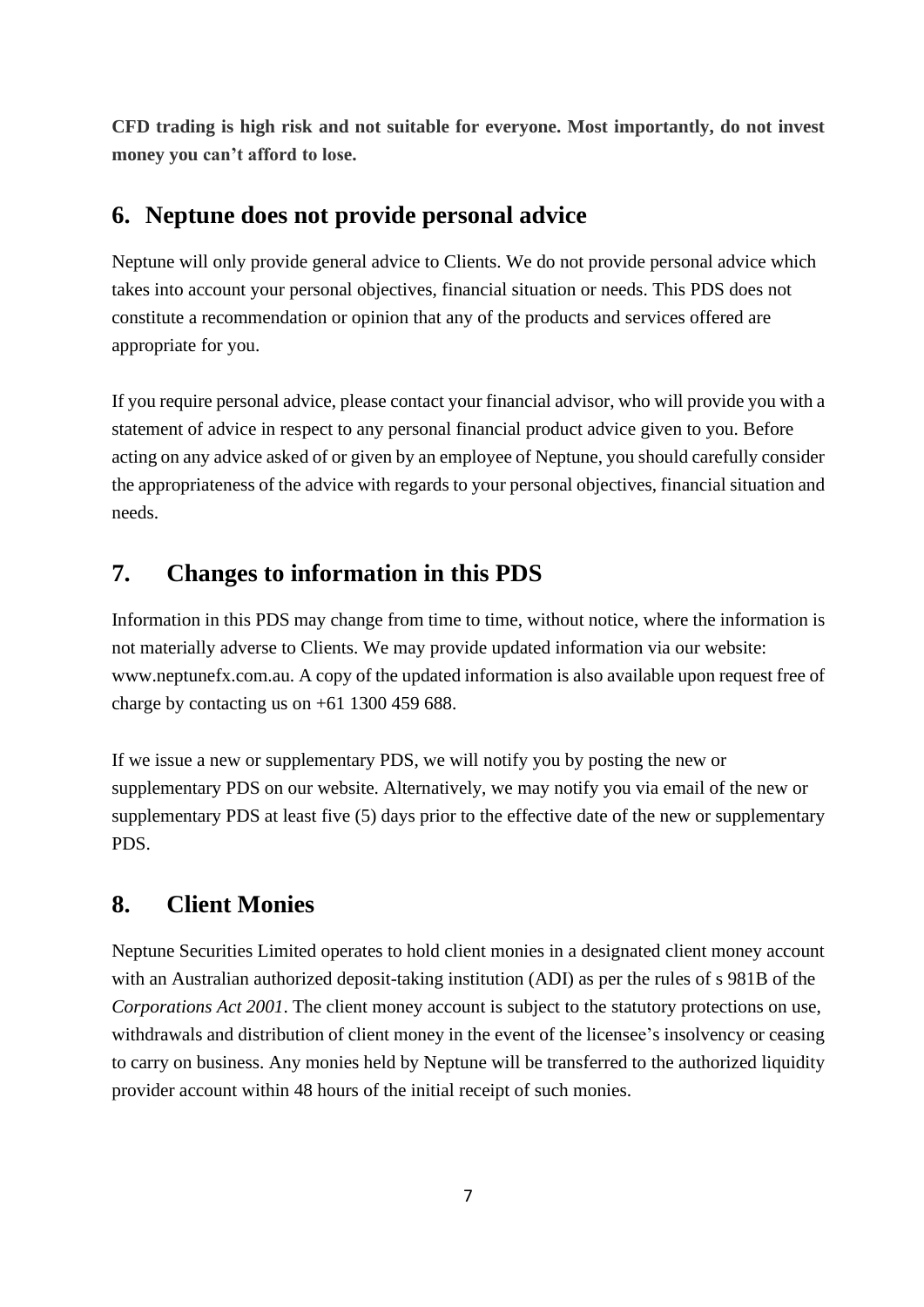# <span id="page-7-0"></span>**9. ASIC Disclosure Benchmarks**

Throughout this PDS, we will refer to ASIC benchmarks, like this:

### **ASIC Benchmark…**

ASIC is the government regulator that monitors financial markets in Australia and has issued Neptune its Australian Financial Services Licence that allows us to be authorised to provide financial services.

ASIC has developed seven disclosure benchmarks for OTC CFDs that can help retail investors understand the risks associated with CFDs, assess their potential benefits and risks and decide whether an investment in CFDs is suitable for them.

More information about the disclosure benchmarks can be found in **[ASIC Regulatory Guide](http://download.asic.gov.au/media/1241444/rg227-published-12-august-2011-1.pdf)  [227](http://download.asic.gov.au/media/1241444/rg227-published-12-august-2011-1.pdf)** (*RG 227*).

This table sets out which benchmarks Neptune meets and refers to related disclosure information that describes how we meet the benchmarks.

| <b>DISCLOSURE BENCHMARK</b>                                                                                                              | <b>MEETS BENCHMARK?</b> | <b>RELATED INFORMATION</b>                                                                                                                                                                                                                                                                                           |
|------------------------------------------------------------------------------------------------------------------------------------------|-------------------------|----------------------------------------------------------------------------------------------------------------------------------------------------------------------------------------------------------------------------------------------------------------------------------------------------------------------|
| <b>Client Qualification</b><br>Addresses the issuer's policy on<br>investors' qualification for CFD<br>trading                           | Yes                     | Trading in CFDs is not suitable for everyone<br>because of the significant risks involved. As<br>such, Neptune assesses client qualifications<br>and experience when potential clients apply<br>to open an account.<br>Further information can be found in ASIC<br>Benchmark- Client Qualification section<br>below. |
| <b>Opening Collateral</b><br>Addresses the issuers policy on<br>the types of assets accepted from Yes<br>investors as opening collateral |                         | ASIC's RG 227 suggests that a limit of<br>\$1,000 be accepted for opening payments<br>made by credit card. Neptune meets this<br>benchmark as it does not accept credit card<br>payments for opening collateral.                                                                                                     |
| <b>Counterparty Risk – Hedging</b><br>Addresses the issuers practices<br>in hedging its risk from client                                 | Yes                     | Neptune maintains and applies a written<br>Counterparty Credit & Hedging Policy.<br>Further information can be found in ASIC                                                                                                                                                                                         |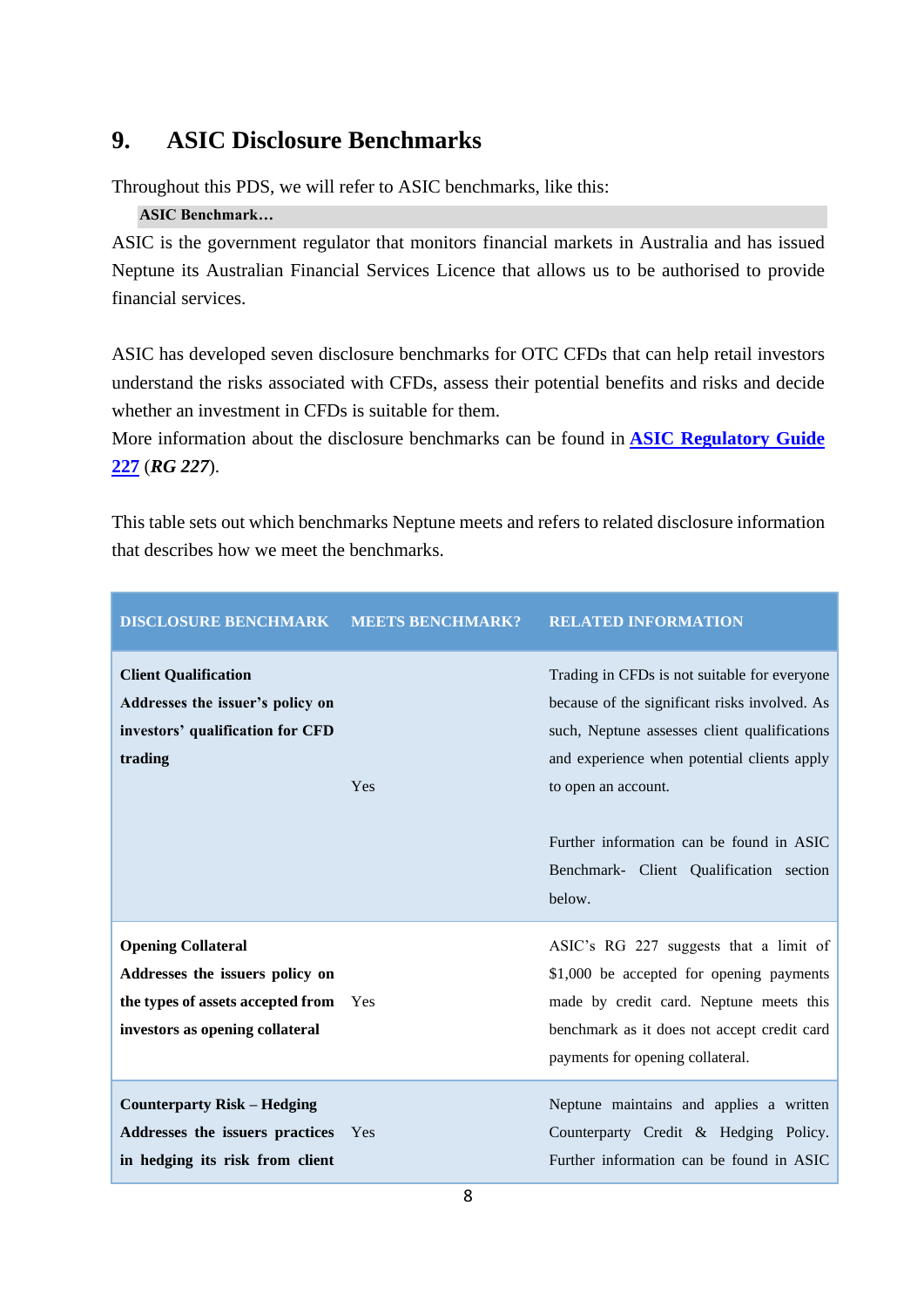| positions and the quality of this<br>hedging                                                                                                                                                                |     | <b>Benchmark-Counterparty</b><br><b>Risk</b><br>section<br>below.                                                                                                                                                                                                                                       |
|-------------------------------------------------------------------------------------------------------------------------------------------------------------------------------------------------------------|-----|---------------------------------------------------------------------------------------------------------------------------------------------------------------------------------------------------------------------------------------------------------------------------------------------------------|
| Counterparty Risk - Financial<br><b>Resources</b><br>Addresses whether the issuer<br>holds sufficient liquid funds to<br>withstand significant adverse<br>market movements                                  | Yes | Neptune maintains and applies policies to<br>ensure it meets all financial regulatory<br>obligations including the requirements of an<br>Australian Financial Services Licensee.<br>Further information can be found in the ASIC<br>Benchmark Counterparty Risk - Financial<br>Resources section below. |
| <b>Client Money</b><br>Addresses the issuers policy on<br>client money                                                                                                                                      | Yes | Neptune have a detailed Client Money policy<br>and does not use client money for hedging<br>with counterparties. Further information can<br>be found in the ASIC Benchmark- Client<br>Money section below.                                                                                              |
| <b>Halted</b><br><b>Suspended</b><br>or<br><b>Underlying Assets</b><br>Addresses the issuers practices<br>in relation to investor trading<br>when trading in the underlying<br>asset is suspended or halted | Yes | In the event of a currency being suspended,<br>Neptune has the discretion to close out<br>positions on the last price.                                                                                                                                                                                  |
| <b>Margin Calls</b><br>Addresses the issuers practices<br>in the event of client accounts<br>entering into margin call                                                                                      | Yes | Neptune maintains and applies a written<br>policy in relation to margin call practices and<br>our discretions relating to close outs. Further<br>information can be found in the ASIC<br>Benchmark Margin Calls section below.                                                                          |

# <span id="page-8-0"></span>**10. Margin FX Contracts**

Margin FX trading contracts are agreements between you and us which allow you to make a gain or loss, depending on the movement of underlying currencies. The Contract derives its value from underlying currencies (usually referred to as a **Currency Pair***)* which is never delivered to you, and you do not have a legal right to, or ownership of it. Rather, your rights are attached to the contract itself.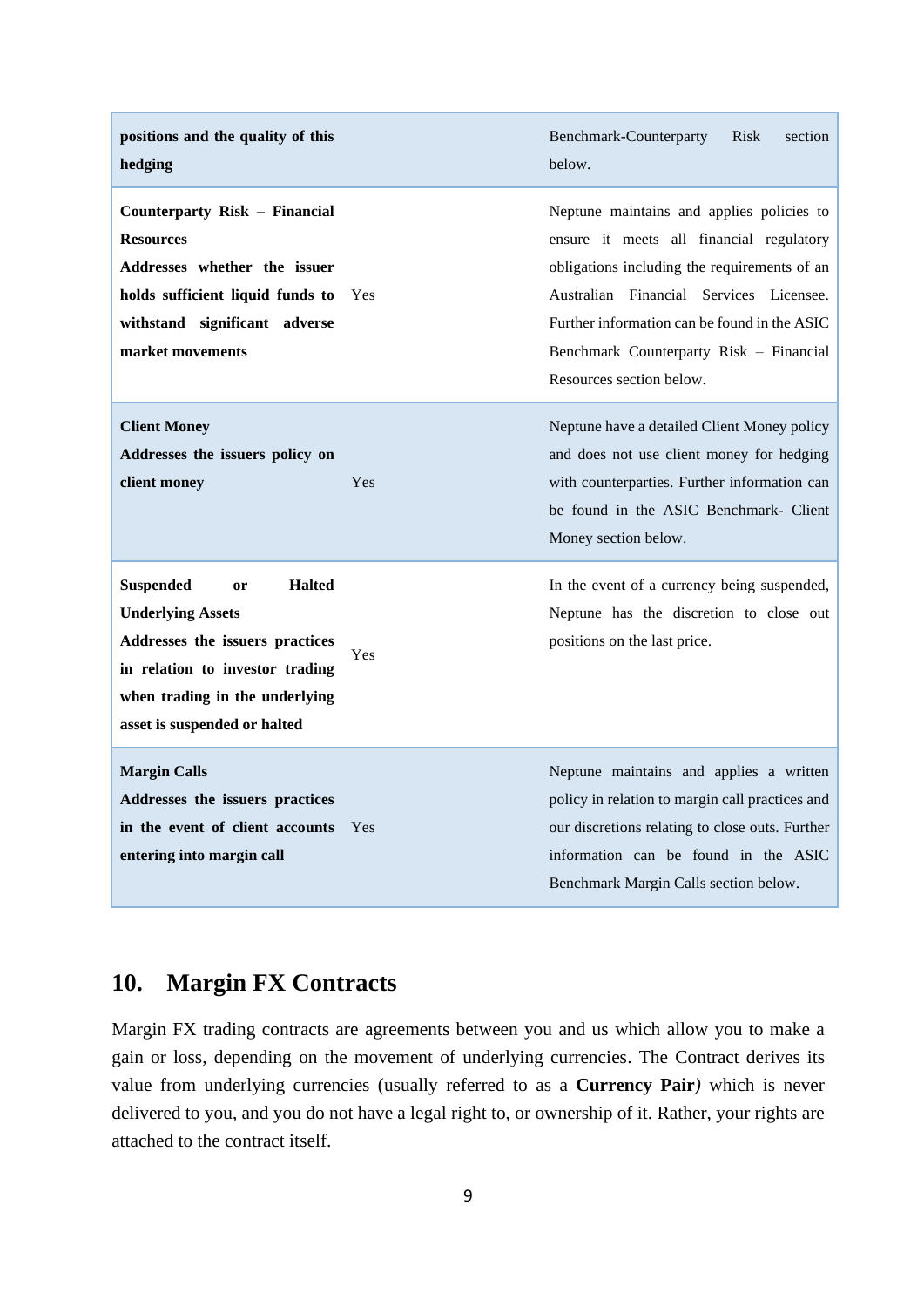The currency pairs we offer are available on our website.

This is how our Margin FX Trading service works:

**Step 1:** First, you must set up a trading account with us.

#### **ASIC Benchmark – Client Qualification**

Trading in CFDs is not suitable for many investors because of the significant risks involved. Because of this, we include minimum qualification criteria in our account opening form, which prospective clients like you must satisfy before we will open an account for you.

Our written client qualification policy involves an assessment of your understanding of the products listed in this PDS, income and your previous experience before agreeing to open an account for you.

In assessing your knowledge of the key product concepts about CFD trading and the processes and technologies used in trading these products, we will use a series of multiple-choice questions in order to ascertain your understanding of concepts such as leverage, volatility, margins and the nature of margin FX trading using an online platform.

We will not use your answers or any other information that you provide us to tailor recommendations to you, as we do not provide personal advice. You should refer to our Privacy Policy on our website which explains how we collect personal information and then maintain, use and disclose that information.

If you do not satisfy the qualification criteria then you are not able to open an account with us. When this occurs, we will provide you with access to a demo account on which you can practice trading in CFDs before being able to re-apply for an account.

For any client that signs up with Neptune, please be aware that Neptune has the right to refuse account openings, limit the amount of deposits, or limit the maximum lot of a single transaction.

**Step 2:** You then need to deposit an Initial Margin of a base currency into your newly established account before you start trading. You will be required to deposit an Initial Margin which is a percentage of the notional contract amount. Our online platform will tell you what amount you need to deposit before you make the deposit. Because our platform typically requires trades to be placed in USD, you will need to convert your Australian dollars or other currencies into the required foreign currency through your bank and deposit the money into your Neptune trading account. The bank will charge you for this service. The new currency will be delivered to your Neptune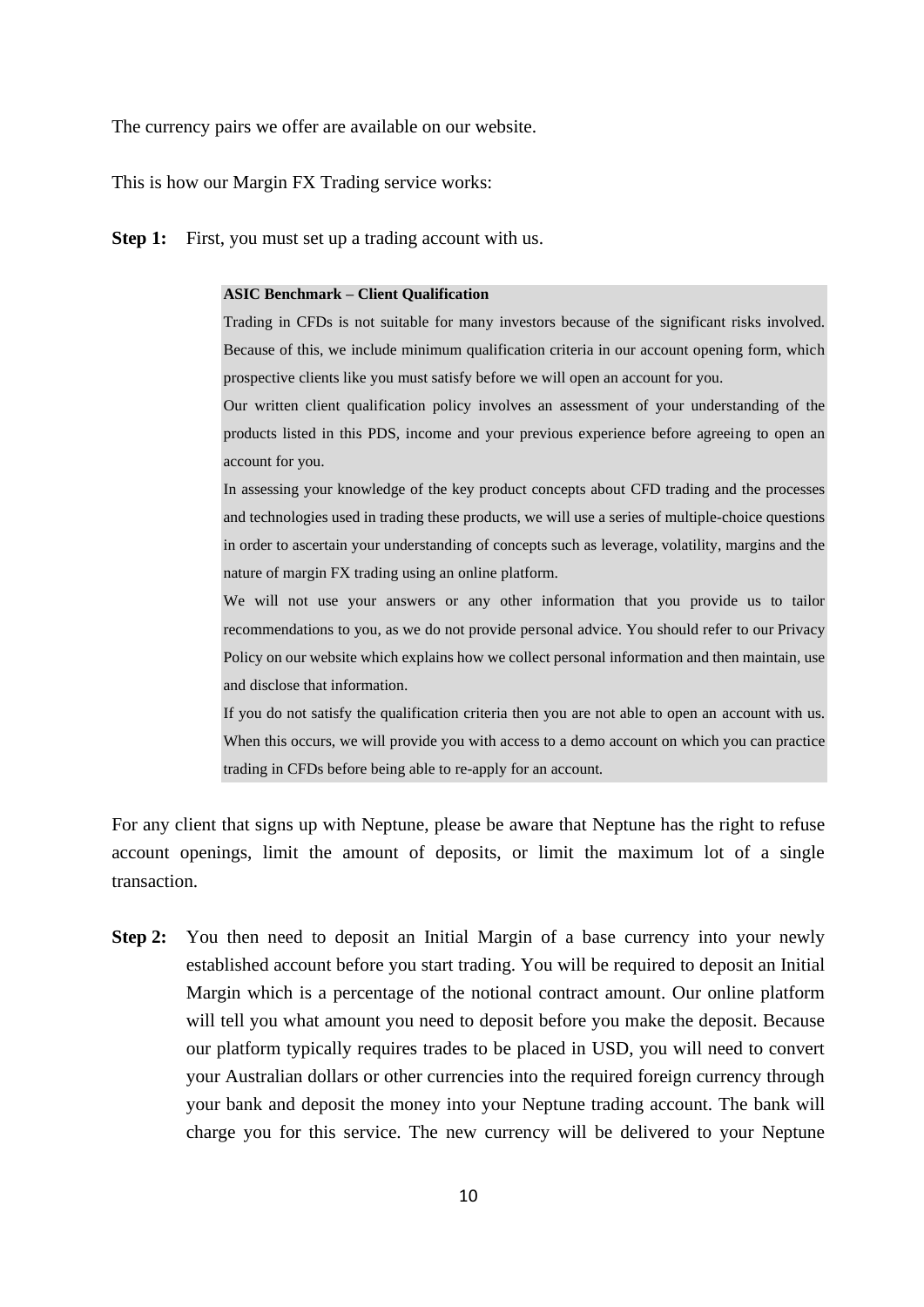account and you will be able to see your balance by logging on to the online platform.

#### **ASIC Benchmark – Opening Collateral**

We only accept opening deposits via electronic or telegraphic transfer. We do not accept opening deposits via credit card. The minimum initial deposit is USD\$1,000. Opening collateral is referred to in this PDS as *Initial Margin*.

**Step 3:** You are now ready to trade. When you log in to the Neptune online platform, you will see prices which reflect different currencies. Currencies are traded in pairs. We note that Neptune does not provide make a market services, and we use licenced third-party currency prices. If you choose to accept the quoted price, it will be adjusted for our fees as set out in the 'The Costs of Using or Product' section of this PDS.

#### **Example**

An example of a currency pair is EUR/USD. EUR/USD 1.24656 means that one euro is exchanged for 1.24656 AU dollars. The currency on the left of a pair is the base currency.

You can buy or sell a Margin FX Contract. If you buy or sell as your first transaction, you are opening your position. When you buy, you buy at the "offer" price, and when you sell, you sell at the "bid" price.

#### **Example**

If the EUR/USD currency pair is quoted at 1.24656/1.24674, then this is showing the bid/offer price. To buy (offer), you would pay 1.24674 x contract size. To sell (bid), you would receive 1.24656 x contract size. The difference between the two prices is 0.00018 which, in this example, is the "spread".

Each contract's size can be any amount equal to or greater than \$10,000 of a particular trading currency i.e. 0.1 of a standard lot where 1 lot equals \$100,000.

Remember: what you are actually buying is a contract – not the currency itself. In the event that our online trading platform is unable to process trades, you can trade with us over the phone.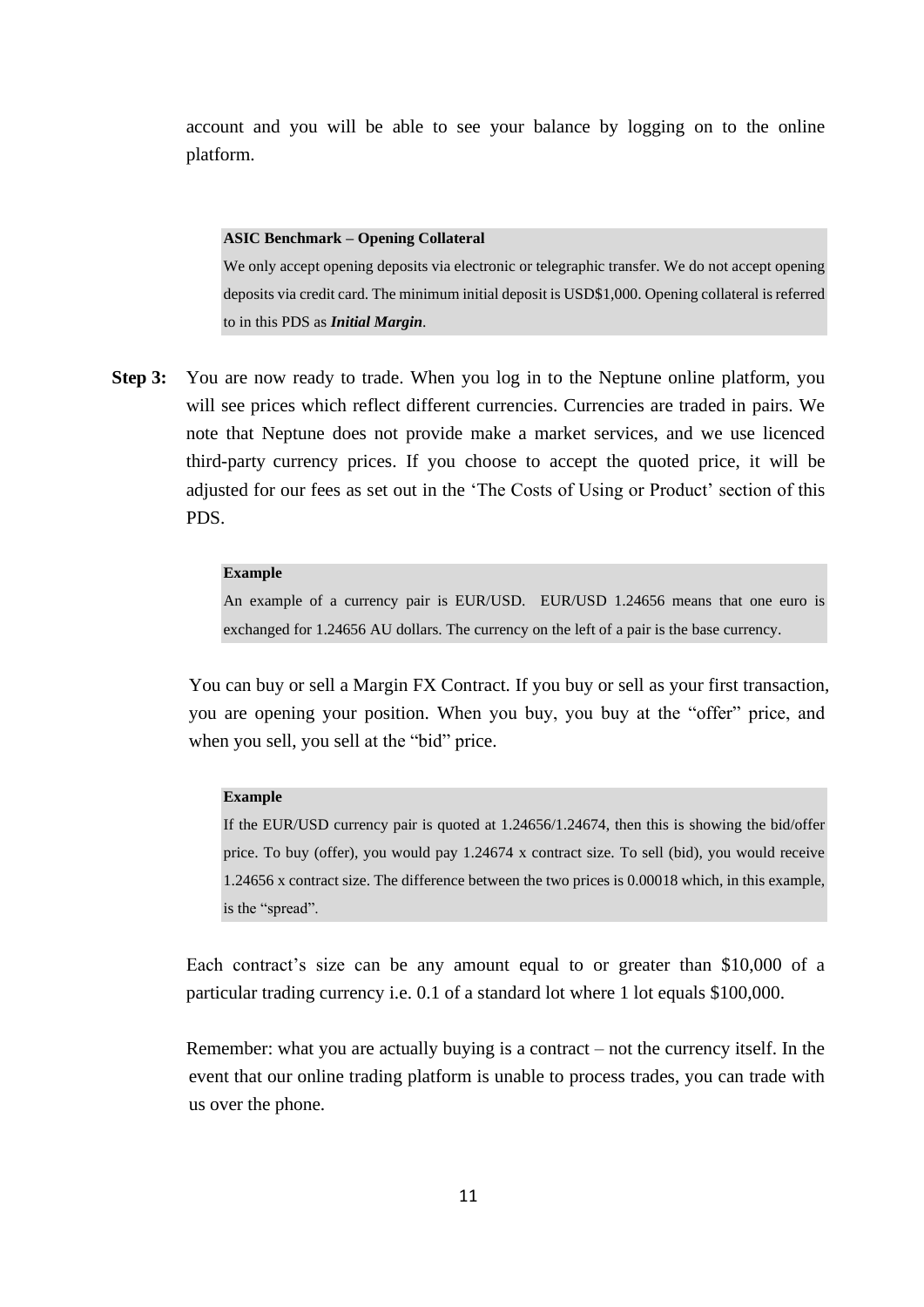- **Step 4:** You then choose when to sell or buy in order to close your position. You close your position by taking an opposite position to what you did under Step 3 above, with the intention of making a profit when the currencies move in the intended direction.
- **Step 5:** The profit or loss resulting from the trade will be credited or debited to your account. Neptune has trading rules (including "forced liquidation" which is explained in this section of the PDS, and an Initial Margin requirement which is explained above) to help you limit any losses. The trading rules also help reduce (but not avoid) the risk that you will lose more than your deposited funds (see the section titled "Risks of using our services" at section 10. Neptune usually offers settlement of trades on a T+2 basis. This is a global standard which refers to the trade date, plus two Business Days. What constitutes a Business Day depends on what currency you are trading. See "Business Day" in the glossary for more information. This means that your account will be credited or debited within 2 business days after you close your position.

#### **Example**

Bill thinks that the EUR will appreciate against the USD in the near future. He sees that the prices quoted on the EUR/USD currency pair by Neptune is 1.24656/1.24674. The "offer" price is the buy price, so he buys a contract of EUR/USD, at our minimum lot size, which is 100,000. He wants to sell it later at a higher price.

| Opening the position                                   |                                                           |
|--------------------------------------------------------|-----------------------------------------------------------|
| Buy 100,000 at offer price:                            | 1 x 100,000 x 1.24674 = $$124,674$ USD (contract          |
|                                                        | size)                                                     |
| The contract is leveraged on a 1:200 ratio. That       | $124,674 \times 0.005 = $623.37$ USD (Initial Margin)     |
| means that we require an Initial Margin from Alan to   |                                                           |
| be deposited into our account, which is 0.5% of the    |                                                           |
| contract value.                                        |                                                           |
| <b>Rollover Interest</b>                               |                                                           |
| When a position is held open overnight, you are paid   | Buy 1 lot of EUR/USD and hold a position overnight,       |
| or debited interest. In this example, because Alan is  | the rollover interest rate is 1 lot x 1.81 pips x 1 day = |
| long EUR, he will be paid.                             | \$18.1USD                                                 |
|                                                        |                                                           |
| Closing the position                                   |                                                           |
| The next day the price of EUR/USD has increased by     | $1 \times 1.25646 \times 100,000 = $125,656 \text{ USD}$  |
| 100 pips to 1.25646 (bid) / 1.25674 (offer). The trade |                                                           |
| has moved in Bill's favour and he decides to take his  |                                                           |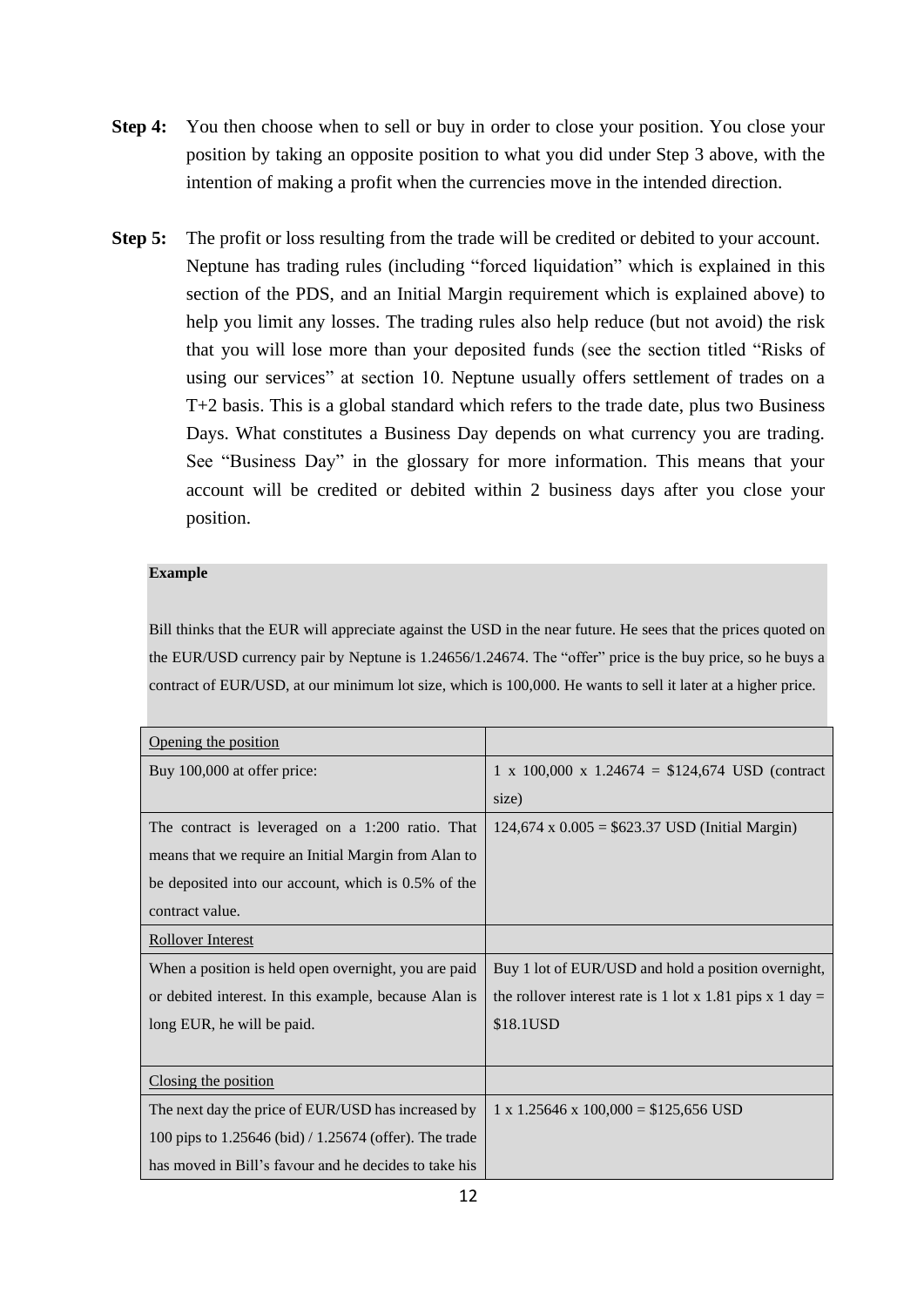| profit and close the position by selling at the bid    |                                              |
|--------------------------------------------------------|----------------------------------------------|
| price.                                                 |                                              |
| His gross profit is the difference between the opening | $$125,656 - 124,674 = $982.00$ USD           |
| position and the closing position.                     |                                              |
| His net profit is the gross profit less the costs. The | $982.00 = 98.2$ pips                         |
| spread was built in to the price, but includes \$22    | Net Profit: \$982 USD-\$22+\$18.1=\$978.1USD |
| USD commission in this example.                        |                                              |

**Summary:** In the above example, Alan had to deposit \$623.37 to cover his Initial Margin requirement, and he has made a total gain of \$960. In that example, if the price had decreased by 100 points instead of increasing, Alan would have made a loss of \$1021.9.

**Note:** More detailed explanations are set out under the heading "The Costs in Using our products" below. Rates and prices are for illustrative purposes only.

### **Forced liquidation**

The Margin Level in your account represents the level of equity held in your account divided by the margin required by your trade(s). It is expressed as a percentage. For example, if you have equity in your account of \$1,000 and a trade which requires a margin of \$500, your Margin Level is 200%. If you have equity in your account of \$1,000 and a trade which requires a margin of \$1,001, your Margin Level is 99.9%.

If the margin level in your account drops below a predetermined level set by us (e.g. 50% of an Initial Margin) or if we exercise our discretion, then we are entitled to close out your position at the prevailing market rate without notice to you. We could do this in order to minimise trading risk and deduct the resulting realised loss from your remaining funds held by Neptune. You will remain liable for any negative positions which cannot be covered by the closing out of your positions.

#### **Example**

Bill has made an initial deposit of USD 1,000. He thinks that the EUR will depreciate against the USD in the near future. He sees that the prices quoted on the EUR/USD currency pair by Neptune is 1.24656 / 1.24674. The "bid" price is the sell price, so he sells a contract of EUR/USD, at our minimum lot size, which is 100,000. He wants to buy it later at a lower price, in order to close his position.

| Opening the position       |                                                                |
|----------------------------|----------------------------------------------------------------|
| Sell 100,000 at bid price: | $1 \times 100,000 \times \text{USD}$ \$1.24656 = USD \$124,656 |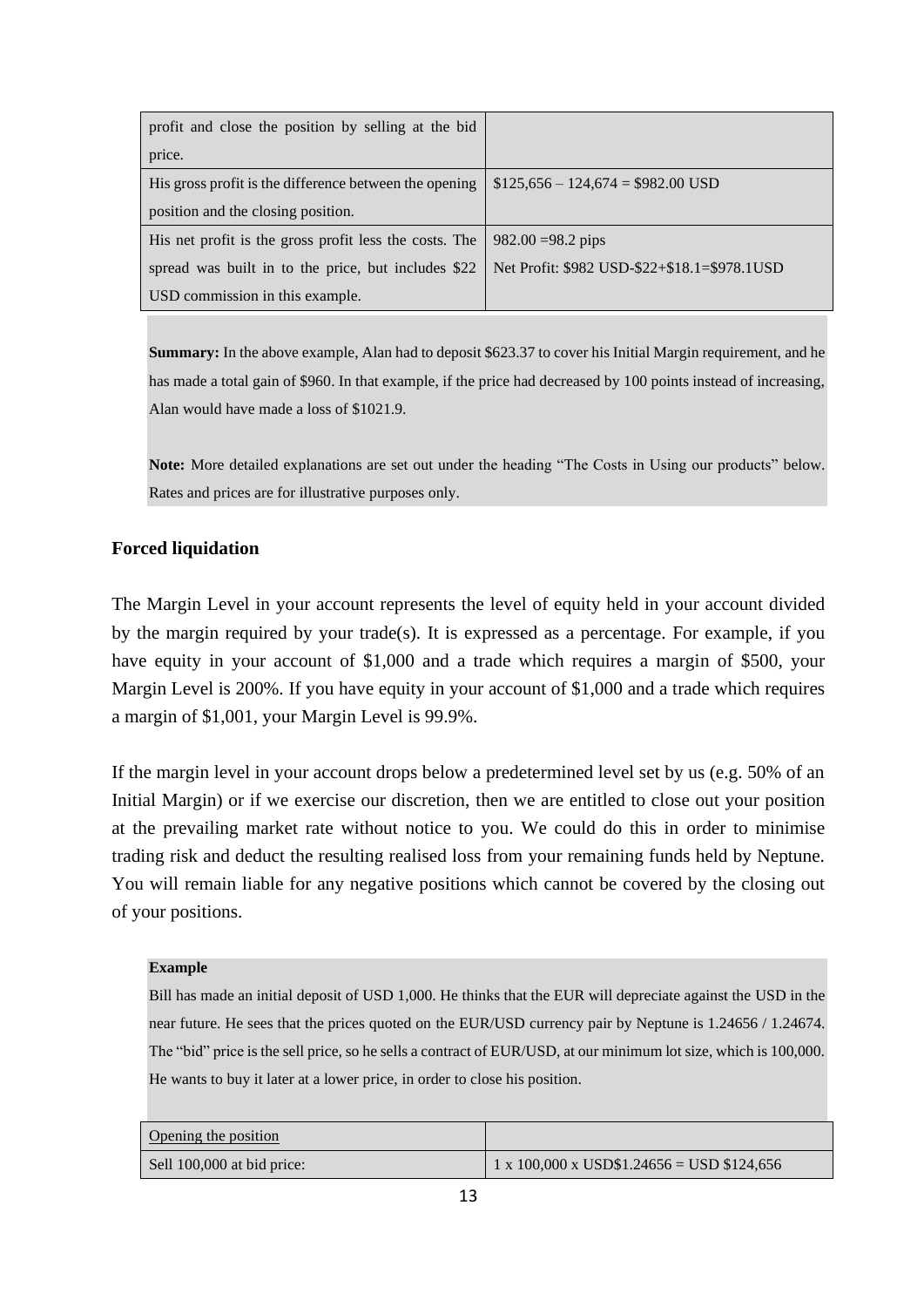| The contract is leveraged on a 1:200 ratio. That           | $USD$124,656$ x $0.005$ = $USD$623.28$ (Initial       |
|------------------------------------------------------------|-------------------------------------------------------|
| means that we require an Initial Margin from Alan to       | Margin)                                               |
| be deposited into our account, which is 0.5% of the        |                                                       |
| contract value.                                            |                                                       |
| Rollover Interest                                          |                                                       |
| When a position is held open overnight, you are paid       | 1 lot x -2.46 pips x 1 day = USD -\$24.6              |
| or debited interest. In this example, because Alan is      |                                                       |
| short EUR, he is required to pay interest, the swap        |                                                       |
| rate is -2.46pips.                                         |                                                       |
| Closing the position                                       |                                                       |
| The next day the price of EUR/USD has increased            | At this time, there are -37.5pips of losses in Bill's |
| swiftly by 37.5 pips which is against what Alan had        | account. 1 pip of EUR/USD is USD\$10 on a standard    |
| expected to $1.25013$ (bid) / $1.25031$ (offer). The trade | lot. Therefore, losses equal USD\$375.                |
| has moved against Alan and Neptune forces the              | The equity in Bill's account is $USD$1,000 - USD$     |
| closing of his position to protect him from further        | $$24.6 - USD$375 = USD $600.4$ . The Margin Level,    |
| loss.                                                      | USD\$600.4 / USD \$623.28 = 96.33%, is lower than     |
|                                                            | 100%. The Forced Liquidation is triggered.            |
| His total loss is the gross loss less the costs. The       | Trading Loss: $USD$125,031 - USD$124,656 = USD$       |
| spread was built in to the price, but includes \$20        | $-$ \$375                                             |
| USD in this example.                                       | Interest paid = $USD - $24.6$                         |
|                                                            | Total Loss: $USD\$ -375 – $USD24.6 = USD -$ \$399.6   |
|                                                            | $-$ \$399.6-\$22= USD\$421.6                          |

**Summary:** In the above example, Alan had to have free margin of more than USD\$623.28 to cover his Margin requirement to execute this trade, and he has made a total loss of USD\$421.6.

#### **Note:**

The above example and the rates and prices are for illustrative purposes only. More detailed explanations are set out under the heading "The Costs in Using Our products" below.

In addition to forced liquidation, we may margin call your position while a trade is open. See the section below titled "Margin Calls" for more detail.

# <span id="page-13-0"></span>**11.Margin calls**

#### **ASIC Benchmark – Margin Calls**

Neptune maintains and applies a written policy in relation to margin calls and our discretion relating to close outs. This section sets out our policy on margin calls.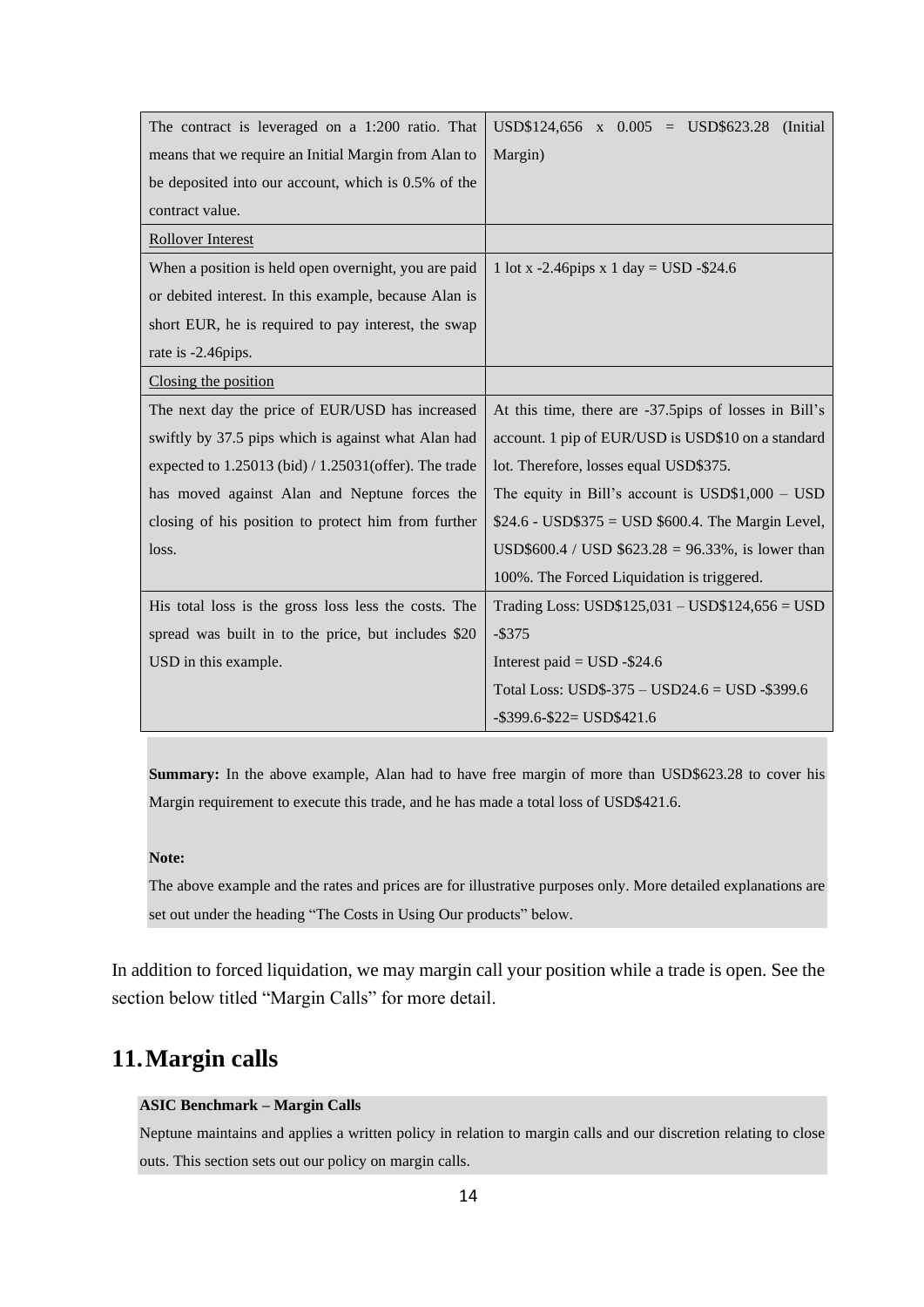When the Margin Level for a Margin FX transaction is lower than 100%, the Margin Call is triggered. The trading platform will show a Margin Call alert. When the Margin Level falls below 100%, open orders will be liquidated (Forced Liquidation).

### **Example**

The following example involves Bill, who has deposited USD \$1,000 with Neptune. He anticipates that the EUR will depreciate against the USD in the near future. After the first day, his position deteriorates and a Margin Call is triggered. The following day, his position deteriorates further and Neptune forces his position to be liquidated.

| <b>Account Initial Deposit</b>                          |                                                                      |
|---------------------------------------------------------|----------------------------------------------------------------------|
| Bill deposits \$1,000 USD with Neptune                  | Initial Deposit = $USD $1,000$                                       |
| Opening the position                                    |                                                                      |
| He sells a contract of EUR/USD at our standard lot      | $1 \times 100,000 \times \text{USD\$1.24656} = \text{USD \$124,656}$ |
| size, which is 100,000.                                 |                                                                      |
| The contract is leveraged on a 1:200 ratio.             | 124,656 x $0.005 =$ USD \$623.28 (Initial Margin)                    |
|                                                         |                                                                      |
| The Margin Level is the equity divided by the margin    | Equity: USD\$1,000 Margin                                            |
|                                                         | Margin: USD\$623.28                                                  |
|                                                         | Margin Level: \$1,000 / \$623.28 = 157.55%                           |
| <b>Rollover Interest</b>                                |                                                                      |
| Bill holds his position overnight. In this example, the | 1 lot x -2.46 pips x 1 day = $USD - $24.6$                           |
| swap (shot position) for EUR/USD is 2.46 pips. This     |                                                                      |
| is charged against the funds that Alan has deposited    |                                                                      |
| with Neptune.                                           |                                                                      |
| <b>Next Day: Margin Call</b>                            |                                                                      |
| The next day the price of EUR/USD has increased by      | Equity: USD\$1000- USD\$24.6 - (USD\$0.00235 x                       |
| 23.5 pips to 1.24891 (bid) / 1.24909 (offer). The       | $100,000$ = USD \$740.4                                              |
| trade has moved against Alan and the Margin Call is     | The Margin Level USD\$740.4/ USD\$623.28                             |
| lower than 150% equity. At this time, the trading       | 118.8% (lower than 150%)                                             |
| platform will show a Margin Call alert.                 |                                                                      |
| <b>Rollover Interest</b>                                |                                                                      |
| Bill has not responded to the Margin Call. The          | 1 lot x -2.46pips x 1 day = USD \$24.6                               |
| position is held open overnight. The swap (short        |                                                                      |
| position) for EUR/USD remains 2.46 pips, for which      |                                                                      |
| Alan is charged.                                        |                                                                      |
| Third day: Forced Liquidation                           |                                                                      |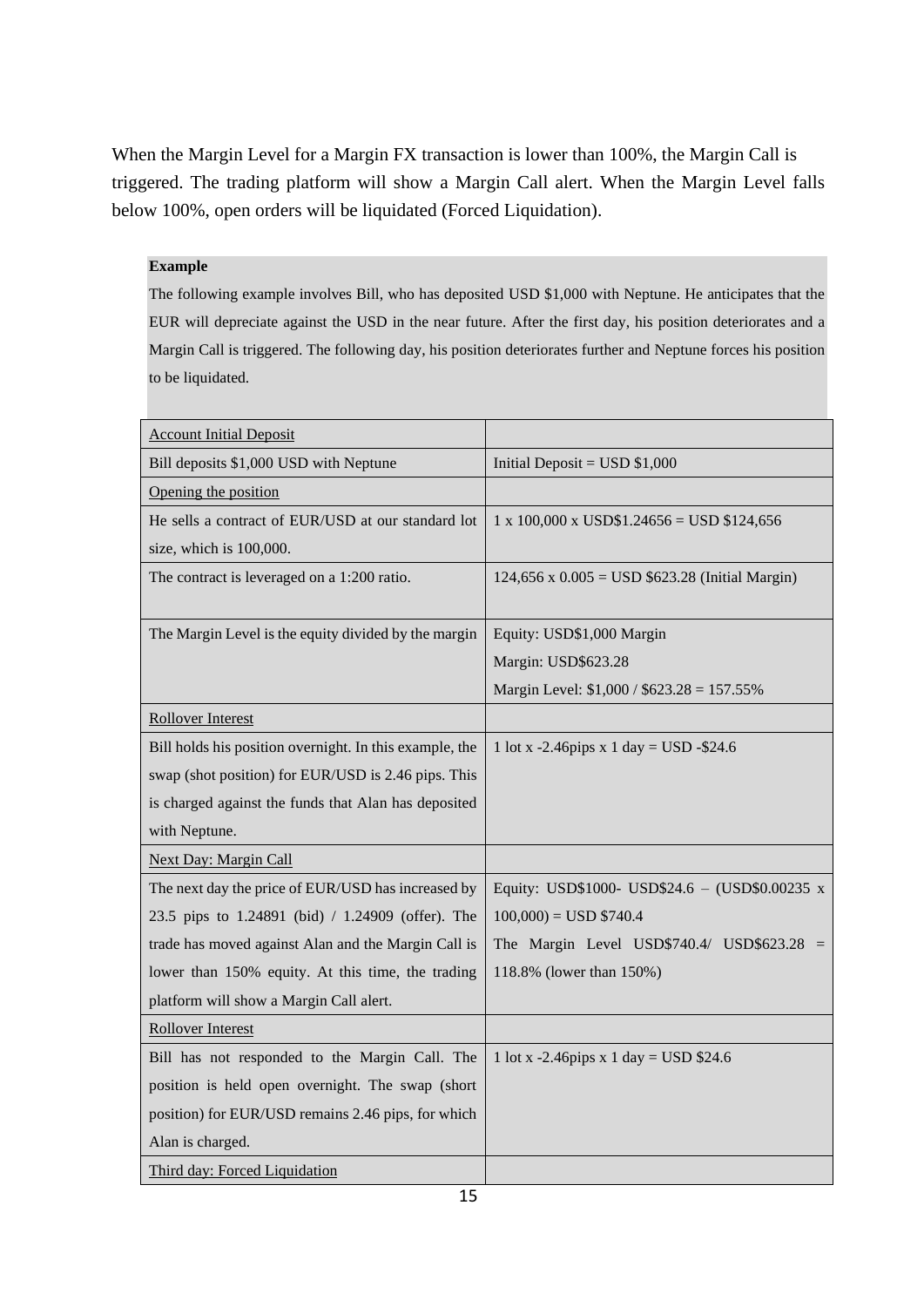| The following day, the price of EUR/USD has            | Equity:                                        |
|--------------------------------------------------------|------------------------------------------------|
| increased by a further 11.9 points to 1.25010 (bid) /  | $USD$740.4 - USD$24.6 - (USD$0.00119 x$        |
| $1.25028$ (offer).                                     | 100,000                                        |
| Neptune forced the closing of his position to protect  | $=$ USD\$715.8– USD\$119 = USD \$596.8 Margin  |
| him from further loss.                                 | remains                                        |
|                                                        | Margin Level:                                  |
|                                                        | USD\$596.8 / USD \$623.28 = 95.8% (below 100%) |
|                                                        | so Forced Liquidation is triggered)            |
| Bills total loss is the gross loss less the costs. The |                                                |
|                                                        | <b>Trading Loss:</b>                           |
| spread was built in to the price, but includes \$22    | $=$ USD\$124,656 – USD \$125,028 = USD -\$372  |
| USD commission in this example,                        | Interest Loss:                                 |
|                                                        | $=$ USD -\$24.6 x 2 = USD -\$49.2              |
|                                                        | <b>Total Loss:</b>                             |

**Summary:** In the above example, Alan had to have free margin of more than USD\$623.28 to cover his Margin requirement to execute this trade. Neptune forced a liquidation of Bill's position because a Margin Call was triggered and Alan did not respond by depositing the necessary amount of funds into his account with Neptune. He has made a total loss of USD\$443.2.

#### **Note:**

The above example and the rates and prices are for illustrative purposes only. More detailed explanations are set out under the heading "The Costs in Using Our products" below.

**As noted on the first page of this PDS, trading in Margin FX involves the risk of losing substantially more than your initial investment.** 

# <span id="page-15-0"></span>**12. Managing Risks by using Stops and Limits**

We offer features on our trading platforms that help you take profit and manage trading risk. These include:

#### **(a) Stop Order**

A Stop Order is generally placed to provide some risk protection, for example in the event of your transaction moving into loss, and can be used to close a transaction. Each Stop Order has a specific stop level, set by you (but subject to our agreement). Your Stop Order will be triggered if our bid price (in the case of an Order to sell) or our offer price (in the case of an Order to buy) moves against you to a point that is at or beyond the level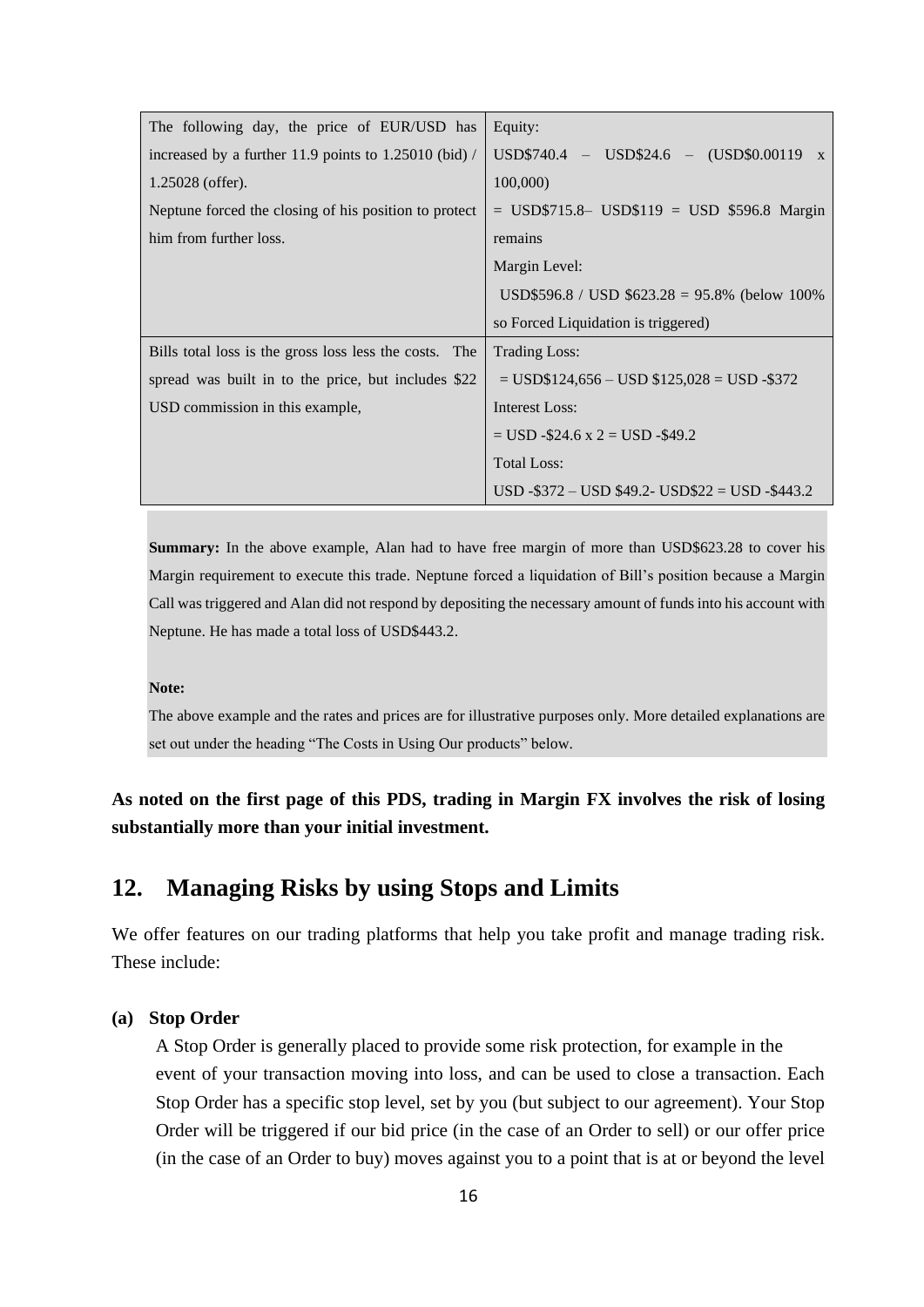specified by you. Once a Stop Order is triggered we will close a Transaction at a level that is, where possible, the same or similar to your stop level.

#### **(b) A Trail Stop**

A Trailing Stop is similar to a Stop Order. A trailing Stop allows you to set a floating stop level that automatically moves when our quote moves in your favour. A Trailing Stop is triggered and executed in the same way as a Stop Order. If you wish to use Trailing Stops, you must first activate this function via our electronic trading Service. By choosing to activate our Trailing Stop function, you acknowledge that Trailing Stops are an automated tool that must be used with caution and supervision by you.

You can set up a Trailing Stop in the MT4 platform. Please refer to the instructions provided in the Neptune MT4 platform. We do not guarantee to operate our Trailing stop system on a continuous basis so there may be instances in which your stop level might not in fact move with our current quote for the relevant Instrument.

### **(c) Take a Profit Order**

A Take Profit Order is generally placed to provide some profit protection, for example in the event of your Transaction moving into profit, and can be used to close a transaction. Each Take Profit Order has a specific take profit level, set by you (but subject to our agreement). Your Take Profit Order will be triggered if our bid price (in the case of an Order to sell) or our offer price (in the case of an Order to buy) moves in your favour to a point that is at or beyond the level specified by you. Once a Take Profit Order is triggered we will close a transaction at a level that is, where possible, the same or similar to your take profit level.

#### **(d) A Limit Order**

A Limit Order can be used to either open or close a transaction. Each Limit Order has a specified limit, set by you. Your Limit Order will be triggered if our bid price (in the case of an Order to sell) or our offer price (in the case of an order to buy) is at your specified limit.

If your Order or Stop Order is triggered (as set out above) we will seek to open/close the transaction to which your Order relates. In the case of a Stop Order, we will seek to close a transaction at a level that is the same (but may be worse than) your stop level; and in the case of a Limit Order, we will seek to open/close a Transaction at a level that is the same or similar to your limit. You acknowledge and agree that the time and level at which Orders are executed will be determined by us, acting reasonably. In this regard we will seek to execute your Order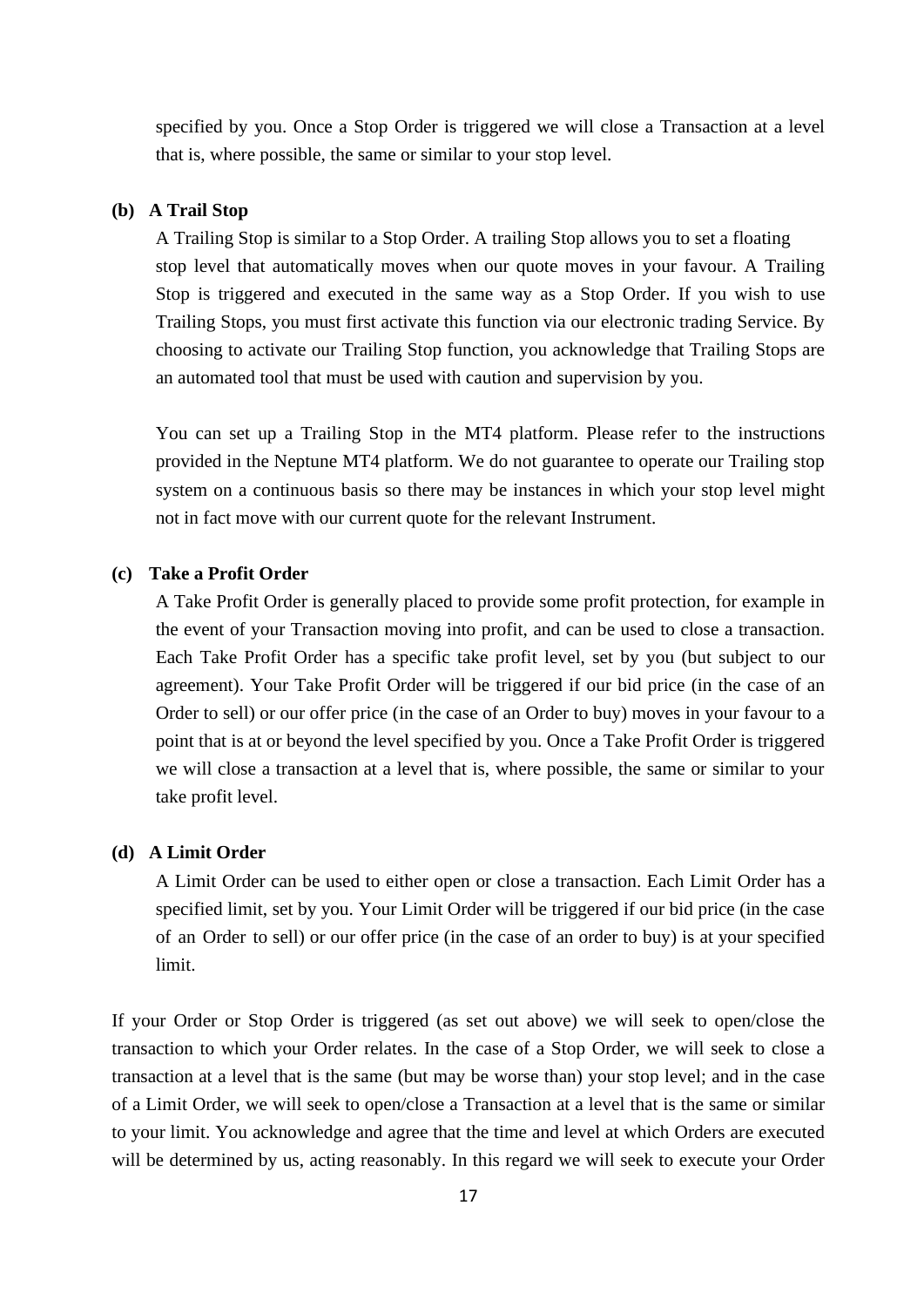within a reasonable time of your Order being triggered. Because there may be manual element to our processing of Orders and because it is possible for a single sudden event to trigger a large number of Orders, you acknowledge and agree that what constitutes a "reasonable time" may vary according to the size of your Order, the level of activity in the underlying market, and the number of Orders that have been triggered at the time your Order is triggered.

Your order may fail to be executed at your stop loss order due to several factors, however the most common is "Slippage". Slippage is usually seen during periods of extremely high or low volatility and generally occurs during key news releases and occurs both in equity and forex markets and can cause detrimental problems to traders.

# <span id="page-17-0"></span>**13. Conversion of currency**

Your trading account with Neptune is normally denominated in a "base currency" which is in USD. In order to trade, you may need to convert existing funds into USD or another base currency. For example, a margin FX contract based on EUR/USD currency pair uses USD. If you deposit USD into your account, you will be required to convert it to USD before you commence Margin FX trading.

<span id="page-17-1"></span>You can use your own bank to convert your currency into USD.

### **14. Trading Facilities**

We are able to provide foreign exchange trading facilities through our online trading platform. Dealers in our trading room will also accept orders in the event of the online trading platform being unable to take orders.

Our online trading platform is an internet-based tool for you to trade. When you use our trading platform, you may "plug in" other third-party applications. The use of those applications can carry significant risk (see section [16](#page-19-0) of this PDS titled "Risks of using our products and services"). We do not take responsibility and will not indemnify you from any loss incurred in connection with third party plugins that you choose to use, regardless of whether or not we know about them or approve them.

### <span id="page-17-2"></span>**15. Benefits of using our products and services**

The benefits of using our products and services are: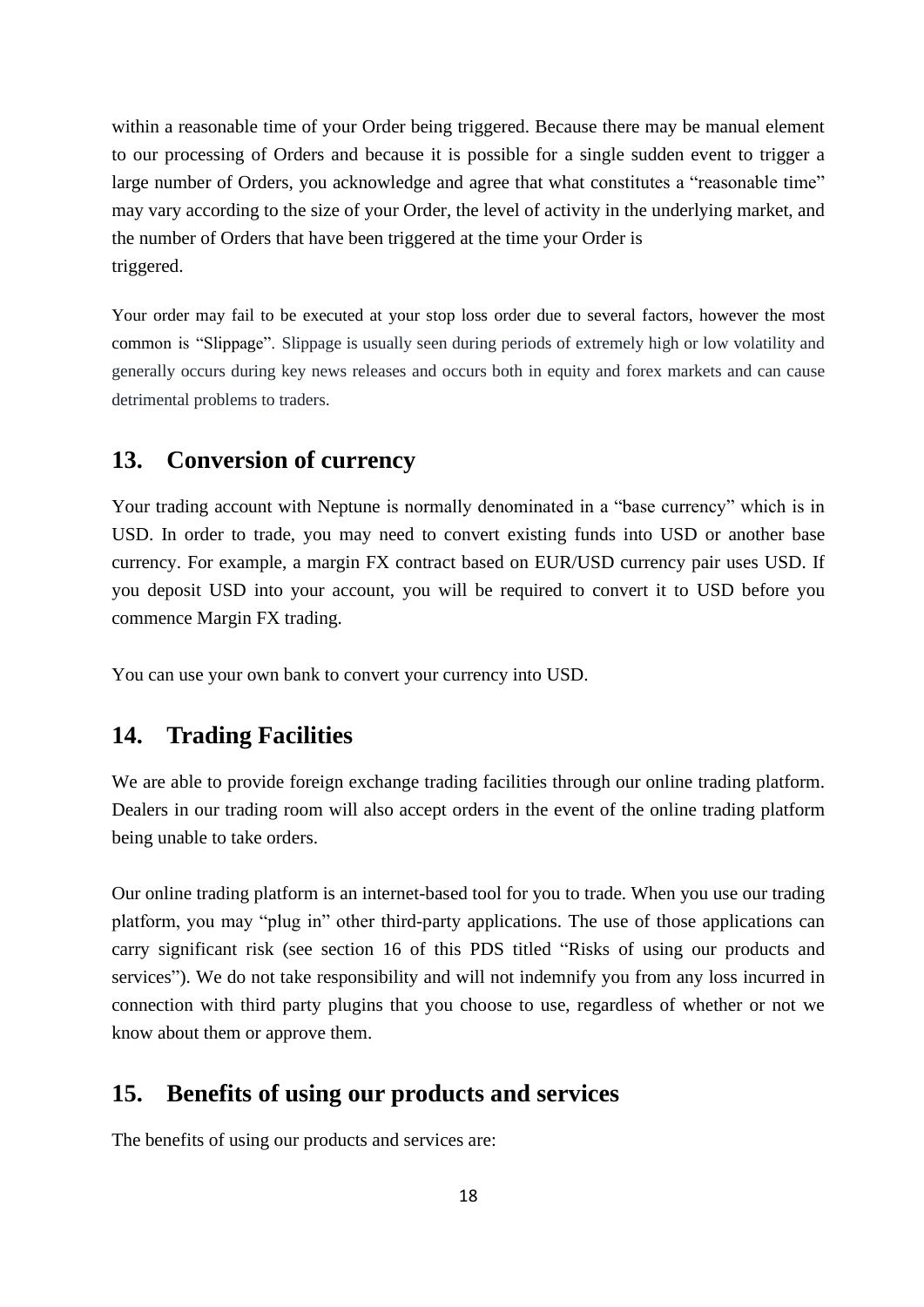#### • **Hedging**

You can place a leveraged foreign exchange trade to protect your exposure to the price movements in an underlying currency.

**Example:** If you are based in Australia but have an obligation to pay USD at some time in the future, and you are concerned that the Australian dollar will weaken, you could sell an USD/USD position so that you will possibly make a gain to offset your other losses, in the event that the USD weakens.

#### • **Speculation**

In addition to using our trading facilities as a hedging tool, you can benefit by using the quoted underlying currency offered by us to speculate on changing price movements. Speculators seek to make a profit by attempting to predict market moves and buying a contract that derives its value from the movement of an underlying currency for which they have no practical use. The example of foreign exchange dealing above illustrates trades where a client is entering into a speculative trade, based upon a belief that the market will move in a particular direction.

### • **Access to the foreign exchange markets at any time**

When using our online trading platforms, you gain access to and trade on, systems which are updated 24 hours a day, 5 days a week.

Neptune is open at 9:30am on Monday, New York time (GMT-4) and closed 4pm on Friday, New York time. If for some reason our systems are unavailable, you can contact us by telephone using the details at the top of this PDS, and make telephone orders.

#### • **Real time streaming quotes**

Our online trading platforms provide real time quotes. You may check your accounts and positions in real time and you may enter into trades based on real-time information.

#### • **Control over your account and positions**

When using our trading facilities, we allow you to place stop loss limits on your trades. This means that if the market moves against you we will close out your position in accordance with your stop loss order. However, please refer to risk numbers below, which highlights the risk to you that in a volatile market we may not be able to close out your position until after the stop loss limit is exceeded. If this occurs you may lose more than you deposited.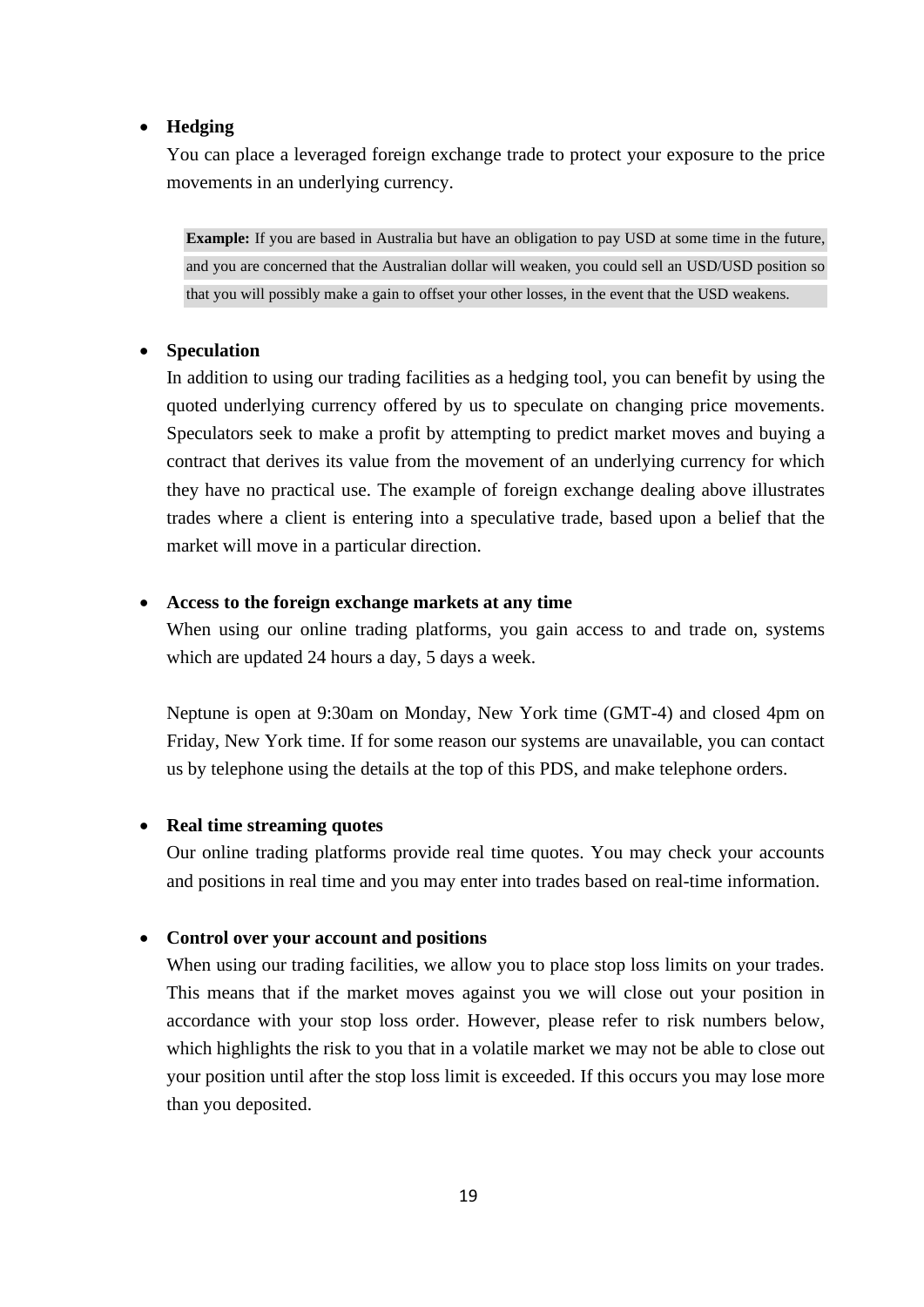### <span id="page-19-0"></span>**16. Risks of using our products and services**

There are a number of risks in trading in CFDs. These risks may lead to unfavourable financial outcomes for you. Monitoring of any risks associated with our trading facilities is your responsibility. You should seek independent legal, financial and taxation advice prior to commencing trading activities and should not use our services unless you fully understand the products, and the benefits and risks associated with them. Some of the risks associated with using our foreign exchange trading facilities include:

#### • **Unforeseen Circumstances**

If we are unable to perform our obligations to you due to reasons beyond our control then we may suspend our obligations to you. For example, during periods of significant market disturbance it may be impractical or impossible to trade in relevant financial markets. We will inform you if any of these events occur.

### • **Market volatility:**

Foreign exchange markets are subject to many influences which may result in rapid fluctuations. Because of this market volatility, there is no foreign exchange transaction or stop loss which is available via our online platform that can be considered "risk free".

Given the potential levels of volatility in foreign exchange markets, it is recommended that you closely monitor your transactions at all times. You can manage some of the downside risk by the use of stop loss orders. If you use a stop loss order we will enter into a position opposite to your existing position if the exchange rate reaches a level specified by you in advance. However, in a volatile market, there may be a substantial time lag between order placement and execution. This can mean that the entry or exit price may be significantly lower or higher than the price at which the sell (or buy) order (including a stop loss order) was placed. This is known as "gapping", and Neptune does not guarantee that the stop loss order will be successful in limiting your downside risk, which may be greater than you initially anticipated.

#### • **Leverage risk**

Trading Margin FX involves a high degree of leverage. You can outlay a relatively small initial margin which secures a significantly larger exposure to an underlying currency. The use of products like this magnifies the size of your trade, so your potential gain and your potential loss is equally magnified. You should closely monitor all of your open positions. If the market moves against you and your initial margin deposit is diminished, we may automatically close out your position by entering into an equal and opposite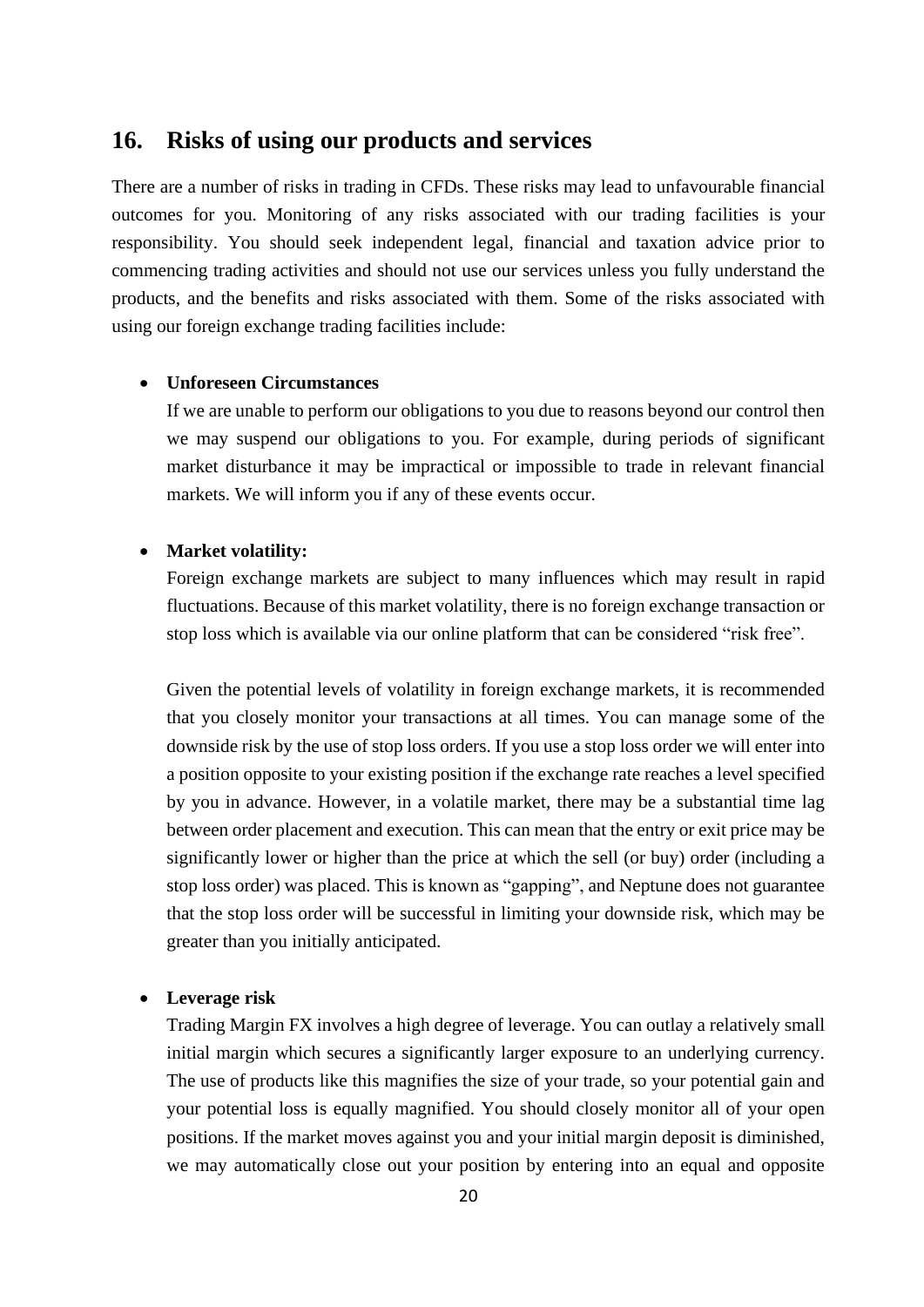position once pre-set limits are triggered (refer to the example of forced liquidation). Any remaining balance will be returned to you.

#### • **Counterparty risk**

Given you are dealing with us as a counterparty to every transaction, you will have an exposure to us in relation to each transaction. In all cases, you are reliant on our ability to meet our obligations to you under the terms of each transaction. This risk is sometimes described as counterparty risk.

The products in this PDS are not protected by a licensed exchange, also known as a central counterparty. Instead, the products are called over-the-counter derivatives. This means that you contact directly with us, and you are subject to our credit risk. If our business becomes insolvent we may be unable to meet our obligations to you. You can assess our financial ability to meet these counterparty obligations to you by reviewing financial information about our company. You can obtain a free copy of our financial statements by contacting us by using the details at the start of this PDS.

We typically limit our exposure to our clients by entering into opposite transactions with hedging counterparties as principal in the wholesale market. However, there is also a risk that a hedging counterparty that we deal with may become insolvent. Where this occurs, we may not have recourse to underlying assets and will become an unsecured creditor of the hedging counterparty.

#### **ASIC Benchmark – Counterparty Risk**

We typically limit our exposure to clients by entering into matching transaction with hedging counterparties as principle. Our hedging policy includes carefully selecting hedging counterparties. One factor in selecting them is whether the hedging counterparty is of sufficient financial standing. We can provide a written hedging policy to clients and prospective clients upon request. You can request a copy of these statements via email. This policy is updated regularly. We include a list of our hedging counterparties on our website at [www.ogfx.com.au].

We have a written policy to maintain adequate financial resources, which set out how we monitor compliance with our financial requirements, as well as how we conduct stress testing to ensure we hold sufficient liquid funds to withstand significant adverse market movements.

#### • **Systems Risks**

We rely on technology to provide our trading facilities to you. A disruption to the facility may mean you are unable to trade when you want to. Alternatively, an existing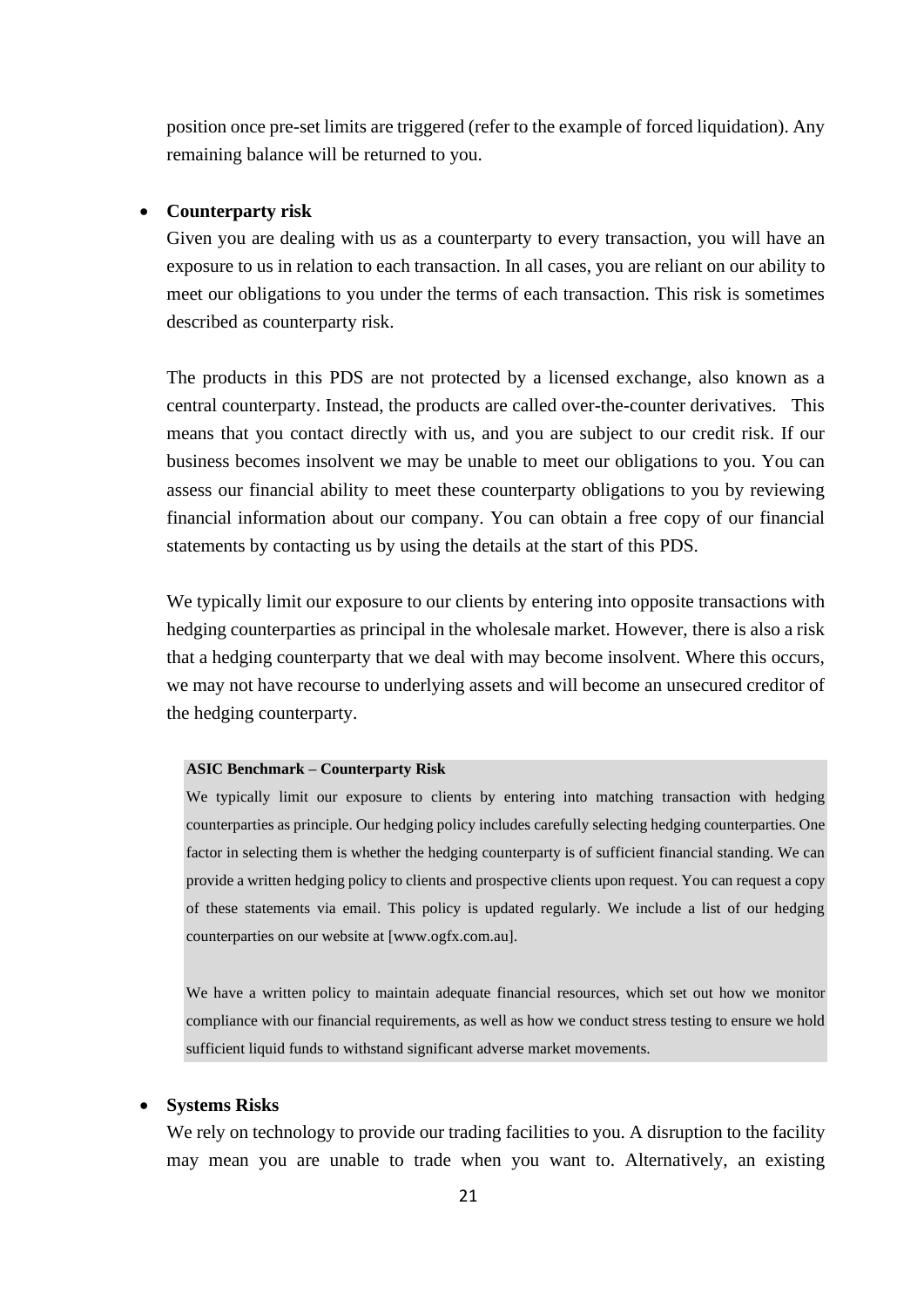transaction may be aborted as a result of a technology failure. An example of disruption includes the "crash" of the computer systems used to operate the online facility. We manage this risk by having state-of-the-art IT systems and backup measures.

#### • **Fees and charges**

It is possible that you enter into a trade with us and the underlying currency moves in your intended direction, but you still end up with less than you started after closing your position. This can happen because of the combined effect of the spread between bid and offer prices, and the negative rollover interest which could apply on consecutive days that a contract is held open.

### • **Use and Access to our Website**

You are responsible for providing and maintaining the means by which you access our website. These may include, without limitation, a personal computer, modem and telephone or other access system available to you.

While the internet is generally reliable, technical problems or other conditions may delay or prevent you from accessing our website. If you are unable to access the internet and thus, our online facility, it may mean you are unable to enter into asset transactions when desired and you may suffer a loss as a result.

#### • **Using third party plugins**

Third party plugins can be risky. They are often called "expert advisers" or "mirror trading plugins". They may enable your account to mirror trades made by third party asset managers. They may claim to exploit price latency across platforms or markets. They may promise exceptional returns. Our platforms may allow you to plug-in third-party applications to help you trade. We are not responsible for, and will not indemnify you from, reliance on any statements made by their makers or promoters, or any loss incurred in connection with third party plugins that you use.

Key risks about third party plugins are:

- ➢ You can lose control of your trades and suffer financial loss.
- ➢ The software may stop working and you are stuck with Open Positions and you suffer financial loss.
- ➢ You can lose more money than your initial deposit.
- ➢ They may result in you being margin called (see section [11](#page-13-0) of this PDS titled "Margin Calls") and your positions may be liquidated.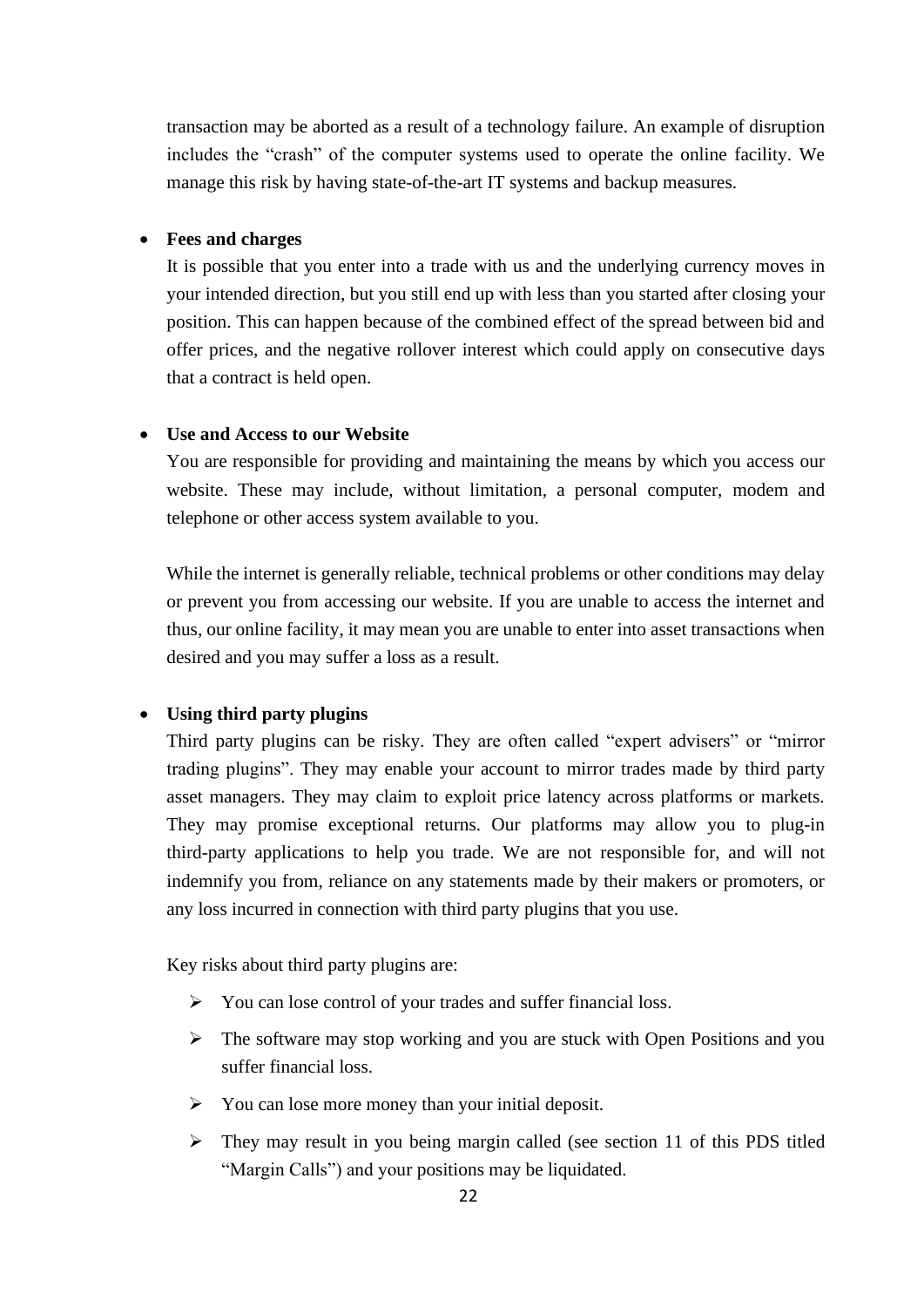- ➢ Some are offered by fraudulent or illegal / underground entities in remote parts of the world.
- ➢ Some create or are otherwise affected by price latency which may result in significant losses on your account due to inaccurate pricing.

If promoters of these plugins make promises that are too good to be true, then you should avoid them. **You should never provide your account user name or password to a third party – to do so would be a breach of the Terms of Business. You are wholly responsible for managing the risks (including the risk of loss) associated with using third party plugins.**

#### • **Client money co-mingling risk**

The funds in your account will be held in a client designated account. Funds deposited by Neptune clients are segregated from Neptune's money and held in a designated account in accordance with the Corporations Act 2001. You relinquish the right to any interest on funds deposited with Neptune. Individual client accounts are not separated from each other but instead are pooled together. The money is held on trust for you until you use the money to purchase a Contract or otherwise provide us with a legal right to that money because of outstanding fees owed to us or in such other circumstances as referred to Section [7](#page-39-0) 'Operation of Client Account' of the Neptune Terms and Conditions. There is also a counterparty risk that you may lose some or all of your money if there is a deficiency in the designated segregated account.

#### • **Suspension or trading halt of the underlying currency**

Our products relate only to major currencies, so the likelihood of these currencies being suspended or halted is remote.

#### **ASIC Benchmark – Suspended or halted underlying assets**

In the event of an underlying currency being suspended, we have a discretion to re-price open positions, close out positions, or change the margin requirements on a position.

### <span id="page-22-0"></span>**17. The costs in using our products**

Please refer to our current FSG for a description of how Neptune, its employees and related parties are paid, and for information about the spread, conversion costs, administrative charges, rollover interest and commission that may be payable in relation to the products described in this PDS. You can find this information in the current FSG which is available on our website. You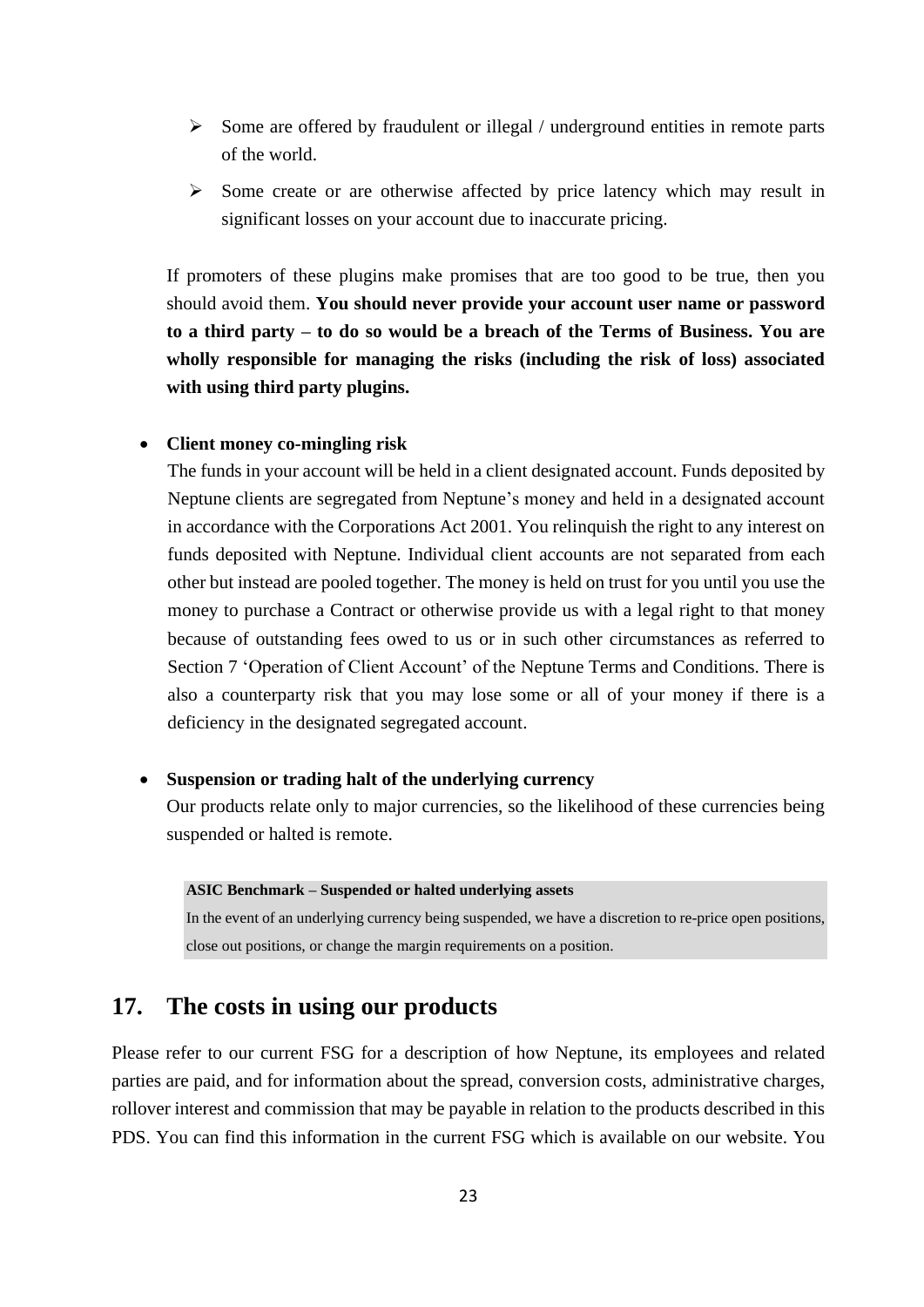can download or obtain a free hard copy of the FSG by contacting us using the details at the start of this PDS.

| Costs                                                                                | <b>Description</b>                                                                 |
|--------------------------------------------------------------------------------------|------------------------------------------------------------------------------------|
| Commission<br>We may charge you a commission added to the spread quoted by Saxo Bank |                                                                                    |
|                                                                                      | A/S                                                                                |
| <b>Brokerage</b>                                                                     | We may charge a brokerage fee for each transaction. This differs depending         |
| Fee                                                                                  | the on the lot size of the transaction.                                            |
| Rollover                                                                             | You may earn or pay interest if you hold a margined contract overnight. The        |
| interest                                                                             | amount of interest you earn or pay depends on the type and size of products        |
|                                                                                      | that you buy or sell, the interest rate differential between the currency pair you |
|                                                                                      | have bought/sold (where applicable) and the duration of the rollover period.       |

### **Summary of costs**

# <span id="page-23-0"></span>**18. How do the online trading platforms work?**

See section **Error! Reference source not found.** "How Margin Trading works" above for a detailed explanation and example of how our trading platform works. To make a trade using our online trading platforms:

- You must first register with us by filling out the registration form either provided to you at the same time as this PDS, or located at www.neptunefx.com.au. A pre-condition to successful registration is an acknowledgement by you that you have read this Product Disclosure Statement, the Financial Services Guide and that you have read and agreed to be bound by the Neptune Terms and Conditions. Another pre-condition is that you meet our client qualification criteria, which is explained in sectio[n 9](#page-7-0) of this PDS in more detail. There may also be other terms and conditions that you will need to agree to, if you are outside of Australia.
- Once you are registered, you will be able to login online to your user account using your username and password.
- First, you download MT4 software. Our MT4 tutorial can be found on our website www.neptunefx.com.au:
- Then, you deposit funds.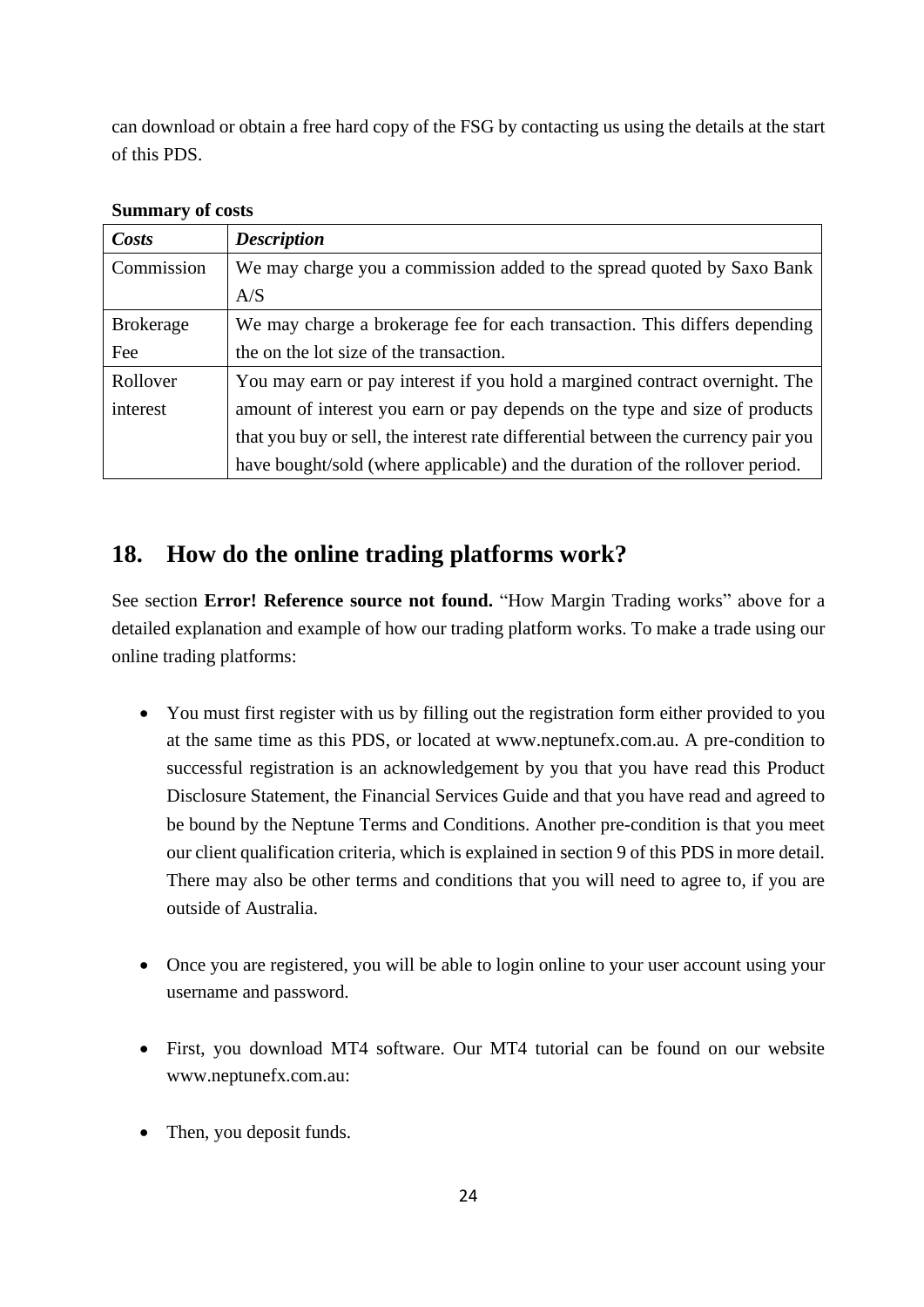- Once logged in, a number of windows will pop up in the platform. In order to place a trade, you first select a foreign exchange currency pair from the trade window. For example, you can choose the currency pair of EUR/USD. Once you have selected a currency pair, you need to select the amount you wish to invest by buying/selling the intended number of contracts.
- Once you have chosen your currency pair you determine whether to buy or sell the currency pair.
- Once the trade has been executed, the particulars of that trade will be communicated to you via the trading platform. You can transfer money into or out of your account, subject to our Terms of Business, which is set out at the end of this PDS.

## <span id="page-24-0"></span>**19. How much money do you need to trade?**

Before you can trade, you need to deposit with us an Initial Margin.

• This is typically 0.5% of the contract amount in the case of Margin FX. However, we will tell you what Initial Margin is required before you trade. Neptune may vary the Initial Margin at its own discretion.

**Example:** You need to deposit USD \$500 for a USD/JPY contract with a notional value of USD \$500,000).

## <span id="page-24-1"></span>**20. How do we handle your money?**

The funds in your account will be held in a client designated account with a custodial provider. Funds deposited by our clients are segregated from our money and held in a client designated account in accordance with Australian law. Once we have received the monies, Neptune will transfer the funds to either of the liquidity providers account listed above within forty-eight (48) hours of the initial receipt of transfer.

#### **ASIC Benchmark – Client Money**

This section explains our client money policy, including how we deal with your money and when we make withdrawals from your account. It also mentions the counterparty risk associated with the use of your money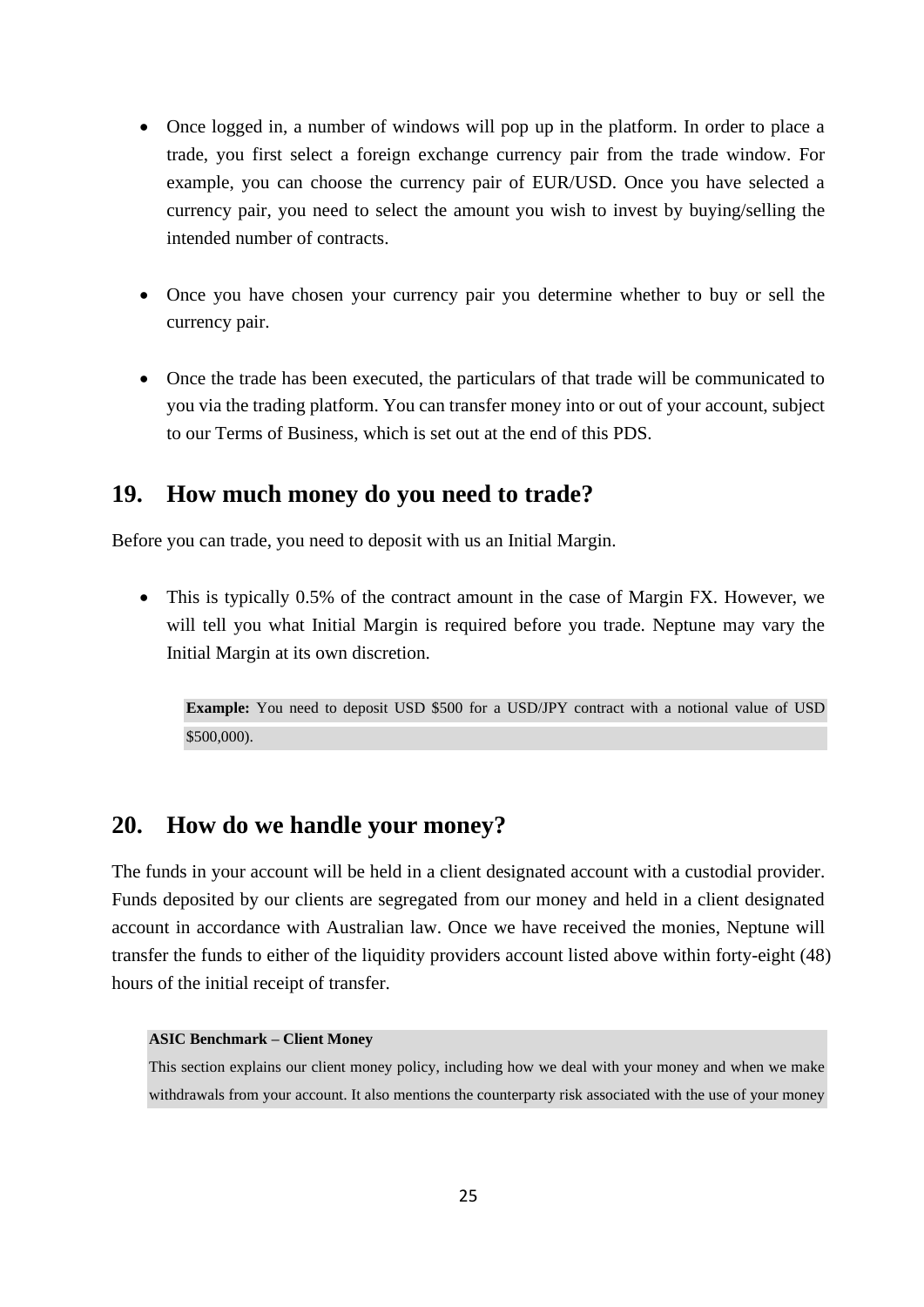By using our services, you relinquish the right to any interest on funds deposited in our client designated accounts (also known as client segregated accounts). Individual client accounts are not separated from each other but are pooled together. The money is held on trust for you until you withdraw the money, use the money to place a trade, or otherwise provide us with a legal right to that money because of outstanding fees owed to us or in such other circumstances as referred to in the Terms of Business and as permitted by law. The Terms of Business are set out at the bottom of this PDS.

#### **Example**

If you close a position and incur a loss, your account balance will be debited within 1 hour of closing that position.

#### **Example**

If you hold a position overnight (i.e. holding a position from 4:30 New York time onwards), and you are charged rollover interest, then that money is deducted from your account balance within 1 hour of 4:30 London time.

There is also a counterparty risk that you may lose some or all of your money if there is a deficiency in the designated client segregated account. See the section above titled "Risks of using our Products" for more information concerning counterparty risk.

<span id="page-25-0"></span>Neptune does not use client money to hedge its own derivative transactions.

# **21. Tax implications**

CFD transactions can create tax implications. Generally, if you make a gain attributable to an exchange rate or price fluctuation then that part of the gain is included in your assessable income. Conversely, if you make a loss attributable to an exchange rate or price fluctuation then that part of the loss is deducted from your assessable income. However, the taxation laws are complex and vary depending on your personal circumstance and the purpose of your currency trading. Accordingly, you should discuss any taxation questions you may have with your tax adviser before using our products or services.

### <span id="page-25-1"></span>**22. Recording of phone conversations**

Neptune may record phone conversations between you and our employees. Such recordings or transcripts from such recordings may be used as evidence in any dispute or anticipated dispute between you and Neptune.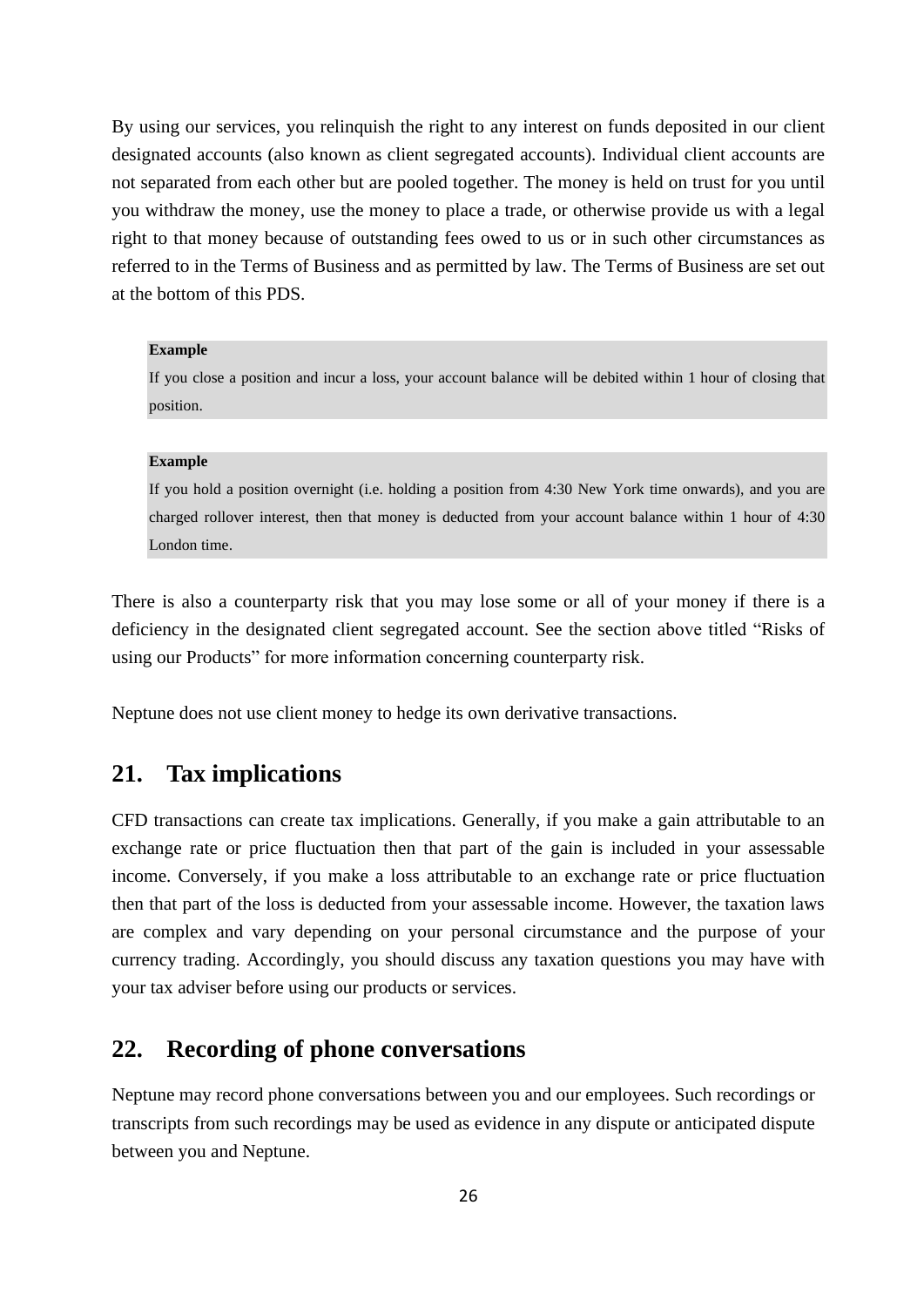# <span id="page-26-0"></span>**23. Neptune's Privacy Policy**

We value the privacy of your personal information. Please refer to the Privacy Policy available on our website for information on how we deal with your personal information and comply with the Privacy Act 1988 (Cth) and Australian Privacy Principles.

# <span id="page-26-1"></span>**24. Trading as Principal**

We will enter into all CFDs with you as principal, not as an agent. We will treat you as our client for all purposes and you will be directly responsible for performing your obligations under each CFD.

# <span id="page-26-2"></span>**25. Prices used by Neptune**

We do not have a market-making authorisation. This means that we cannot state our own prices when acquiring or disposing of financial products in this PDS.

All prices quoted to you for financial products in this PDS uses Saxo Bank's exchange rates. Neptune may add a fee to prices quoted by Saxo Bank. See Section [17](#page-22-0) 'The costs in using our products' for more information about the costs associated with using the products in this PDS.

# <span id="page-26-3"></span>**26. What should you do if you have a complaint?**

In the event you have a complaint about us, you can contact your Neptune representative you have been dealing with to discuss your complaint.

If your complaint is not satisfactorily resolved within fourteen (14) days, please contact Neptune by telephone or in writing, Neptune's Complaints Manager using the contact details on page 1 of this PDS.

We will try and resolve your complaint quickly, fairly and within prescribed time frames, but no longer than forty-five (45) days after the receipt of the complaint. If the complaint is more complex and takes longer than forty-five (45) days, we will communicate the reason for the delay.

If the complaint cannot be resolved to your satisfaction you have the right to refer the matter to the Australian Financial Complaints Authority (**AFCA**) which is an external complaints service, of which Neptune is a member.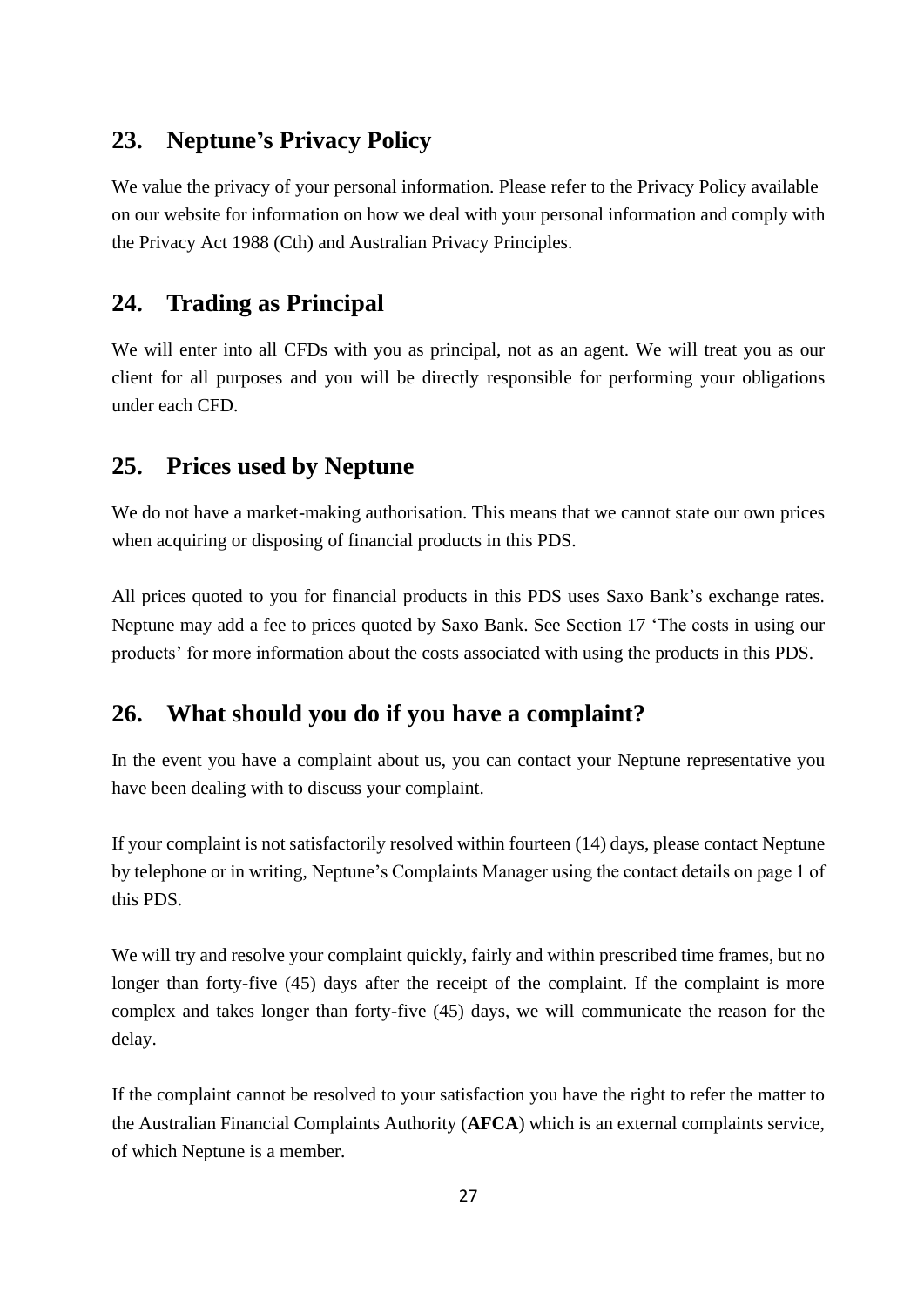You can contact the AFCA 9:00am-5:00pm AEST on weekdays by telephoning 1800 931 678, or in writing at:

Australian Financial Complaints Authority Limited GPO Box 3 Melbourne VIC 3001, Australia

<span id="page-27-0"></span>You can also contact the AFCA through their website: [www.afca.org.au](http://www.afca.org.au/)

# **27. ANTI-MONEY LAUNDERING & COUNTER TERRORISM**

# **FINANCING (AML/CTF)**

Neptune is bound by laws for the prevention of money laundering and the financing of terrorism, including the Anti-Money Laundering and Counter-Terrorism Financing Act 2006 (**AML / CTF Laws**). By completing the Application Form, you agree that:

- You do not create an account with Neptune under an assumed name;
- Any money used by you to invest in Units is not derived from or related to any criminal activities;
- Any proceeds of your investment will not be used in relation to any criminal activities;
- If we ask, you will provide us with additional information we reasonably require for the purposes of AML / CTF Laws (including information about a Client, any beneficial interest in the Account, or the source of funds used to invest);
- We may obtain information about you or any beneficial owner of the account from third parties if we believe this is necessary to comply with AML / CTF Law; and
- In order to comply with AML  $\prime$  CTF Laws we may be required to take action, including:
	- o Delaying or refusing the processing of any application or transfer; or
	- o Disclosing information that we hold about you or any beneficial owner of the Unit to our service providers, or relevant regulators of AML / CTF Laws (whether in or outside of Australia).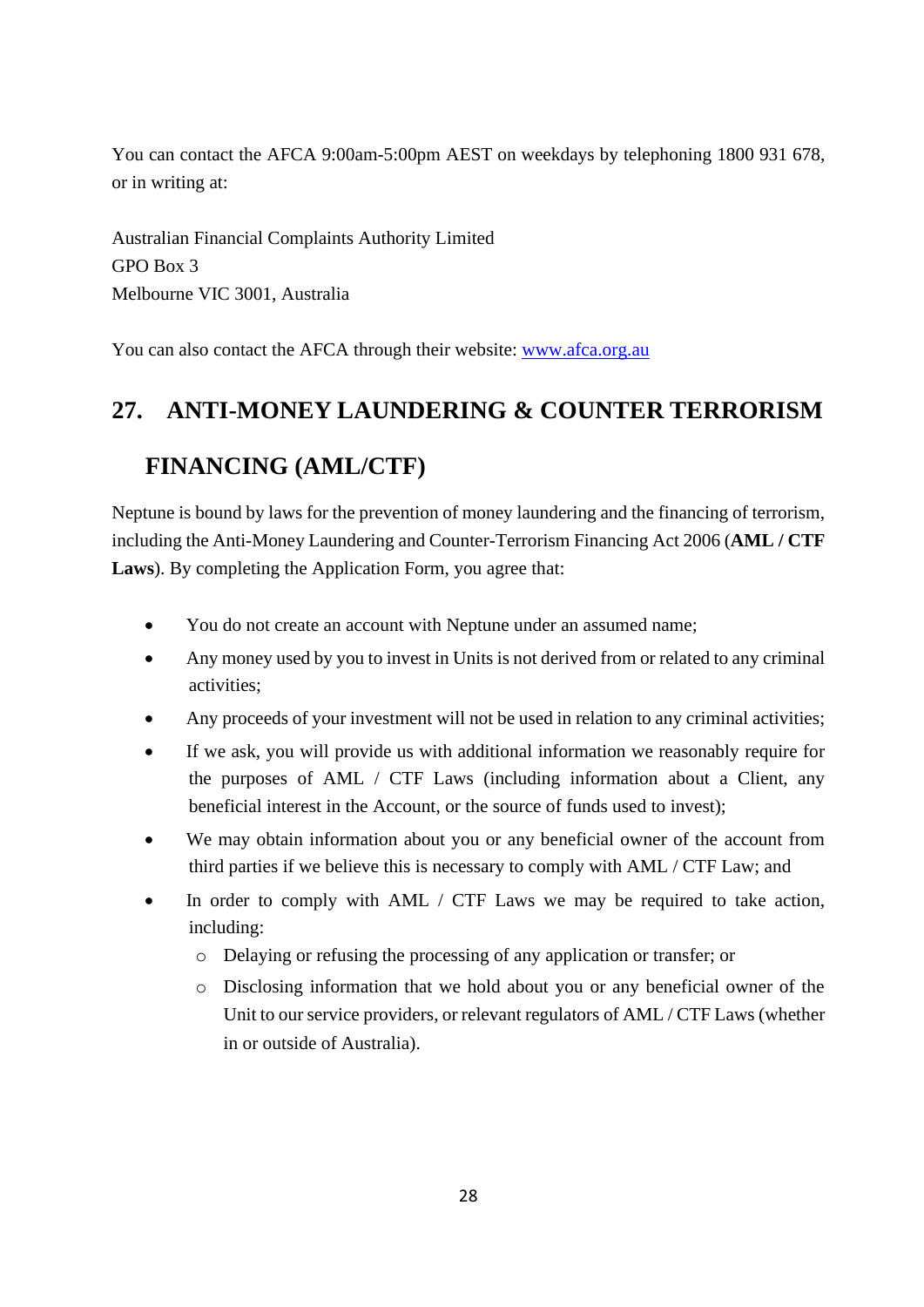# <span id="page-28-0"></span>**28. Our Terms and Conditions**

Our Terms of Business are set out at the bottom of this PDS and must be read and signed before a contract is entered into. If you are outside Australia, there may be other terms and conditions you will be required to sign or acknowledge.

When you use our services you will be bound to our Terms of Business as amended from time to time, along with any other terms you are required to sign or acknowledge (for example, if you are outside of Australia). However, in the event of inconsistency, the terms in the legal documents described below will rank according to the following priority, to the extent of any inconsistency:

- This PDS
- Neptune Terms and Conditions
- Account Opening Form

The information in this PDS is subject to change from time to time and is up to date as at the date stated at the start of this PDS.

Information in this PDS that is not materially adverse to users of our products is subject to change and may be updated via our website (see contact details on page 1). You can access that information by visiting the website, or telephoning us and asking for an electronic or paper copy. You can also access the website which may contain, from time to time, other information about our products.

There is no cooling off period for any product offered by Neptune.

You must provide all information to us which we reasonably require of you to comply with any law in Australia or any other country. In particular, you must provide adequate identification before you can use our products or services. We may delay, block or refuse to enter, adjust or complete a transaction if we believe on reasonable grounds that making the payment may breach any law in Australia or any other country, and we will incur no liability if it does so. We may disclose any information that you provide to a relevant authority where required by any law in Australia or any other country.

Unless you have disclosed to us that you are acting in trustee capacity or on behalf of another party, you warrant that you are acting on your own behalf when obtaining services from us.

When you use our services, you are promising that you will not breach any law in Australia or any other country.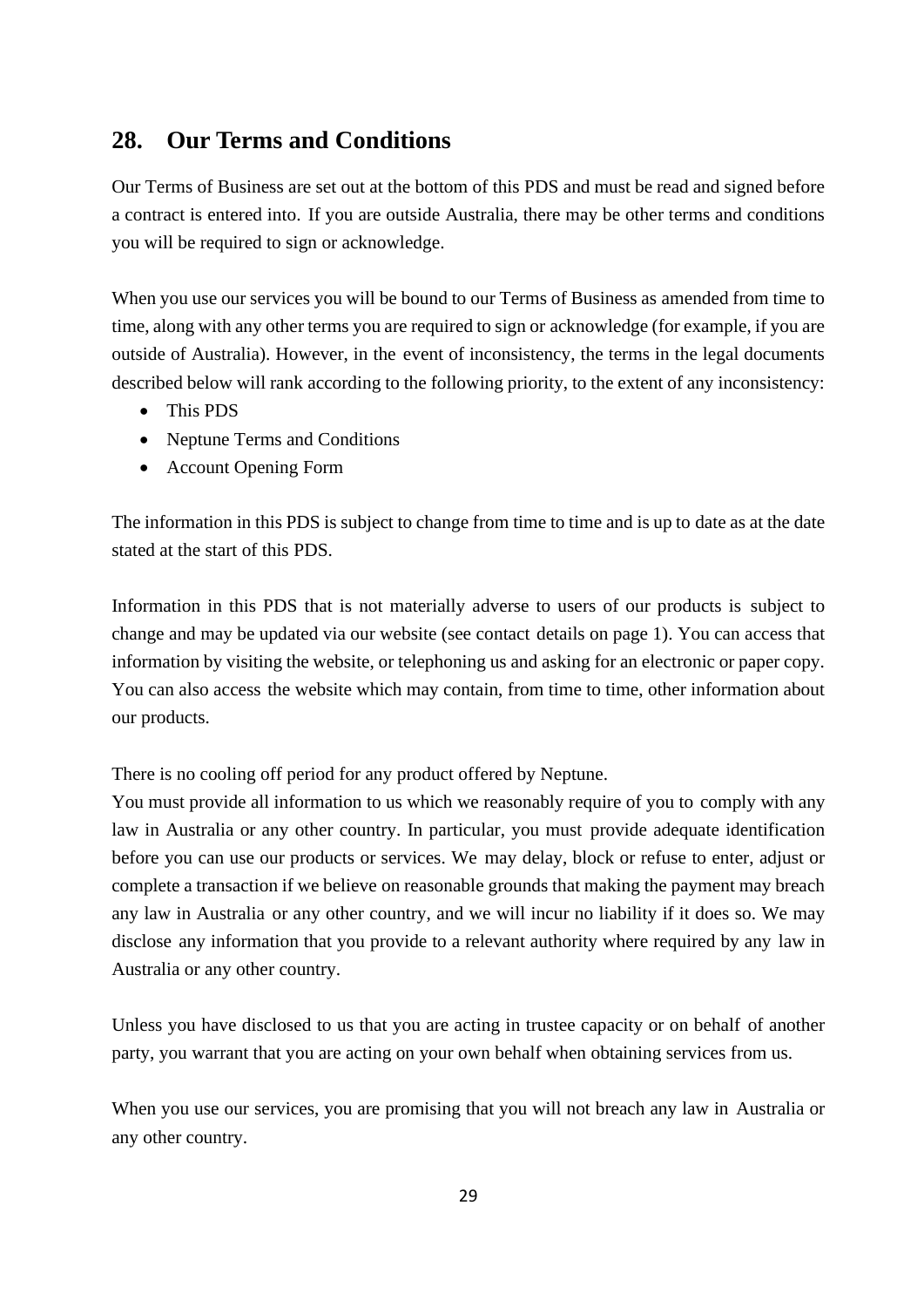We reserve the right to suspend the operation of our website and online facility or any part or sections of them. In such an event, we may, at our sole discretion (with or without notice), close out your open positions at prices we consider fair and reasonable.

We may impose volume limits on client accounts, at our sole discretion.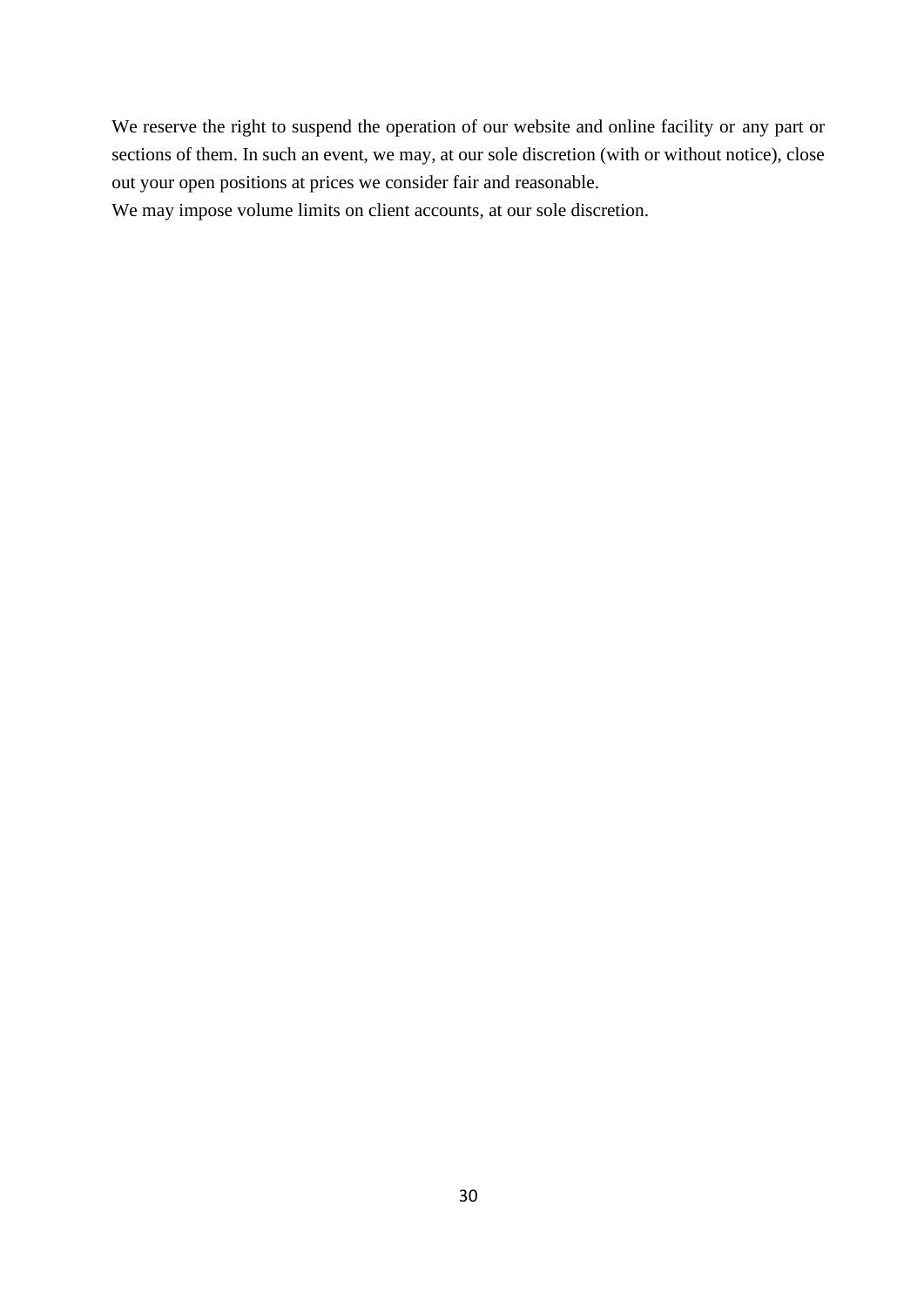# <span id="page-30-0"></span>**Glossary**

- **Account** means your account with Neptune established under the Terms of Business, including all trading account s and all Transactions recorded in them.
- **ADI** is short for Australian deposit-taking institution.
- **AFSL** means Australian Financial Services Licence issued under the Corporations Act.
- **ASIC** means the Australian Securities and Investments Commission.
- **Base currency** means the second denominated currency in a currency pair. Also refers to the currency the profit or loss the position is in;
- **Bid price** means the level you can sell the underlying asset;
- **Business Day** means a day that is not a Saturday, a Sunday or a public holiday or bank holiday in the place concerned;
- **CFD** stands for "contracts for difference". A CFD is a contract between the parties to pay in cash the difference in prices/index levels of the underlying asset on the terms of the Contract whose term continues until the Closing Date;
- **Close out, closed out** or **closing out** in relation to a transaction means discharging or satisfying the obligations of the Client and Neptune under the transaction and this includes matching up the transaction with a transaction of the same kind under which the Client has assumed an offsetting opposite position;
- **Closing Date** means the date on which the CFD is agreed to be Closed Out, or earlier, if deemed to be Closed out in accordance with the Terms of Business;
- **Client** means a person who has an account with Neptune;
- **Client Segregated Account** means an account with an ADI or an approved foreign bank which holds client monies, segregated from Neptune's own money, established, maintained and operated in accordance with the Client Money Rules;
- **Client Money Rules** means the provisions of Part7.8 of the Corporations Act 2001 (Cth) and the relevant provisions of the Corporations Regulations 2001 (Cth);
- **Corporations Act** means the Corporations Act 2001 (Commonwealth) and any regulations made under it, as amended from time to time;
- **Currency pair** means
- **FX** means foreign exchange;
- **Initial Margin** is the initial deposit required by you before you can trade with us;
- **Margin** means the amount of cash paid to Neptune and credited to your Account as Margin;
- **Margin Call** means an amount that Neptune may at its sole discretion require the Client to pay, in addition to the Margin Deposit when an Account falls below its Margin Requirement;
- **Margin Level** refers to the equity or balance of funds in your account;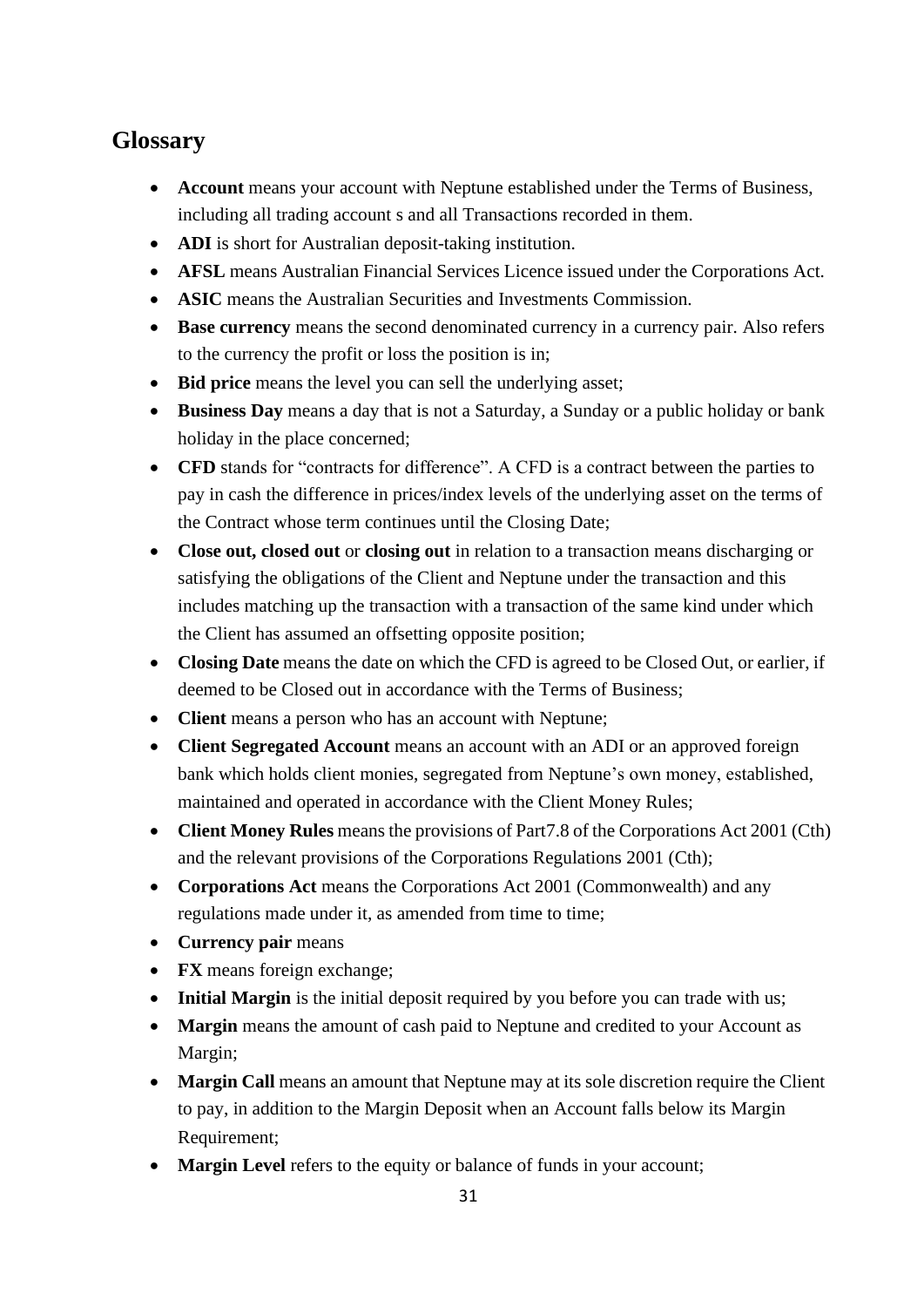- **PDS** means Product Disclosure Statement;
- **Open Position** is where a client has entered into a transaction with Neptune and a further transaction has not been entered in order to close the position;
- **Representative** includes a director or employee of Neptune as well as any other entity that is appointed as authorised representative of Neptune;
- **Spread** is described in our FSG under the heading "What fees and commissions are payable to Neptune?";
- **Spot rate** refers to the price that a currency pair is quoted at , for an immediate "on the spot" transaction. All prices quoted by us are quoted using the spot rate;
- **Underlying asset** means the financial asset upon which a derivative (such as a margin FX contract's) price is based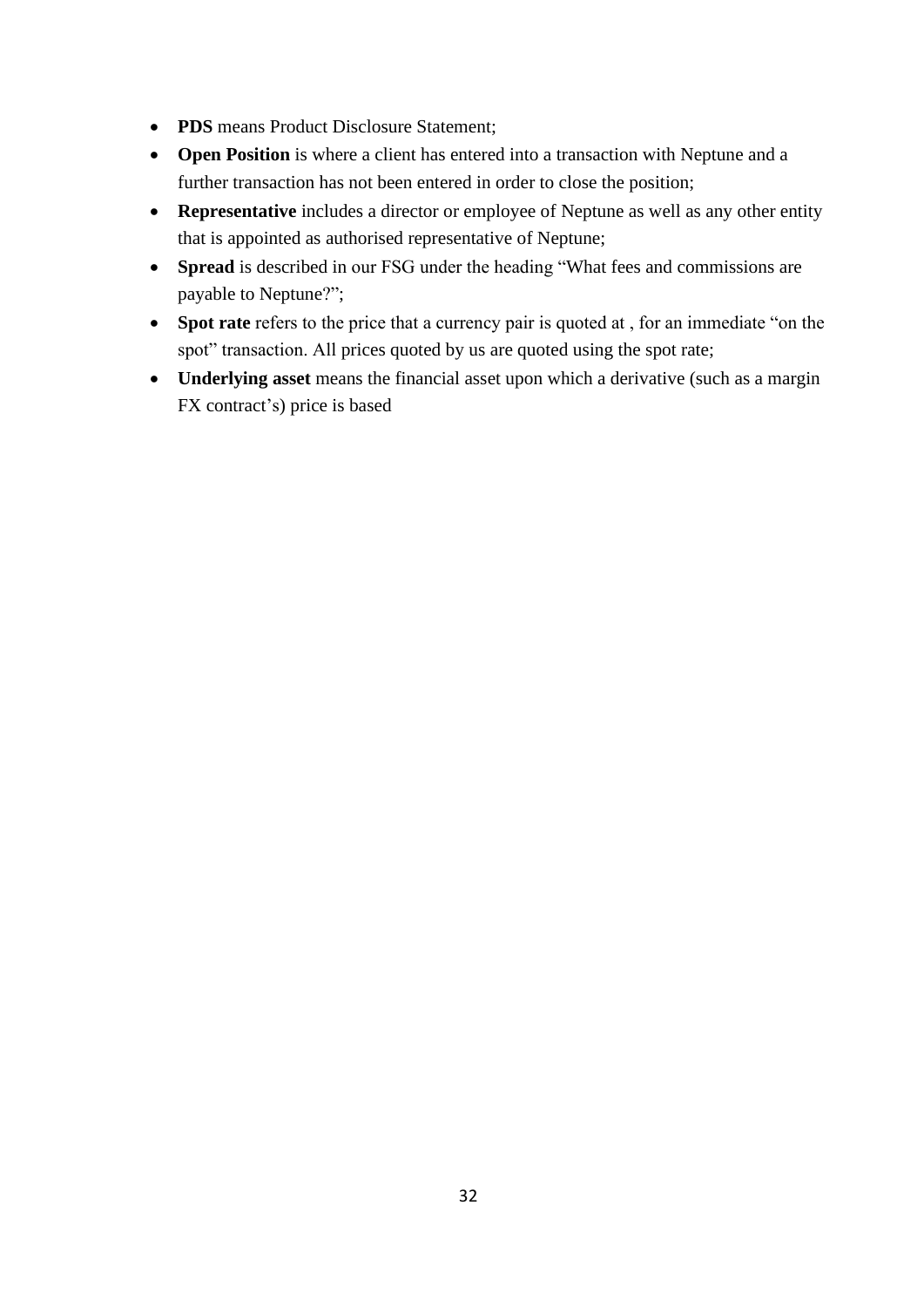# **Neptune's Terms and Conditions**

# <span id="page-32-0"></span>**1. Definitions**

Whenever used in this Agreement, unless inconsistent with the subject matter or context, the following words shall have the following meanings:

- **Acceptance** has the meaning given in clause [7.2](#page-39-1)[\(iv\)](#page-40-0) of this Agreement.
- **Agreement** means these Terms of Business together with all other documents which are referred to in this Terms of Business.
- **Authorised User** has the meaning given in clause 6.1.1 of this Agreement.
- **Client Account** means the Client's Neptune account which operates under the terms of this Agreement and allows the Client and the nominated Authorised Users to enter into Margin FX transactions with Neptune.
- **Credit Limit** means the limit on the total amount of credit that Neptune will provide to the Client.
- **Client** means the Client named in the Account Opening Form, together with its officers, directors, employees and agents.
- **Contract** means a transaction in which the Client agrees to purchase or sell a currency or derivative from or to Neptune or enter into any other transaction with Neptune for the provision of Neptune's services under the applicable Trade Contract Terms.
- **Day** means a day on which commercial banks are open for business (including dealings in foreign exchange) in the place specified by Neptune for that purpose.
- **Disturbance Notice** has the meaning stated in clause 9.2.1 of this Agreement.
- **Financial Product Advice** is as defined in the *Corporations Act 2001 (Cth)* as varied from time to time.
- **Force Majeure Event** means events or causes including, but not limited to, the following: an act of God, unavoidable accident of navigation, war (whether declared or not), sabotage, riot, insurrection, civil commotion, national emergency (whether in fact or law), martial law, fire, flood, cyclone, earthquake, landslide, explosion, power or water shortage, failure of a transmission or communication network, epidemic, quarantine, strike or other labour difficulty or expropriation, restriction, prohibition, law, regulation, decree or other legally enforceable order of a government agency, breakage or accident, change of International, State or Commonwealth law or regulation or any damage of Neptune's machinery or systems, unless occurring as a result of an act, omission, default or negligence of the Client or Neptune.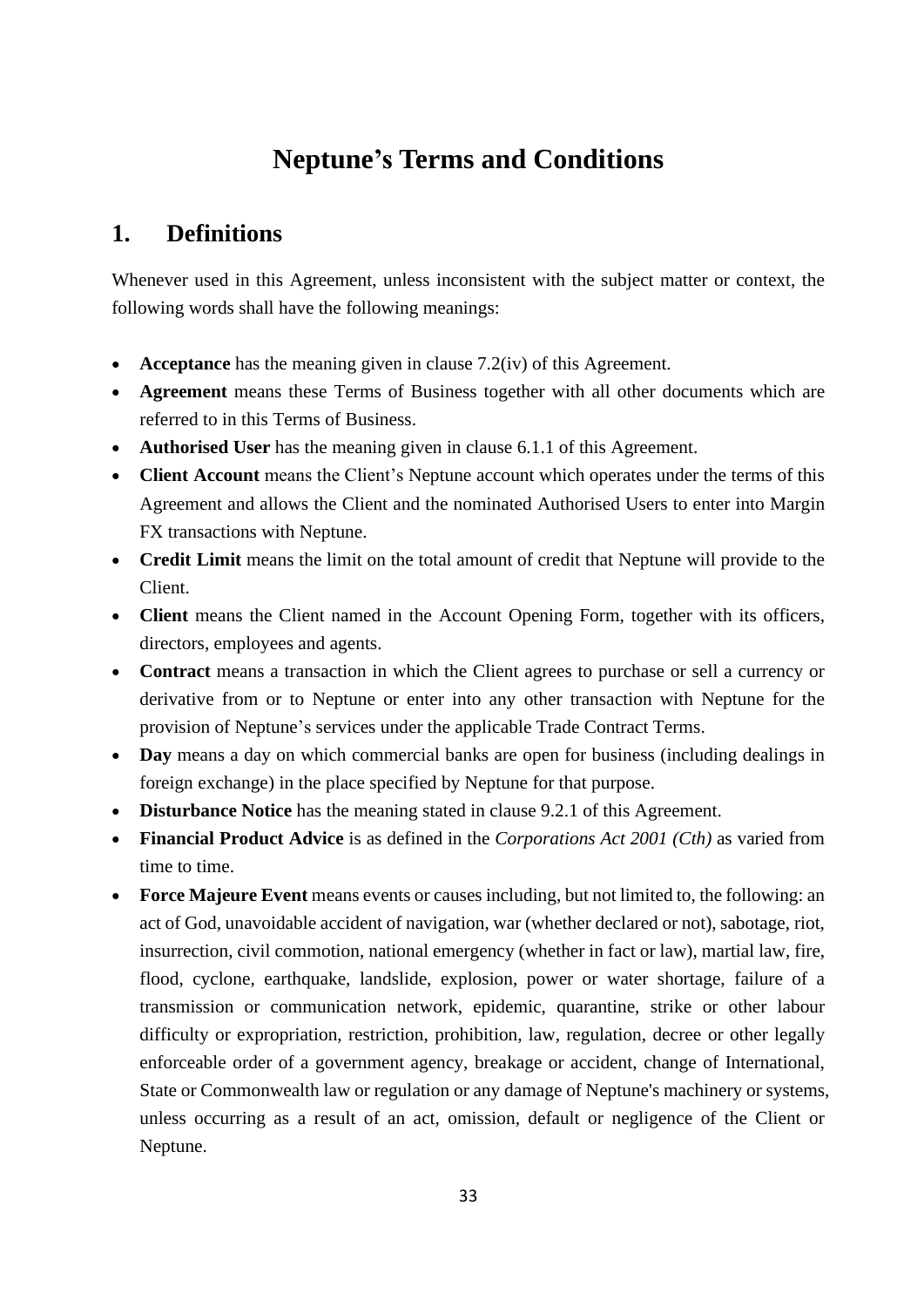- **General Financial Product Advice** or **General Advice** is as defined in the *Corporations*  Act 2001 (Cth) as varied from time to time.
- **Instructions** has the meaning given in clause 6.2.2 of this Agreement.
- **Intellectual Property** means the trade marks, designs, patents and copyrights of the parties to this agreement.
- **Internet** means the interconnected system of networks that connects computers around the world, and includes any online trading platform provided by Neptune.
- **Law** means the statutes, regulations and general law of the Commonwealth of Australia, and of New South Wales, Australia, and includes the *Corporations Act 2001* and *Corporations Regulations 2001* as varied from time to time.
- **Neptune Website** means the Neptune website located at www.neptunefx.com.au or elsewhere as nominated by Neptune from time to time.
- **Neptune Securities Pty Ltd (Neptune)** means the AFS Licensee (AFSL 332 890)
- **Margin Call** means an amount that Neptune may at its sole discretion require the Client to pay, in addition to the Margin Deposit, solely determined by Neptune.
- **Margin Deposit** has the meaning stated in clause 6.8.1 of this Agreement.
- **Monies** has the meaning stated in clause 10.1 of this Agreement
- **Notice** has the meaning stated in clause 11 of this Agreement.
- **Online Platform** has the meaning stated in clause 7.1 of this Agreement.
- **Open Position** is where a client has entered into a transaction with Neptune, and a further transaction has not been entered into in order to close the position.
- **Personal Financial Product Advice** or **Personal Advice** means Personal Advice as defined in the *Corporations Act 2001 (Cth)* as varied from time to time.
- **Personal Information** is as defined in the *Privacy Act 1988 (Cth)* as varied from time to time.
- **Product Disclosure Statement** or **PDS** is as defined in the *Corporations Act 2001 (Cth)* as varied from time to time.
- **Quoting Error** has the meaning stated in clause 6.13.1 of this Agreement;
- **Registered Office** means the registered office of Neptune as notified to the Australian Securities and Investments Commission.
- **Representatives** is as defined in the *Corporations Act 2001 (Cth)* as varied from time to time.
- **Related Entity** is as defined in the *Corporations Act 2001 (Cth)* as varied from time to time.
- **Senior Officer –** means an "officer" as defined in the *Corporations Act 2001 (Cth)* of Neptune or Neptune and/or the Client Company, and in the case of Neptune, includes an employee, director or consultant nominated by Neptune as the Complaints Officer.
- **Trade Contract Terms** has the meaning stated in clause 6.2.3 of this Agreement.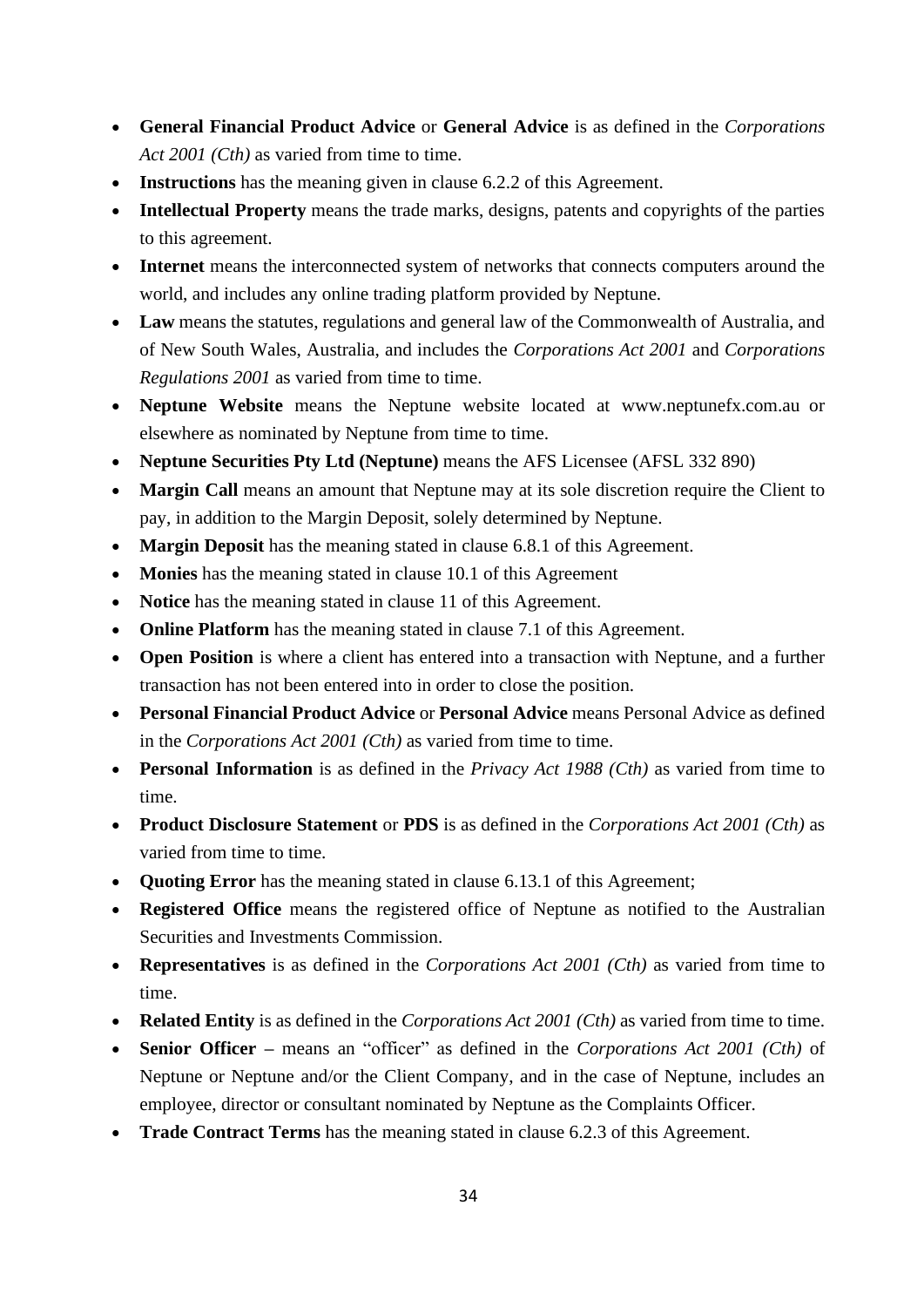• **Value Date** means either the Day selected by the Client and agreed by Neptune for the settlement of a Contract or if there is no such Day, then the second Day after the execution of a Contract by the Client.

# **2. This Agreement**

- (i) This is a master agreement and sets out the terms and conditions upon which any future contracts between the Client and Neptune, relating to the provision of Financial Product Advice to the Client and/or the execution of Contracts relating to transactions of margin foreign exchange.
- <span id="page-34-0"></span>(ii) This Agreement includes the Neptune Account Opening Form, PDS and other contracts or documents that may have been exchanged and/or executed between the Parties. However, in the event of any inconsistency between this Agreement and other contracts or documents, exchanged and/or executed between the Client and Neptune, the PDS shall prevail to the extent of the inconsistency. To the extent of any inconsistency between this Agreement and the Account Opening Form, this Agreement shall prevail to the extent of any inconsistency.
- (iii) In the event of any inconsistency between the English language version of each of the documents described in clause [2\(ii\)](#page-34-0) above and their translated equivalent in any other language, the English language version shall prevail, to the extent of any inconsistency.

# **3. Our services and risks**

- (i) Neptune may provide General Advice in relation to its foreign currency CFD trading services. If Neptune provides General Financial Product Advice only to the Client then the Client acknowledges that the advice is general in nature and does not consider the personal objectives, circumstances or needs of the Client. The Client must consider its own objectives, circumstances or needs, as well as the relevant PDS, before making a decision to use Neptune's services.
- (ii) If the Client does not fully understand the risks associated with Neptune's services, then they should not use Neptune's services.

# **4. Client representations and warranties**

(i) The Client warrants that in the case of an individual or more than one individual, they are of full age and capacity and in the case of a firm or corporation, it is duly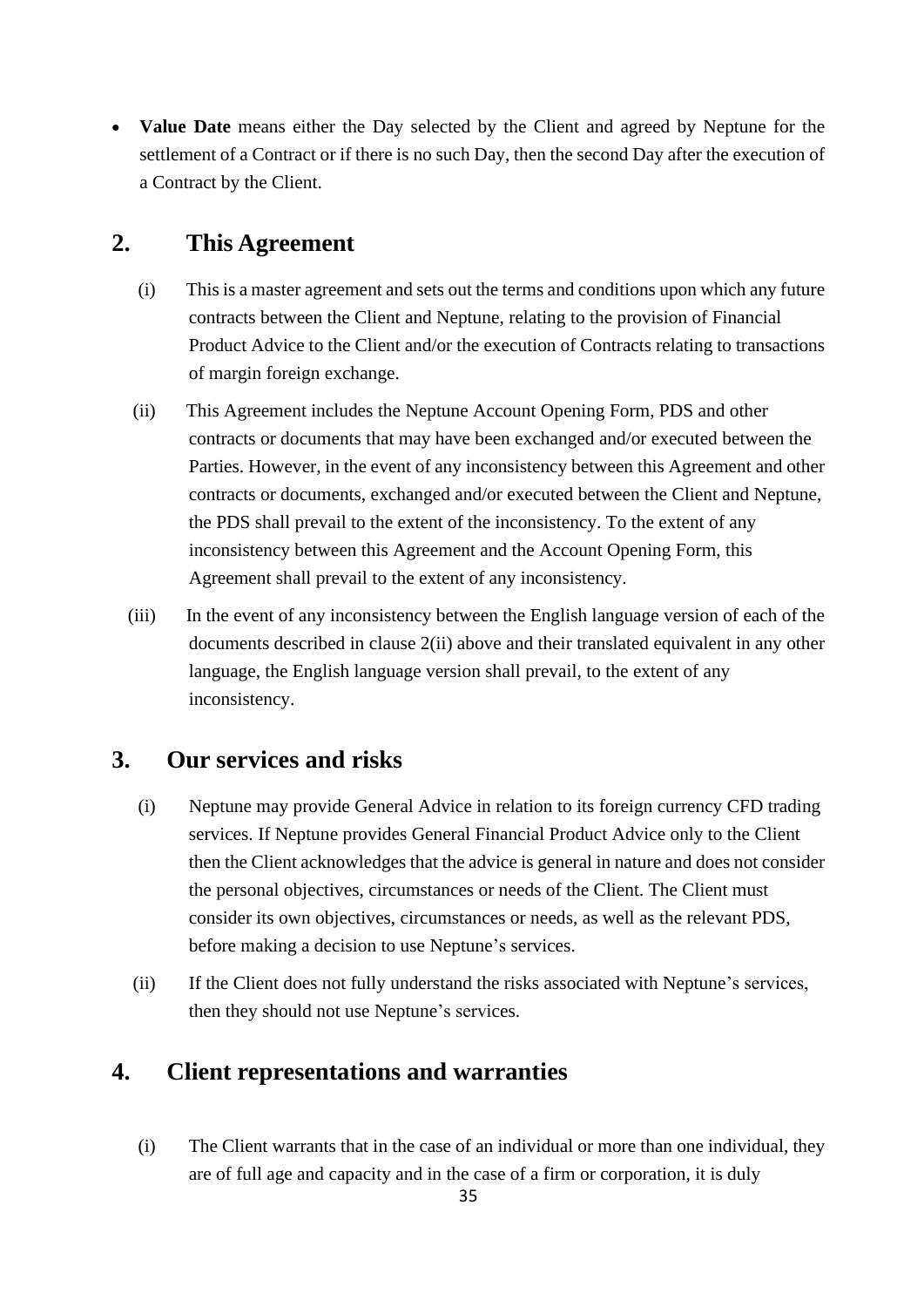constituted and incorporated and possesses the requisite power to enter into this Agreement and all contracts made or to be made, and in any case, this Agreement and such contracts are and will constitute legally binding and enforceable obligations of the Client.

- (ii) If the Client enters into this Agreement in its capacity as trustee of a trust, the Client makes the following representations and undertakings:
	- (a) The relevant trust instrument is valid and complies with all applicable laws as defined in clause [6.2](#page-38-0) of this agreement;
	- (b) the Client is properly appointed as trustee of the trust;
	- (c) the Client has a right of indemnity from the trust assets in respect of this Agreement and the transactions contemplated by it;
	- (d) the Client will comply with its duties as trustee of the trust;
	- (e) the Client will not do anything which may result in the loss of its right of indemnity from the trust assets;
	- (f) if the Client is replaced or joined as trustee, the Client will make sure the new trustee becomes bound to Neptune's satisfaction by this Agreement and any other Agreement relating to a transaction contemplated by this Agreement to which the Client is expressed to be a party, or by a document which is identical in effect;
	- (g) the Client will not resettle, set aside or distribute any of the assets of the trust without Neptune's written consent unless compelled to do so by the trust instrument;
	- (h) the Client will not amend or vary the trust instrument without Neptune's written consent; and
	- (i) if the Client is not the sole trustee of the trust it is a requirement that each and every trustee agrees in writing to be bound by the terms of this Agreement and by any transactions entered into in connection with this Agreement.
- (iii) The Client represents and warrants to Neptune that:
	- (a) Execution and delivery by the Client of this Agreement, and performance of all of the Client's obligations contemplated under this Agreement, does not violate any Law applicable to the Client.
	- (b) All information provided by the Client to Neptune is true, correct and complete, and the Client will notify Neptune promptly of any changes to such information.
	- (c) All information provided by the Client to Neptune is true in all material respects as at the date of this Agreement or, if later, when the information is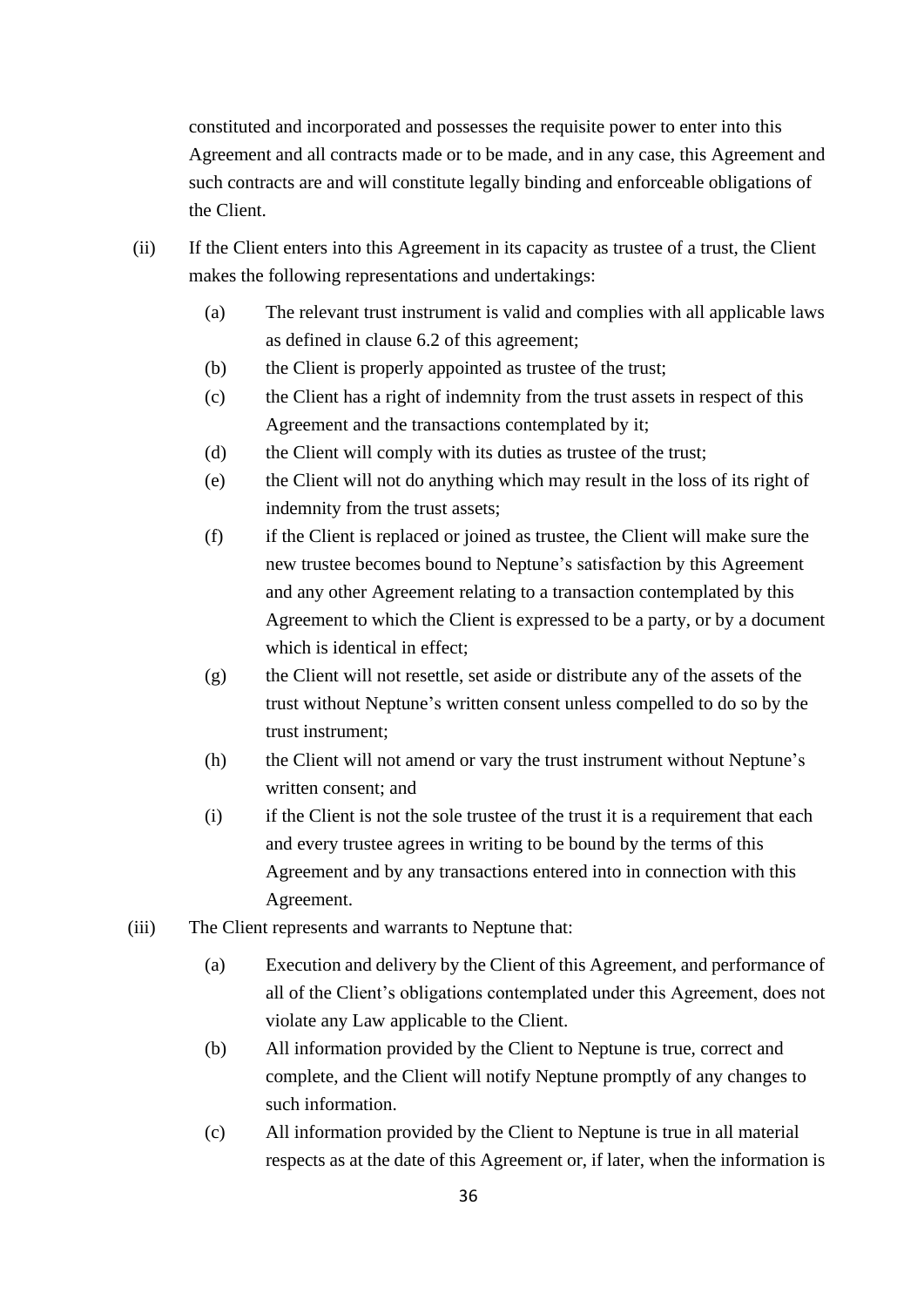provided. Neither that information nor the Client's conduct or the conduct of anyone acting on its behalf in relation to the transactions contemplated by this Agreement, was or is misleading, by omission or otherwise.

- (d) The Client shall make ongoing disclosure to Neptune of any matters that may affect the operation of this Agreement or of the ability of the Client to pay Margin Calls or to remain solvent.
- (iv) The Client acknowledges that Neptune will enter into the transactions contemplated by this Agreement in reliance on the representations and warranties made by the Client.
- (v) The Client acknowledges that if the Client accepts a price quoted by Neptune, Neptune may add applicable fees and charges as permitted under this Agreement.
- (vi) If the Client is comprised of two or more legal persons then a reference to a right or obligation of the Client under this Agreement or under a transaction contemplated by this Agreement confers that right or imposes that obligation, as the case may be, jointly and severally on those persons.

# **5. Confidentiality**

### **5.1 Privacy Statement**

- (i) Neptune collects your personal information to provide you with our margin FX trading services and to manage our relationship with you. We will not be able to supply the Client with our services if they do not provide us with your personal information. The information is generally collected from the Client when they are applying to open a trading account with us.
- (ii) At times we rely on third party suppliers (agents, lawyers etc.) to perform specialised activities for us. A Client's personal information may be provided to them so that they can carry out their agreed activities. We may provide your personal information to overseas recipients e.g. in China, Taiwan and the Philippines.
- (iii) Our Privacy Policy includes further information about how we handle a Client's personal information including how a Client can access and correct their information or make a privacy related complaint. For more information please visit our website: www.neptunefx.com.au or contact our office using the contact details at the beginning of the PDS.

### **5.2 Confidentiality of Client Information**

<span id="page-36-0"></span>(i) Neptune will use reasonable precautions to maintain the confidentiality of information Neptune receives from the Client and material and/or data the Client provides, creates,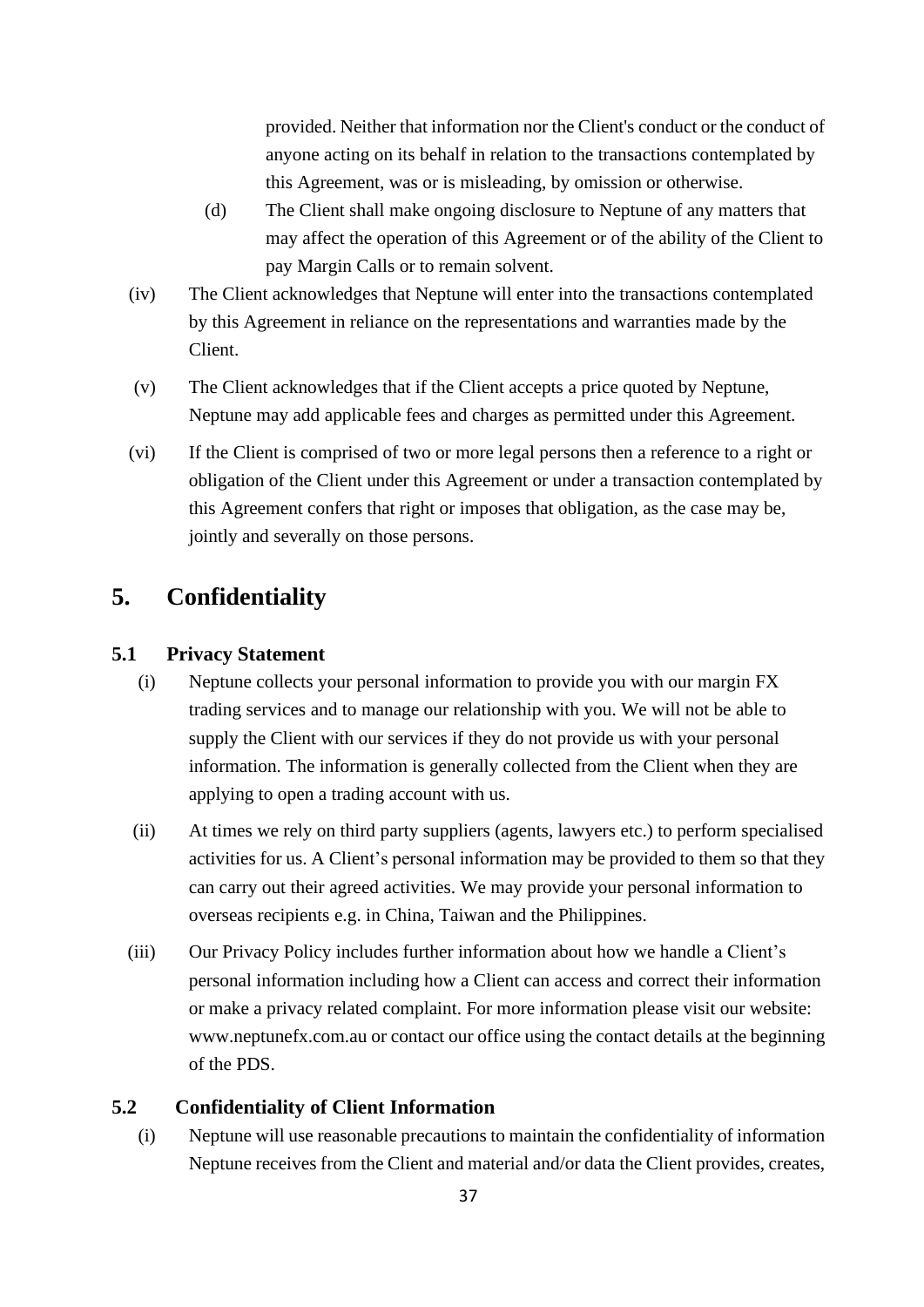inputs or develops in connection with the Client's use of the Neptune services. Nonetheless, because such information, material and/or data may be provided through the Internet or by facsimile transmission, the Client hereby acknowledges and agrees that Neptune cannot assure that such information, material and/or data will continue to be confidential.

- (ii) The Client accepts the risk of a third party receiving confidential information concerning the Client and specifically releases and indemnifies Neptune, Neptune and all related parties from any claim arising out of a third-party intercepting, accessing, monitoring or receiving any communication from a Client intended to be provided to Neptune or from Neptune intended to be provided to the Client.
- (iii) The Client acknowledges and agrees that Neptune may, subject to clause [5.2](#page-36-0)[\(iv\),](#page-37-0) disclose the Client's name and other personal and financial information about the Client, and any relevant details of an Authorised User, to its employees, Representatives, officers, agents, and affiliates, as well as to a governmental entity or self-regulatory authority, an Internet service provider or any other third party agent or service provider for any purpose related to offering, providing, administering or maintaining the Neptune Services, or to comply with applicable Laws.
- <span id="page-37-0"></span>(iv) Neptune will treat the Client's Personal Information in accordance with its Privacy Policy, which the Client may obtain by contacting Neptune or on the Neptune Website.

### **5.3 Money Laundering**

In appropriate cases all communications and information concerning the Client held by Neptune, may be disclosed to and reviewed by law enforcement agencies and regulatory authorities. In addition, the Client agrees to comply with all applicable money laundering and counter terrorism financing laws, including, but not limited to, the requirement to obtain or provide satisfactory evidence of the identity of any person whom the Client may represent in any transaction entered into with Neptune.

### **6. General**

### **6.1 Indemnity and Survival**

(i) The Client shall indemnify and hold Neptune harmless from any and all liabilities, claims, costs, expenses and damages of any nature, including, but not limited to, reasonable legal fees and any fees and expenses incurred in connection with litigation, arising out of or relating to the Client or an Authorised User's negligence, mistake or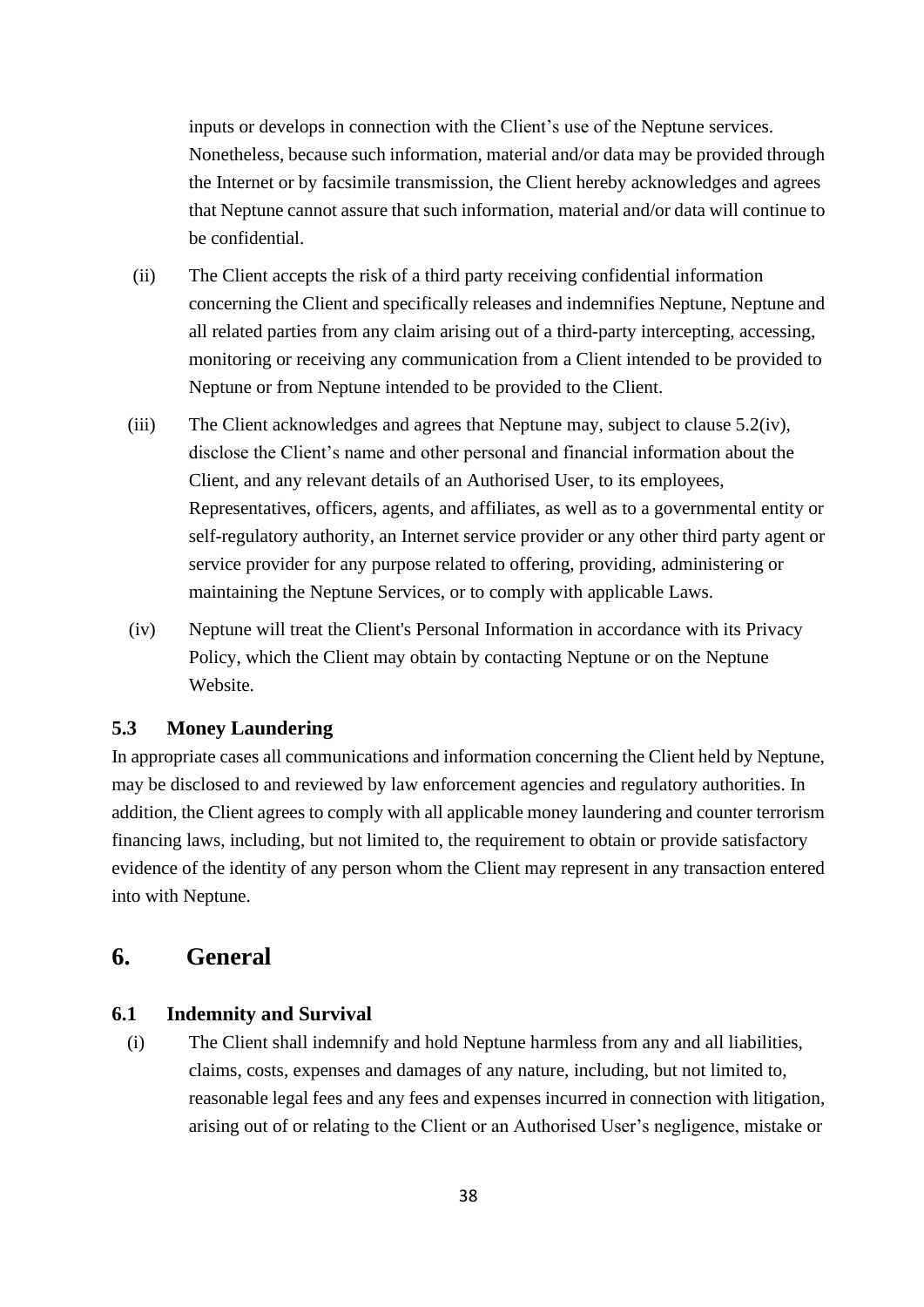wilful misconduct, the violation of any Law by the Client, or the breach by the Client of any provision of this Agreement.

(ii) The Client also agrees to promptly pay Neptune for all damages, costs and expenses, including reasonable legal fees and expenses, incurred by Neptune in the enforcement of any of the provisions of this Agreement. The Client's obligations under this Clause shall survive the termination of this Agreement.

### <span id="page-38-0"></span>**6.2 Compliance with Law**

This Agreement shall be governed by and construed in accordance with the laws of New South Wales, Australia. The parties agree to irrevocably submit to the non-exclusive jurisdiction of the courts of New South Wales, Australia.

### **6.3 Intellectual Property**

At no time shall either party enter into commitments for or in the name of the other party or use their Intellectual Property for any purpose whatsoever. Except as specifically provided for in this Agreement, neither party will: (a) use the other party's name or Intellectual Property without the prior written approval of the other party; or (b) represent itself as being affiliated with, or authorised to act for, the other party.

#### **6.4 Assignment**

Any rights or obligations that the Client may have pursuant to this Agreement shall not be assigned, transferred, sold, or otherwise conveyed, except with the prior written consent of Neptune. Neptune may, however, transfer any rights or obligations it may have pursuant to this Agreement to another party without the consent of the Client. Such an assignment shall only take place if a reasonable person would not expect it to cause detriment to a typical client of Neptune. The Client will execute any documents (including a deed of novation) reasonably required by Neptune to affect such a transfer. If the Client does not agree to Neptune assigning its rights, the Client may terminate this agreement. However, termination in this case does not affect any obligations owed by the Client, or rights of Neptune with regard to any open Contracts help by the Client.

### **6.5 Amending this Agreement**

(i) The terms of this Agreement and any transactions under it, may be amended by Neptune at any time. Neptune will provide Notice to the Client of any such amendment. The Client agrees to be bound by the terms of such an amendment on the earlier of: (a) ten Days after Neptune has posted Notice of the amendment on the Neptune Website; or (b) on the date of the Client entering any trade contract after the amendment. Any other amendments must be agreed to in writing between Neptune and the Client. If the Client does not consent to the amendment the Client can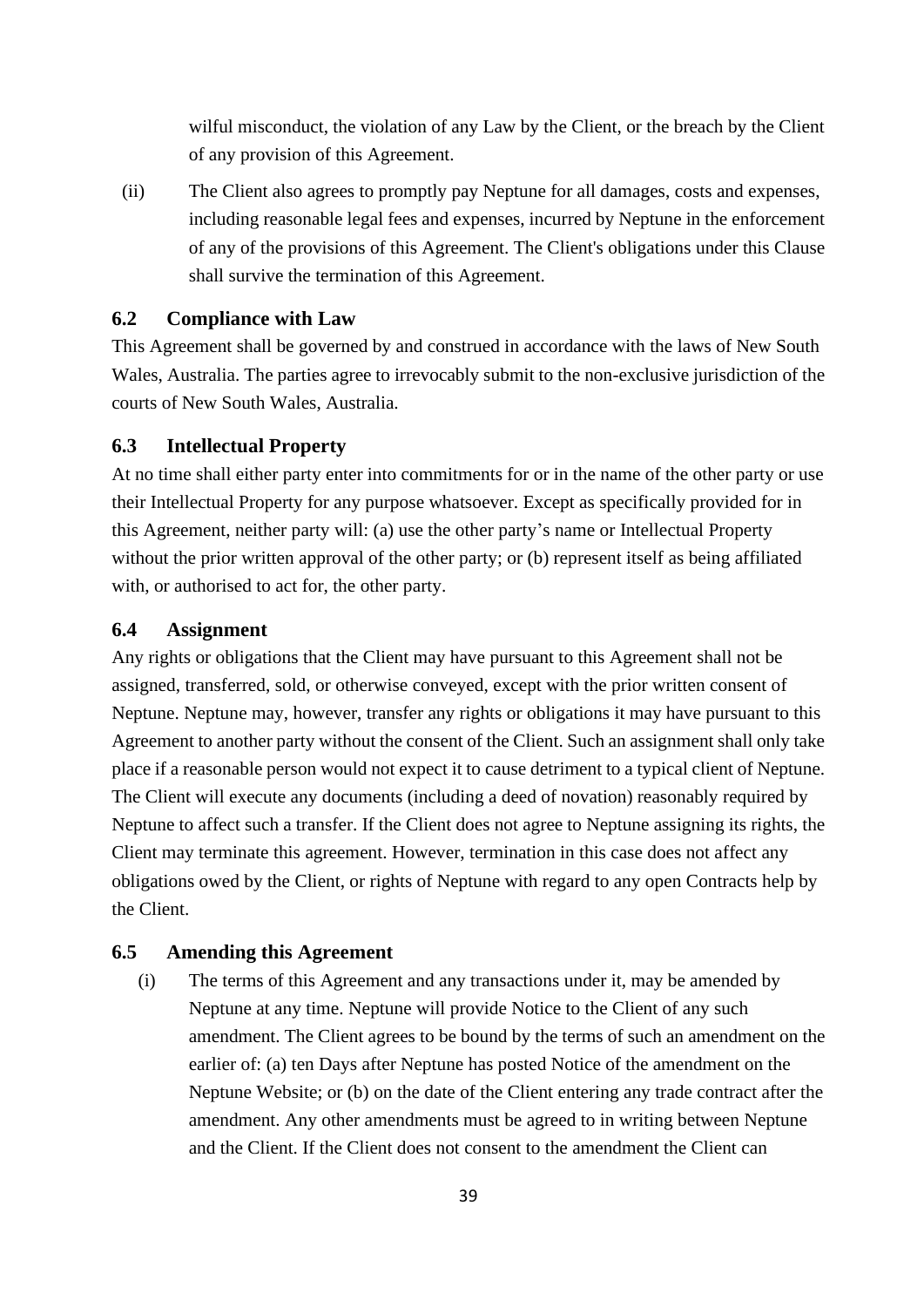terminate the Agreement and the amendment will not apply retrospectively. Termination in this case does not affect any obligations owed by the Client, or rights of Neptune with regard to any open Contracts held by the Client.

(ii) Clause 6.5(i) does not apply to an existing Contract if the Client would be disadvantaged by the amendment.

# <span id="page-39-0"></span>**7. Operation of client account**

### <span id="page-39-3"></span><span id="page-39-2"></span>**7.1 List of Authorised Users**

- (i) The Client shall provide Neptune with a list of people authorised to access Neptune's services and/or enter into Contracts on the Client's behalf (each an **Authorised User**). The Client shall immediately notify Neptune when any new person becomes an Authorised User or when any existing Authorised User is no longer entitled to be an Authorised User. Upon receiving Notice, the change in Authorised User is effective immediately. However, the notice shall not affect any Contracts already executed.
- (ii) The Client hereby indemnifies and agrees to hold Neptune harmless in respect of any loss incurred by an Authorised User entering into any Contract or other transaction contemplated under this Agreement. Any appointment of an Authorised User made pursuant to clause [7.1](#page-39-2)[\(i\)](#page-39-3) shall remain in full force and effect as an appointment in writing required by the Agreement unless and until Notice of cancellation of appointment and/or replacement has been delivered to Neptune's registered office.
- (iii) Until the Client has provided a Notice to Neptune to the contrary, Neptune may continue to assume that all existing Authorised Users have authority to execute legally binding transactions with Neptune. All Instructions given and accepted by an Authorised User will be deemed to be Instructions authorised by the Client and shall be binding upon the Client.

### <span id="page-39-4"></span><span id="page-39-1"></span>**7.2 Formation of Each Contract**

- (i) When the Client, or an Authorised User, contacts Neptune by either telephone or via the Internet, Neptune may, but is not obligated to, ask for or clarify the following information where applicable:
	- the Client's account number;
	- further Client identification details;
	- the Contract type (e.g. foreign exchange or margin foreign exchange);
	- whether the Contract is to buy or sell;
	- the number of Contracts; and
	- for Contract orders, the order type, the order price and the order expiry date.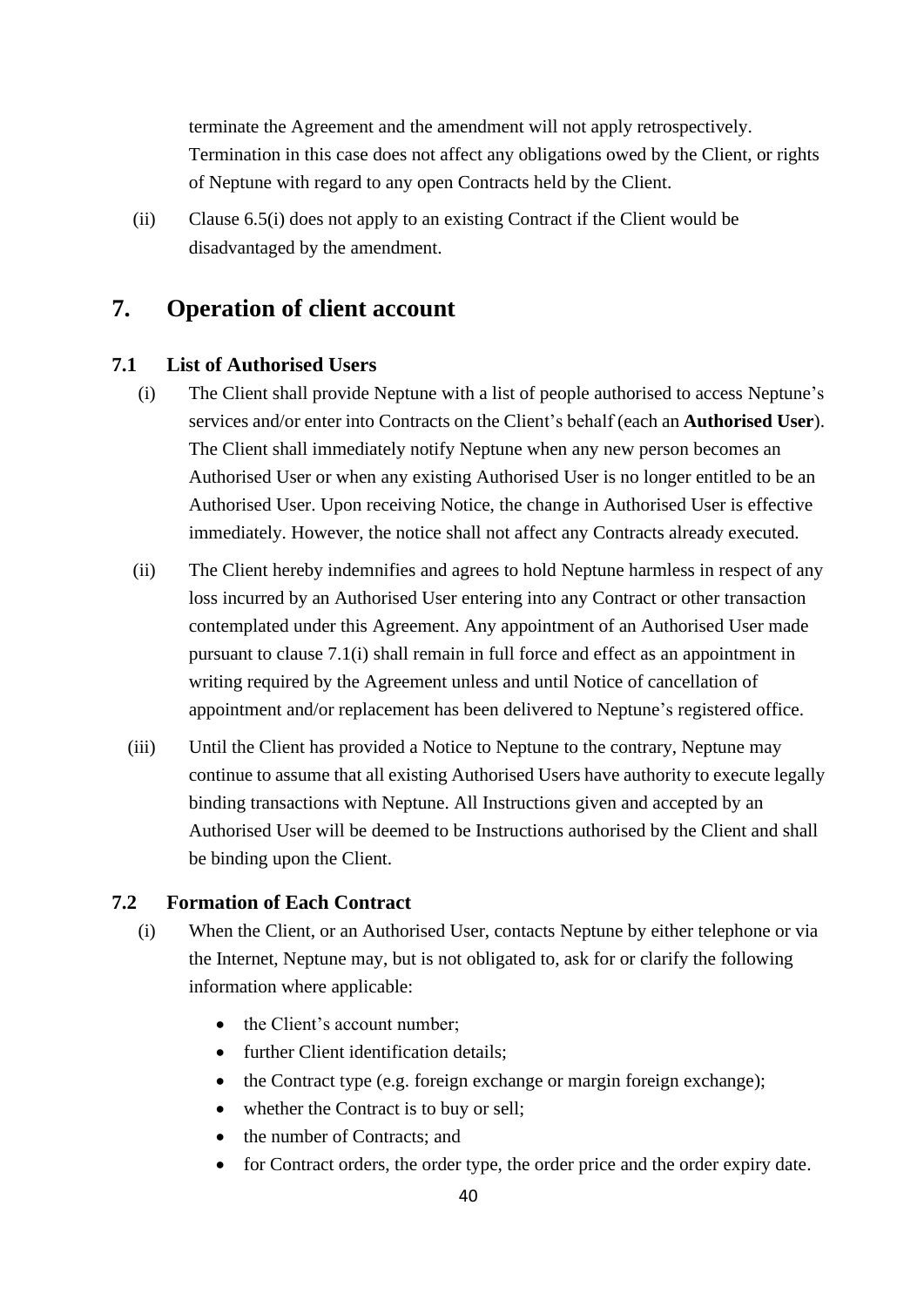- (ii) Collectively, though not exhaustively, the information referred to in clause 7.[2\(i\)](#page-39-4) or any portion thereof, constitutes the Instructions.
- (iii) Neptune will immediately provide the client with, either verbally or via the Internet, prices at which the relevant currency can be purchased or sold. These are the Trade Contract Terms. The Client acknowledges that Neptune uses liquidity providers' corresponding exchange rates. Neptune may add fees and charges to the quoted prices as permitted under this Agreement.
- <span id="page-40-0"></span>(iv) If the Client, or an Authorised User, then indicates by either telephone or by clicking the relevant button on the Online Platform that they accept the Trade Contract Terms (**Acceptance**), then Neptune shall have a discretionary right to create a Contract. If Neptune exercises this right then a Contract is formed between the Client and Neptune. When a Contract is created the parties shall become bound by the content of the relevant Trade Contract Terms and this Agreement. If Neptune declines to exercise the right to create a Contract, Neptune shall not be obliged to give a reason, however, Neptune shall promptly notify the Client that Neptune has not created a Contract with the Client.

### <span id="page-40-1"></span>**7.3 Method and Timing of Payment**

- (i) The Client must not deposit physical cash into Neptune's accounts under any circumstances. Neptune has an absolute discretion as to whether the Client may pay by cheque.
- (ii) Any sums that the Client owes to Neptune must be paid in one of the following:
	- a. by online bank transfer;
	- b. by same day bank transfer; or
	- c. by international TT transfer.
- (iii) Any payment to Neptune in any currency will be at the prevailing market conversion rate at the time the Contract is entered into as explained within Neptune's PDS and FSG.
- (iv) The Client must have sufficient cleared funds deposited in Neptune's designated account before Neptune will execute any Contracts. Neptune will indicate to the Client the sum required as the Margin Deposit for each Contract.
- (v) Neptune may impose other fees and charges for using its services, by providing Notice to the Client. If the Client does not consent to the charges, it can terminate the Agreement and the charges will not apply to new Contracts. If the Client terminates the Agreement under this clause, all existing Contracts will survive the termination of this Agreement.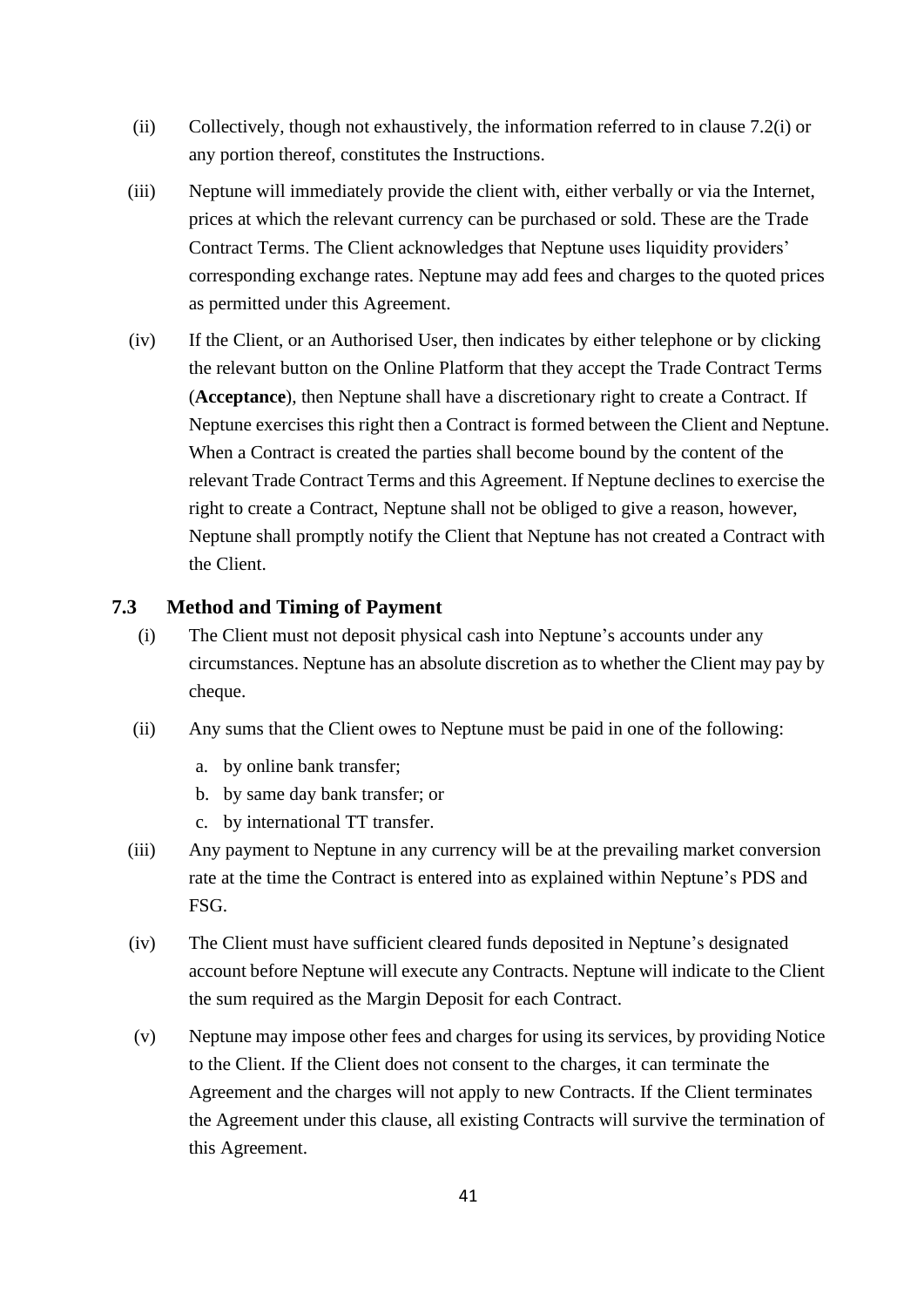(vi) Neptune is not responsible for any fees or charges imposed by third party banks or other counterparties, which are incurred by the Client in connection with the use of Neptune's services.

### **7.4 Credit Limits**

The Client understands that:

- (i) Neptune may grant certain Clients a Credit Limit. A Credit Limit is a pre-agreed amount of USD or other agreed currency that can be offset against a negative mark to market value on an Open Position, or an amount applicable to unsettled trading losses to some or all Contracts (either individually or in aggregate or both);
- (ii) if the negative mark to market of an Open Position is approaching or has exceeded the Client's Credit Limit, Neptune reserves the right to Margin Call the Client in an amount entirely at Neptune's discretion;
- (iii) Neptune is not obliged to provide credit to the Client; and
- (iv) Any Credit Limit set by Neptune may be reduced or withdrawn at any time by giving Notice to the Client.
- (v) The Client acknowledges that if Neptune acts on an Instruction which would result in a Credit Limit being exceeded:
	- (a) Neptune is not obliged to advise the Client that the Credit Limit will be exceeded;
	- (b) the Client will continue to be liable to Neptune for all amounts including those above the Credit Limit; and
	- (c) Neptune is not obliged to act upon any subsequent Instruction where a Credit Limit might be exceeded.

### **7.5 Authorisation Limits**

- (i) The Client may inform Neptune of an authorisation limit applicable to some or all Contracts either in general or for particular Authorised Users.
- (ii) Any authorisation limit provided by the Client to Neptune may be withdrawn by the Client at any time by giving Notice to Neptune.
- (iii) Neptune may, at its own discretion, impose an authorisation limit on the Client and/or one or more Authorised Users at any time, by providing Notice before the imposition of the limit.

### **7.6 Interest Charges on Open Position**

(i) In any Open Position held by the Client, Neptune will from time to time add an amount to the Client Account for interest earned, or subtract an amount from the Client's account for interest incurred from the Value Date until the position is liquidated, in the following manner: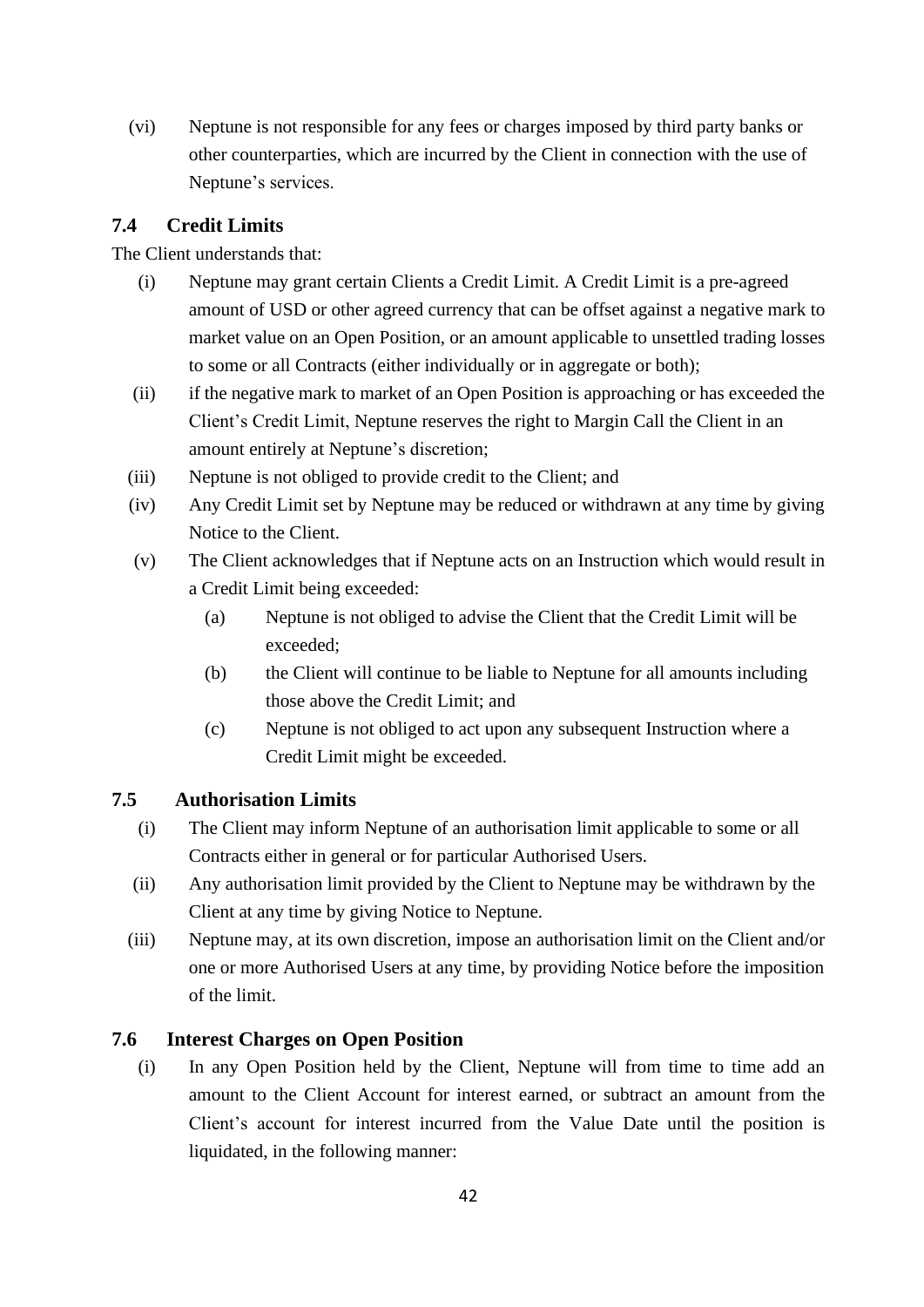- (a) For buying of one currency against the sale of another currency and the currency bought has a higher interest rate than the currency sold, the amount of interest arising therefrom shall be added to the Client Account.
- (b) For selling of one currency against the purchase of another currency and the currency sold has a higher interest rate than the currency bought, the amount of interest arising therefrom shall be subtracted from the Client Account.
- (c) In the case of a negative interest rate, interest arising shall be subtracted from the Client Account.
- (d) In all cases, interest shall be at the annual rate to be determined by Neptune from time to time without Notice.

### <span id="page-42-1"></span><span id="page-42-0"></span>**7.7 Advances and Interest Rate**

- (i) The Client is required to settle each Contract on the Value Date or on such date as Neptune may require settlement. In the event of the Client not being able or not willing to settle any Contract on the Value Date or on such date as Neptune shall require settlement, Neptune may (but without obligation to do so) make an advance to the Client by way of direct settlement of any Contract in whole or in part and the Client undertakes to repay the US dollar equivalent (at the exchange rate or rates as Neptune shall stipulate) upon demand calculated on a daily basis from the date of such advance up to and including the date of repayment in full.
- (ii) In addition to clause 7.[7\(i\)](#page-42-0) above, interest at the interest rate specified in clause 7.7(i) shall be chargeable on the following items:
	- (a) any part of the Margin Deposit or additional Margin Deposit not paid or deposited in the form of cash; and
	- (b) any amount due to Neptune which remains outstanding.
- (iii) Anything in this claus[e 7.7](#page-42-1) or other clauses shall not be interpreted as binding Neptune to make any advance to the Client nor shall it prejudice any of the rights and remedies of Neptune against the Client or any other persons under this Agreement, the Contracts or otherwise conferred by law, equity or usage.

### **7.8 Margin Deposit**

- (i) Before executing a Contract, Neptune may in its absolute discretion require a deposit of between 0.01% and 100% of the Contract's value in respect of any anticipated or existing Open Positions which the Client has or will have with Neptune (**Margin Deposit**).
- (ii) Payment must be made pursuant to clause [7.3](#page-40-1) of this Agreement.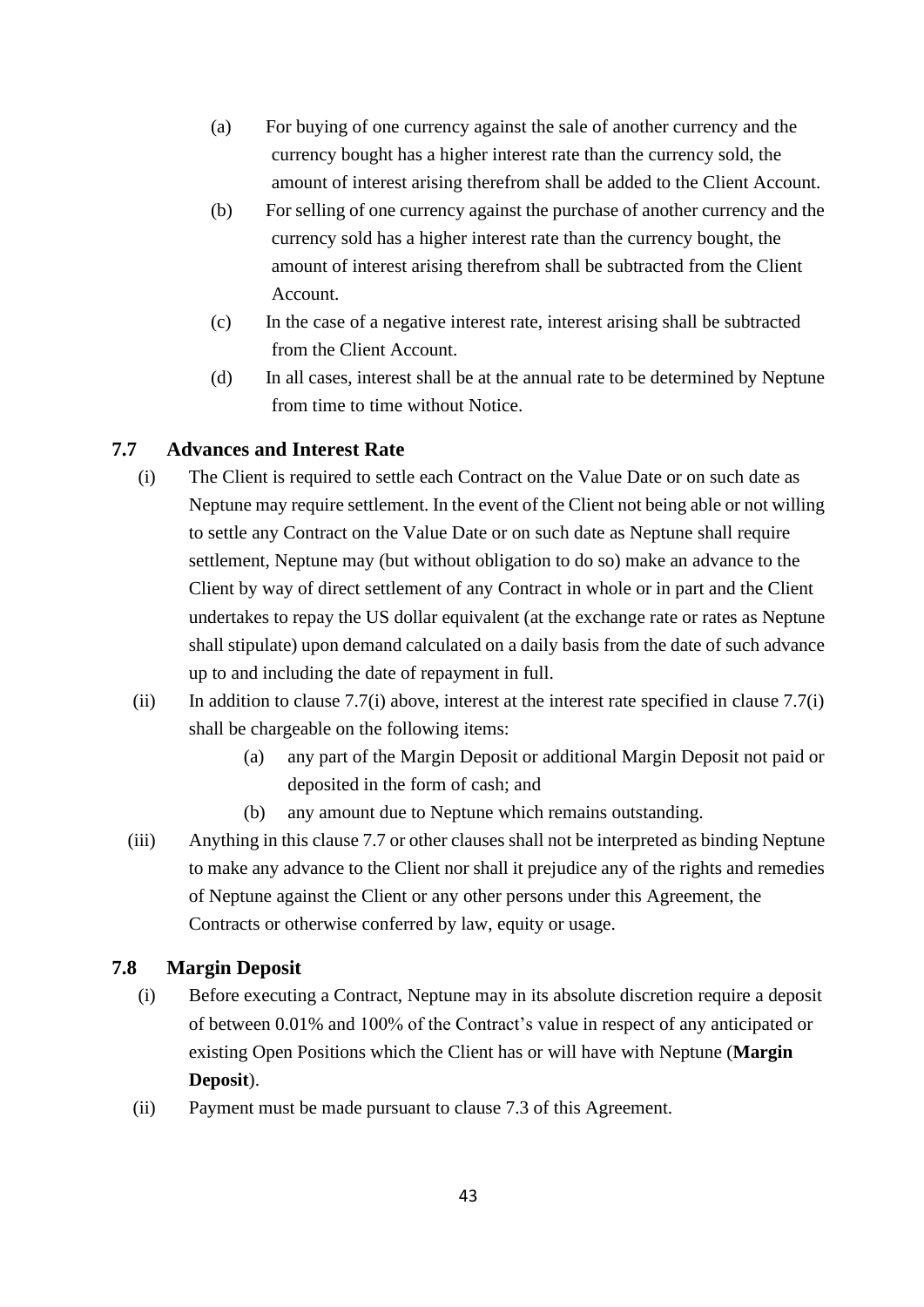### **7.9 Forced Liquidation**

- (i) The Client is required to maintain sufficient level of Margin Deposit. Neptune reserves its full rights to close out all Open Positions:
	- (a) if at any time the Margin Deposit held by Neptune is approaching or is no longer sufficient to cover the negative mark to market value of any or all Open Positions that the Client has open with Neptune; or
	- (b) if at any time the pre-agreed Credit Limit assigned to the client by Neptune is no longer sufficient to cover the negative mark to market value of any or all Open Positions that the Client has open with Neptune.
- (ii) Neptune shall have the right, at its sole discretion, to determine the mark to market value from time to time.
- (iii) In addition to other remedies available to Neptune, if the Client fails to pay an amount when due under this Agreement, Neptune has the right to terminate (by either buying or selling) any or all of the Client's Open Positions.

### **7.10 Set Off Against Monies Owed**

- (i) In addition to other remedies available to Neptune, if the Client fails to pay any amount when due under this Agreement, Neptune may set-off such amount against any amount payable by Neptune to the Client.
- (ii) Neptune is entitled to set-off against any amounts due to it by the Client, any amounts received by Neptune from or on behalf of the Client including but not limited to moneys received as Margin Deposits or Margin Calls. Neptune may determine the application of any amounts which are to be set-off at its own discretion.
- (iii) A Client must not set-off against any amounts the client owes to Neptune by any amounts Neptune owes to the Client.

### **7.11 Delay**

Neptune will use all reasonable efforts to process the Client's Contract order on a timely basis. However, Neptune shall not, in the absence of willful misconduct, be liable for delays, damages, failures or errors in the completion of the Contract order.

### **7.12 Rates**

Rate indications from Neptune are available via the Online Platform or by telephone (the Indication. The Indication is not binding, and the Client agrees to accept the prices offered by Neptune when the Contract is executed.

### **7.13 Quoting Error**

Neptune will take reasonable steps to prevent quoting errors from occurring. Should a quoting error occur due to a typographical error or obvious mistake in a quote or indication (the **Quoting Error**), Neptune is not liable for any damages, claims, losses, liabilities or costs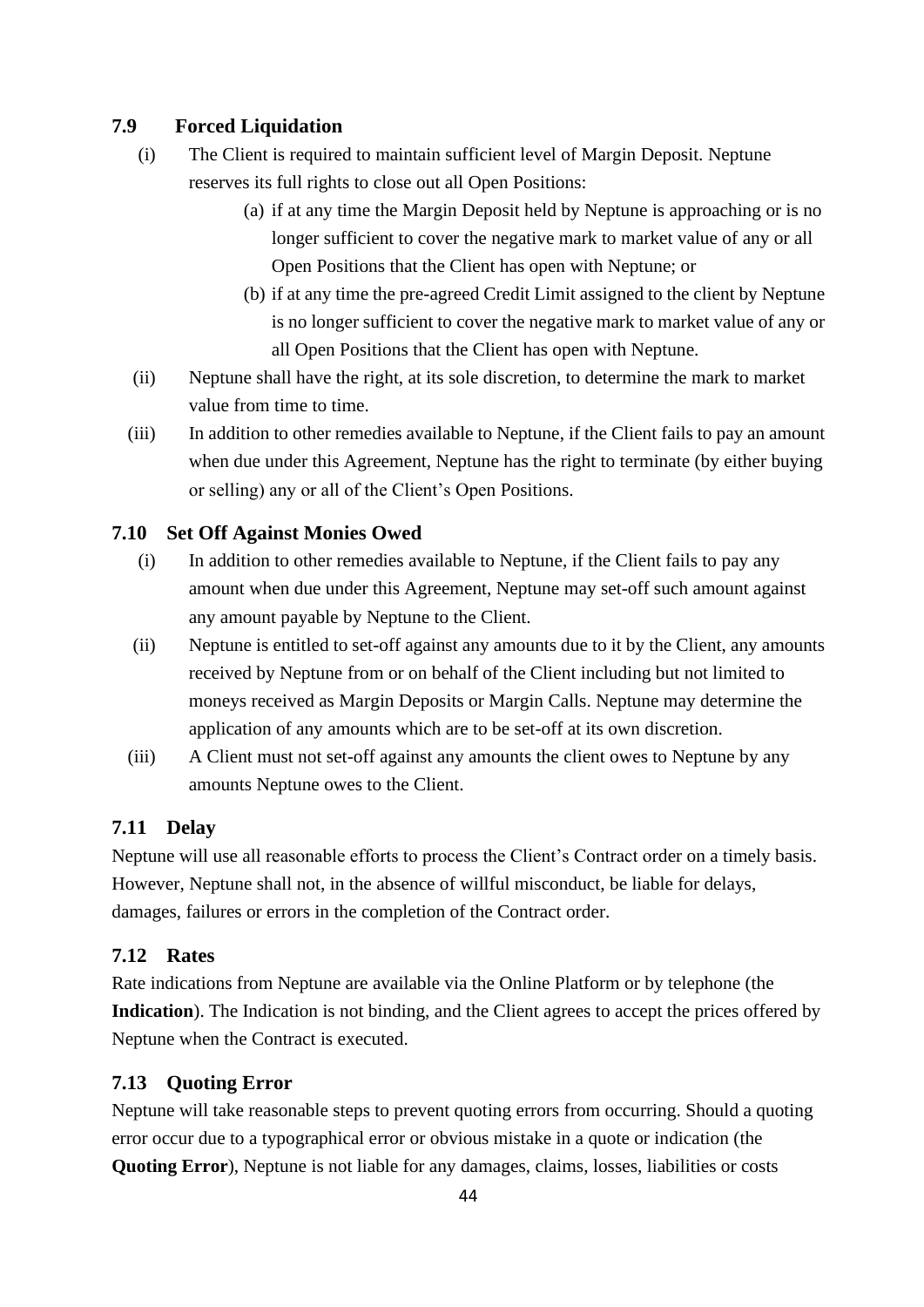arising from the Quoting Error. Neptune reserves the right to make the necessary adjustments to correct the Quoting Error. Any dispute arising from a Quoting Error will be resolved on the basis of the fair market value, as determined by Neptune acting reasonably, of the relevant currency at the time such Quoting Error occurred.

### **7.14 Face to Face**

Neptune will not typically accept instructions face to face at Neptune's Registered Office. However, Neptune may at its discretion allow an Authorised User to request Neptune to accept Instructions, enter into Contracts and make financial dealings by physically visiting Neptune's Registered Office. The Client acknowledges and agrees that upon the Acceptance by Neptune of the Authorised User's Instructions, the Client shall be bound by those Instructions.

### **7.15 Telephone**

- (i) In the event of the Online Platform being unable to accept instructions, an Authorised User may request Neptune to accept Instructions and enter into Contracts by telephone. Neptune may check the authority of the caller by requesting the caller give his or her name and confirming that such name has been notified to Neptune by the Client as an Authorised User. Neptune may at its discretion ask the caller for additional information to confirm the caller's identity. Upon such check confirming the identity of the caller, Neptune may assume that the caller has the full authority as previously advised by the Client.
- (ii) The Client acknowledges and agrees, and will ensure that each Authorised User acknowledges and agrees, that Neptune may make a recording of any telephone conversation between any person and Neptune at any time. The recording remains the property of Neptune. The telephone recording can be used by Neptune to confirm the terms and conditions of any transaction where there is dispute with a Client as to the Trade Contract Terms of the transaction, and for training, monitoring and compliance purposes.

### **7.16 Use of third party software or plugins**

- (i) The Client acknowledges and agrees, and will ensure that each Authorised User acknowledges and agrees, that:
	- (a) Neptune is authorised to deduct fees from the Client Account, upon receipt by Neptune of confirmation that the Client has elected to subscribe to a particular third-party software or plugin.
	- (b) Neptune is entitled to refuse to allow or terminate, refuse access or otherwise impose limitations on certain third-party software or plugins at any time, without reason.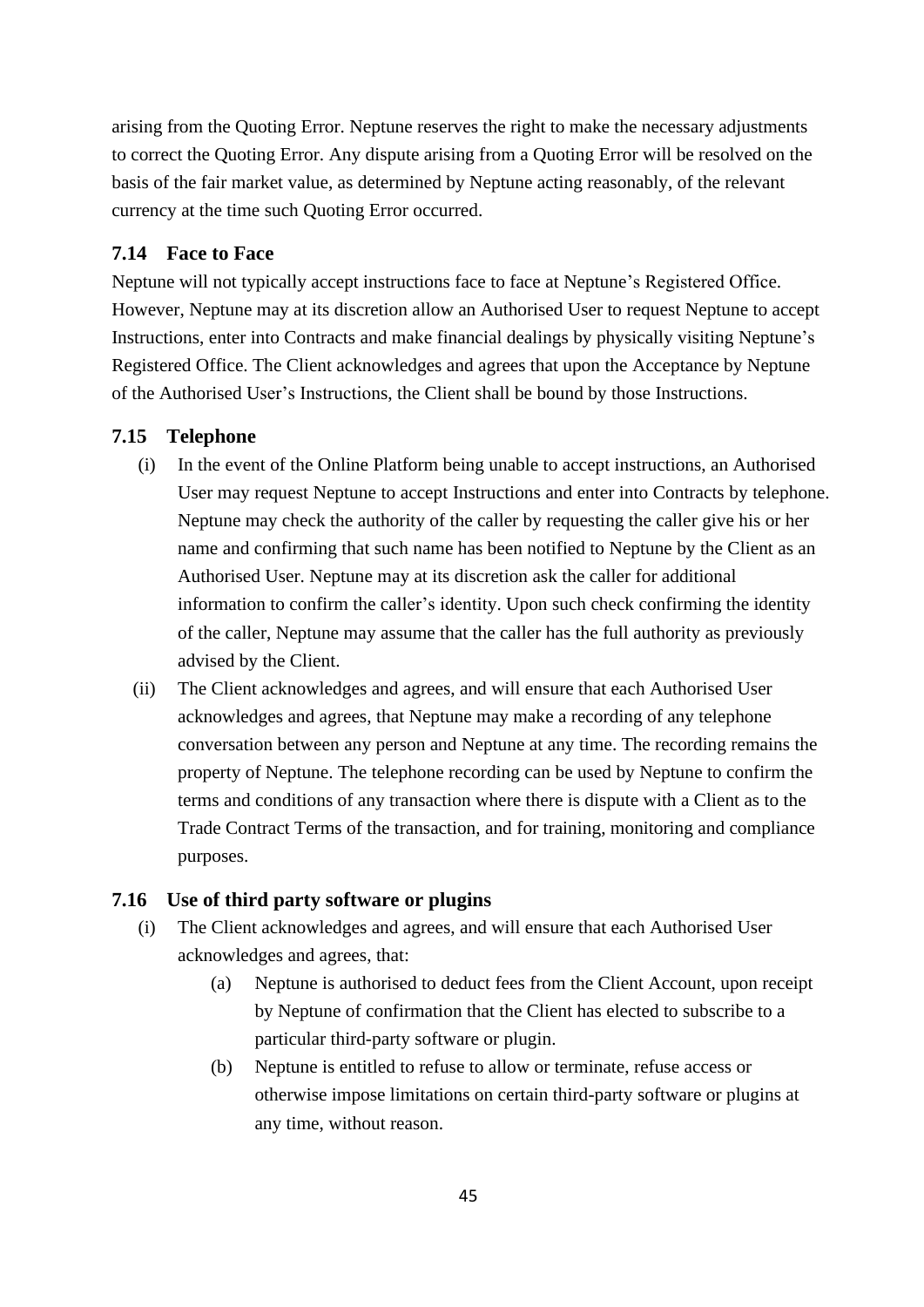- (c) The Client is wholly responsible for managing the risks (including the risk of financial loss) associated with using third party software or plugins, however they are characterised.
- (d) The Client is aware of the risks associated with third party software or plugins, all of which may result in substantial financial loss. Risks include: loss of control of trades; potentially misleading claims made by software vendors; software not working with Neptune's Online Platform; being subject to a Margin Call or Forced Liquidation; and fraudulent or other illegal activity by software vendors.
- (e) The Client will assist Neptune by providing any requested documents, if Neptune chooses to investigate a third-party software or plugin vendor.
- (f) The act by Neptune of deducting fees from a Client Account on behalf of a third party or referring to a third-party asset manager, software vendor or plugin on Neptune's website or elsewhere, is not an endorsement of that third party or its software. Neptune or any related parties take no responsibility whatsoever for any losses incurred by the Client or its employees, agents or assigns, in connection with a third party or its software.
- (g) Neptune reserves the right in its absolute discretion to cancel, unwind, close out, repair, reinstate or take other action with respect to open or closed trades where the Client is using or has otherwise engaged third party software or plugins, if in Neptune's view, there has been an actual, suspected or potential breach of this Agreement, or Neptune believes acting in such away is necessary to protect its own interests, or the interests of clients.

### **7.17 By using our Orders, you expressly acknowledge and agree that:**

- (i) Details about how each of the Orders work are set out in the Product Disclosure Statement and Terms of Business which are your responsibility to read and understand in full. It is also your responsibility to understand how an Order operates before you place any such Order with us. You will not place an Order unless you fully understand the terms and conditions attached to such an Order. Details about how Orders work are available from our dealers on request.
- (ii) Whether or not we accept an Order is at our absolute discretion. Not all Orders are available on all transactions, nor on all electronic trading services.
- (iii) When you place, and we accept, an Order you are trading with us as principal and not dealing on the Underlying Market. Your Order may be triggered even though the bid,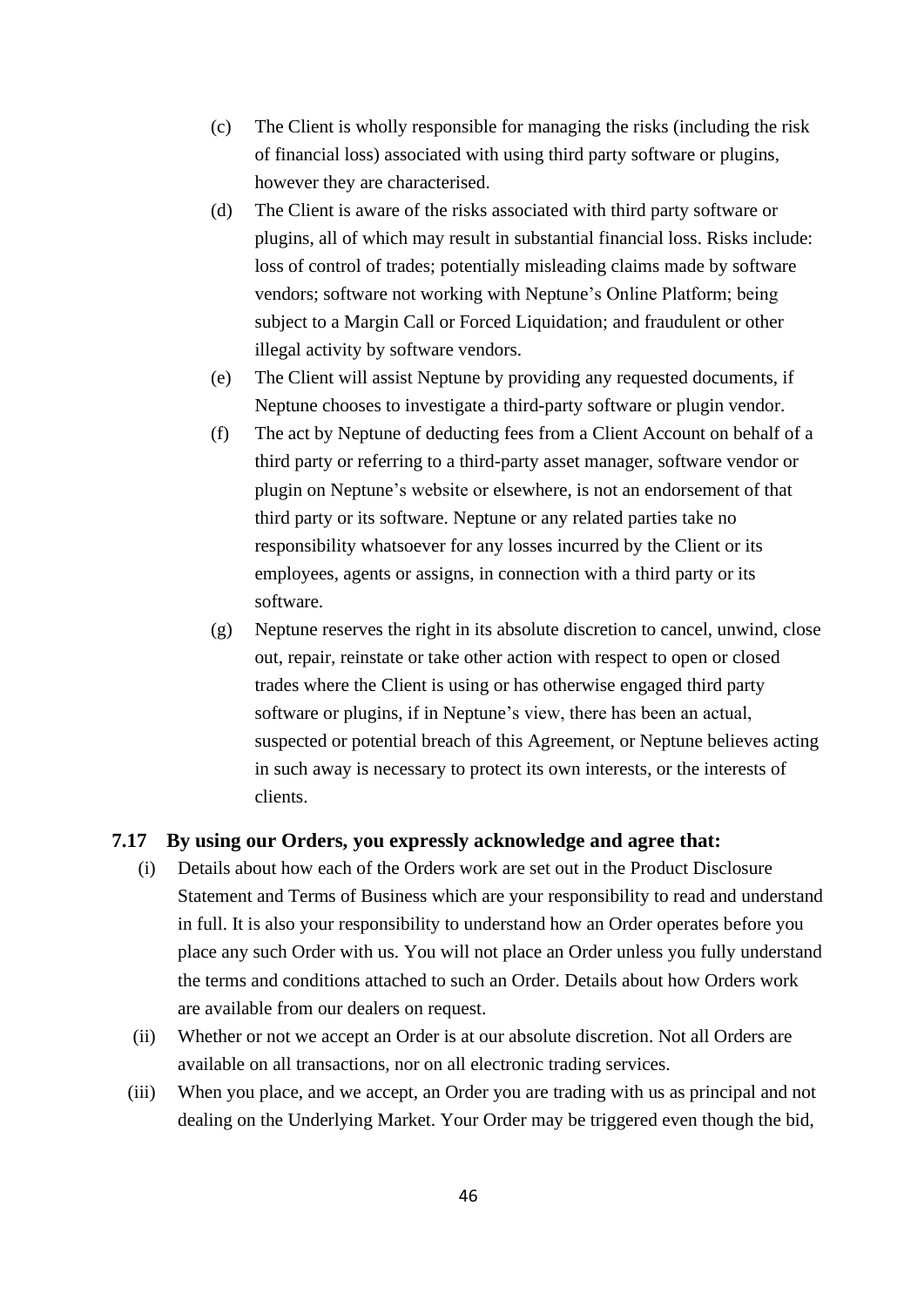or offer as the case may be, may have moved to or through the level of your Order for only a short period.

(iv) Following your Order being triggered, we do not guarantee that a transaction will be opened/closed, nor do we guarantee that if it is opened/closed it will be done so at your specified stop level or limit.

# **8. Online Transaction Platform**

If the Client uses Neptune's online transaction systems (the **Online Platform**) the Client confirms and accepts the following:

- (i) The Client may be able to enter into Contracts at the rates quoted on the Online Platform.
- (ii) All transactions must be completed using the logins and passwords allocated to the Client by Neptune and valid entry of such a login and password will constitute an authorisation by the Client to complete the Contract specified irrespective of whether the login and password are entered by an Authorised User.
- (iii) The Client must ensure that the logins and passwords are kept secure and confidential. The Client must also ensure that each Authorised User to whom a login and password is provided, will keep them secure and confidential. The Client will advise Neptune immediately if the Client has any reason to believe that the login and passwords allocated to the Client have not been kept secure and confidential.
- (iv) The Client must ensure that no unauthorised person is able to use the logins and passwords. As part of this obligation the Client must ensure that each Authorised User quits the Internet browser after using the Online Platform.
- (v) Neptune may at any time without Notice to the Client suspend, withdraw or deny access to the Online Platform for any reason including but not limited to security, quality of service, failure by the Client to pay an amount when due or breach by the Client of any provision of this Agreement.

# <span id="page-46-0"></span>**9. Deduction of Intermediary/Receiving Bank Fees**

- <span id="page-46-1"></span>(i) In some circumstances a number of intermediaries may be involved in payment transaction and may deduct a charge. The receiving bank may also take a charge. These charges cannot always be calculated in advance, and the Client will be liable for these expenses.
- (ii) Neptune will not be liable for losses that result from fees under clause [9](#page-46-0)[\(i\)](#page-46-1) being levied. Neptune will use its best endeavours to ensure that all fees associated with a transaction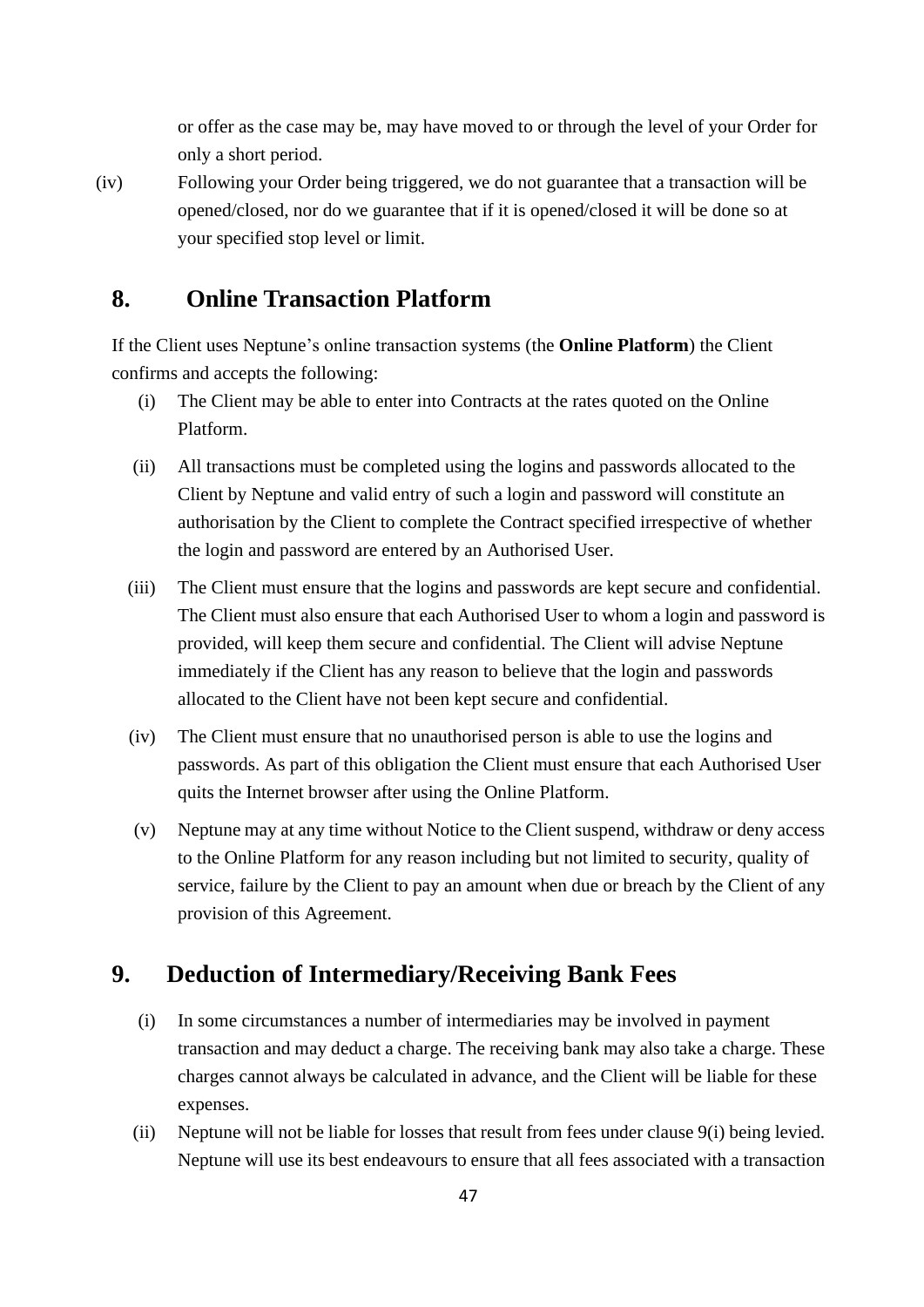are disclosed in the Trade Contract Terms or PDS or FSG. However, due to the complexity of the international foreign exchange markets this may not always be possible. If it is important that an exact amount of a particular currency arrives, the Client agrees to advise Neptune accordingly and Neptune may be able to pre-cover any undefined charges.

# **10. Circumstances Beyond Neptune's Control**

(i) If Neptune is unable to perform its obligations under this Agreement or a Contract because of factors beyond its control or because of a Force Majeure Event, Neptune will notify the Client as soon as is reasonably practicable and will use reasonable endeavours to secure the return of any money paid by the Client in respect of which Neptune has been unable to discharge its obligations under this Agreement.

#### (ii) **Market Disturbance**

- (a) Neptune may give a notice (a **Disturbance Notice**) to the Client at any time if it forms the view that market conditions in the relevant financial market for the currency or other underlying asset concerned are seriously disturbed.
- (b) This includes circumstances where, in Neptune's opinion, deposits in the currency concerned are not available in the ordinary course of business to Neptune in the relevant financial market or because of national or international financial, political or economic circumstances or because of exchange controls.
- (c) When a Disturbance Notice is given, Neptune's obligations will be suspended while it and the Client negotiate alternative arrangements. If both parties reach agreement before the Value Date, those alternative arrangements will apply. If they do not reach agreement within that period, each will be released from its obligations under the relevant transaction.

#### **(iii) Manifest Errors**

(a) A "Manifest Error" means a manifest or obvious misquote by us, or any Market, Stock Exchange, price providing bank, information source, commentator or official on whom we reasonably rely, having regard to the current market conditions at the time an Order is placed. When determining whether or not a situation amounts to a Manifest Error, we may take into account all information in our possession including, without limitation, information concerning all relevant market conditions and any error in, or lack of clarity of, any information source or announcement.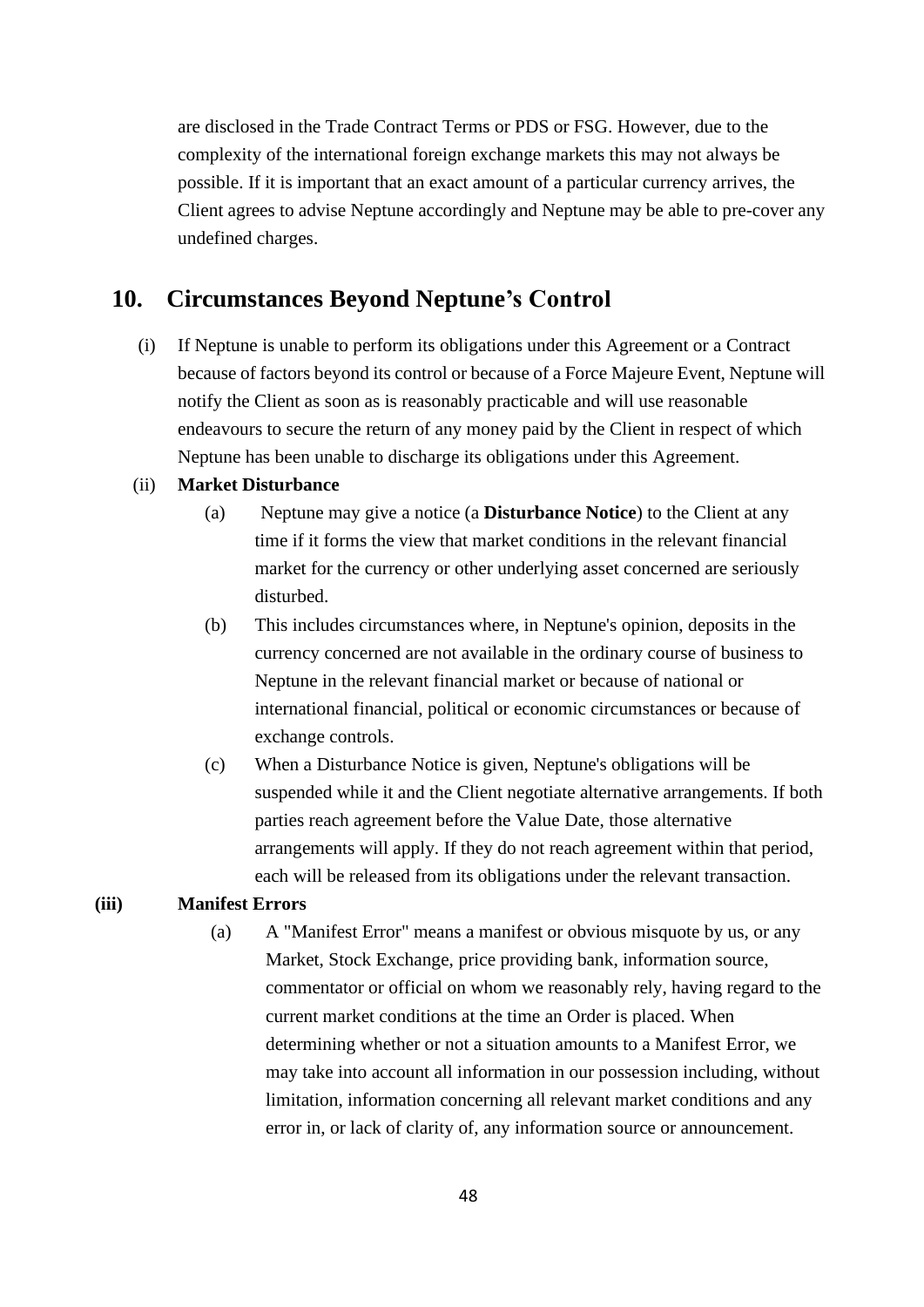- (b) We will, when making a determination as to whether or not a situation amounts to a Manifest Error, act fairly towards you but the fact that you may have entered into, or refrained from entering into, a corresponding financial commitment, contract or transaction in reliance on an Order placed with us (or that you have suffered or may suffer any loss of profit, consequential or indirect loss) shall not be taken into account by us in determining whether there has been a Manifest Error. We reserve the right, without prior notice, to:
	- a. amend the details of such a transaction to reflect what we consider in our discretion, acting in good faith, to be the correct or fair terms of such transaction absent such Manifest Error/s;
	- b. if you do not promptly agree to any amendment made under (a) herein we may void from its inception any transaction resulting from or deriving from a Manifest Error; and/or (b) refrain from taking any action at all to amend the details of such a transaction or void such transaction.
- (c) We shall not be liable to you for any loss, cost, claim, demand or expense you suffer (including loss of profits or any indirect or consequential losses) resulting from a Manifest Error or our decision to enforce the details of a transaction notwithstanding any Manifest Error. In the event that a Manifest Error is made by any Market, Stock Exchange, price providing bank, information source, commentator or official on whom we reasonably rely, we will not be liable to you for any loss, cost, claim, demand, or expense.

### **10.1 Neptune Online Facility**

(i) Access to the Neptune Online Facility is provided "as is". Neptune makes no warranties, express or implied, representations, or guarantees as to the merchantability, fitness for any particular purpose or otherwise with respect to the Neptune Online Facility, its content, any documentation or any hardware or software provided. Technical difficulties could be encountered in connection with the Neptune Online Facility. These difficulties could involve, among others, failures, delays, malfunction, software erosion or hardware damage, which difficulties could be the result of hardware, software or communication link inadequacies or other causes. Such difficulties could lead to possible economic and/or data loss. In no event will Neptune or its Affiliates or any of their employees be liable for any possible loss (including loss of profit or revenue whether direct or indirect), cost or damage including, without limitation, consequential, unforeseeable, special or indirect damages or expense which might occur as a result of or arising out of using, accessing, installing, maintaining,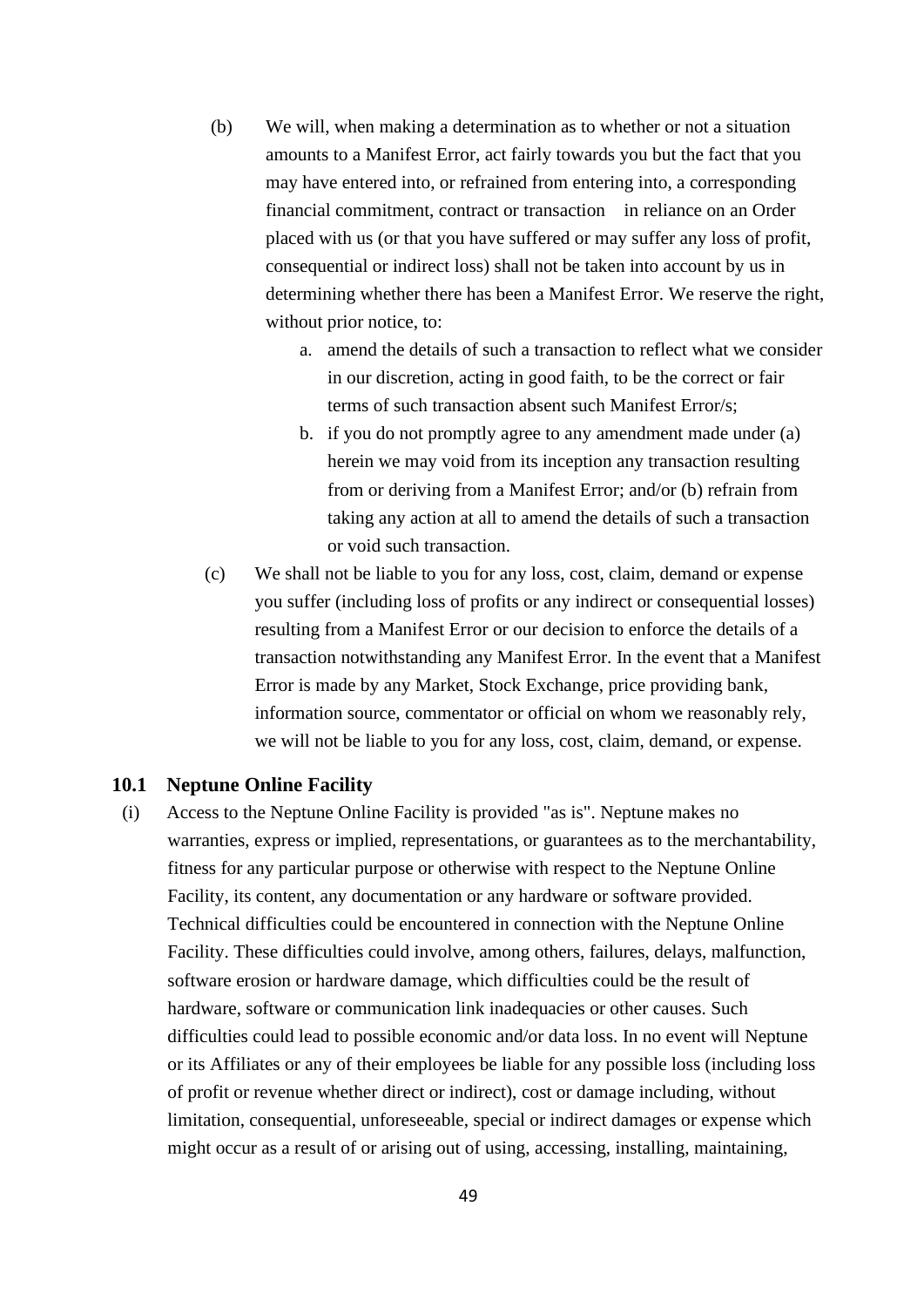modifying, de-activating or attempting to access the Neptune Online Facility or otherwise.

(ii) Since Neptune does not control signal power, its reception or routing via Internet, configuration of your equipment or reliability of its connection, Neptune cannot be responsible for communication failures, distortions or delays occurred when using the Neptune online facilities.

# <span id="page-49-0"></span>**11. Client Money**

- (i) The Client agrees that Neptune may aggregate money paid into the Client's Segregated Account (the **Monies**) with funds received from other Clients into a single designated account (the **Client Segregated Account**), which will be maintained as required by Law.
- (ii) The Client consents to and directs Neptune to retain any interest accrued from time to time on the Monies, and to invest that money as permitted by Law.
- (iii) The Client authorises and directs Neptune to withdraw, apply or otherwise utilise the Monies:
	- (a) in order to meet obligations (the **Obligations**) incurred by Neptune on behalf of the Client;
	- (b) in order to enforce other rights that Neptune has under this agreement or in the PDS; and
	- (c) for any other reason allowed by Law.
- (iv) The client agrees that when Neptune uses the Monies for a lawful purpose as set out in this clause [11,](#page-49-0) the Monies do not belong to the client and do not constitute a loan or constructive trust in favour of the client.
- (v) If the Client has an open Contract, and it requires a deduction for any reason as set out in this Agreement or the PDS, that deduction may occur immediately when the deduction arises, and the Monies will become Neptune money. Conversely, if the Client has an open Contract, and it requires a credit for any reason as set out in this Agreement or the PDS, that credit will typically be applied to the Client's Monies within twenty-four (24) hours of the Client's position being closed.

# **12. Notices**

- (i) Any notice or other writing required or permitted to be given under this Agreement or for the purposes of this Agreement (**Notice**) shall be in writing and shall:
	- (a) If to the Client, be sent by prepaid registered mail or delivered by hand to the address of the Client set out in this Agreement, or such other address the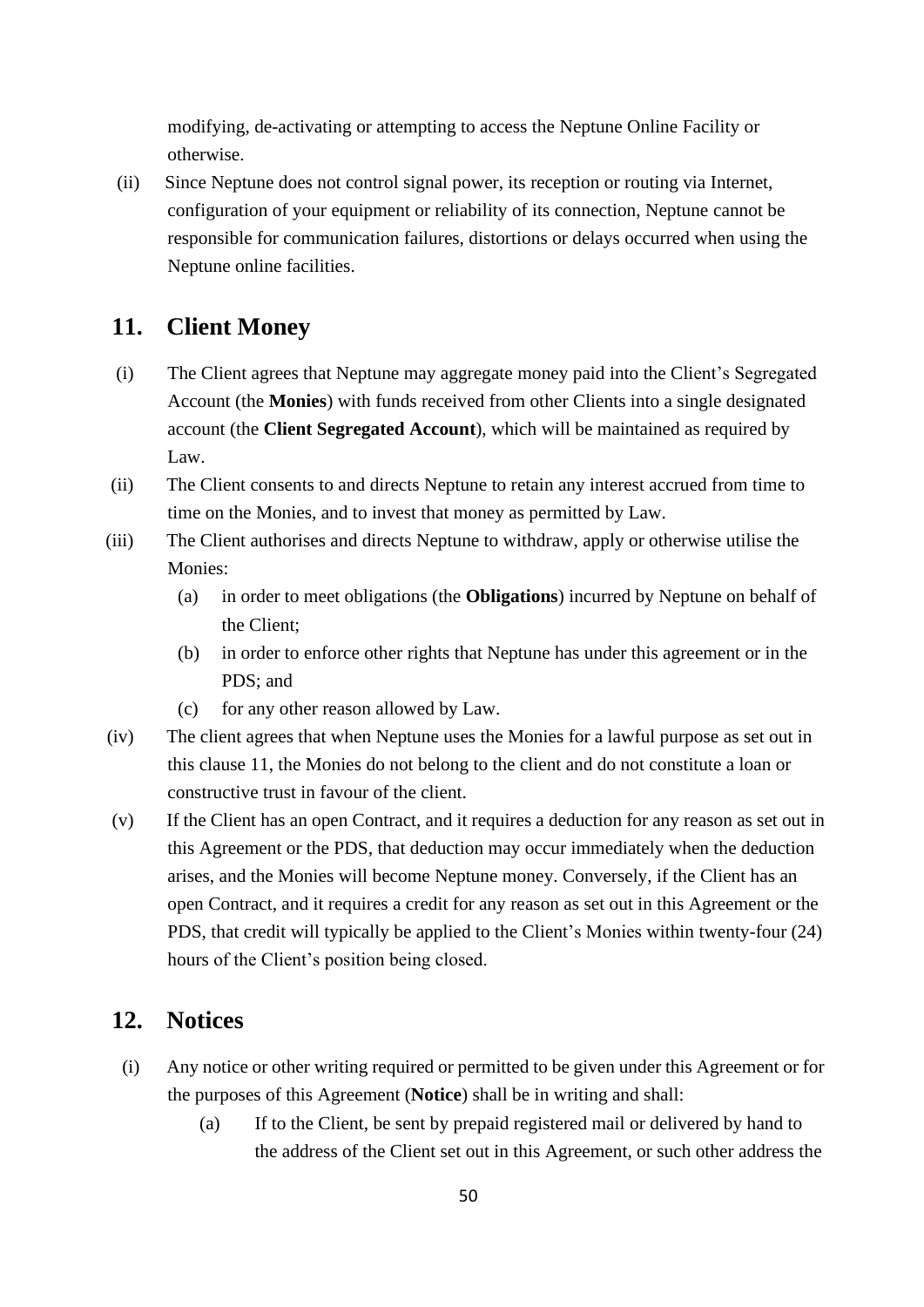Client designates in writing, or by Neptune posting a Notice to the Neptune Website; and

- i. if posted on the Neptune Website, Notice is deemed to have been given 3 Days after the Notice was posted on the Neptune Website; or
- ii. if the Notice was sent to the address of the Client, the Notice is deemed to have been given on the Day after the Notice was sent, unless delivered by hand in which case the Notice is deemed to have been given on delivery.
- (b) If to Neptune, be sent by prepaid registered mail or delivered by hand to the address of Neptune set out in this Agreement or the PDS, or such other address as Neptune designates in writing, and such Notice is deemed to have been given on the Day after the Notice was sent, unless delivered by hand in which case the Notice is deemed to have been given on delivery.
- (ii) Any Notice given or made under this Agreement may also be sent by email if:
	- (a) the Notice is sent to the email address last notified by the intended recipient to the sender; and
	- (b) the sender keeps an electronic or printed copy of the Notice sent.
- (iii) A Notice sent by email will be deemed to have been given on the first to occur of:
	- (a) receipt by the sender of an email acknowledgement from the recipient's information system showing that the Notice has been delivered to the email address stated above;
	- (b) the time that the Notice enters an information system which is under the control of the recipient; or
	- (c) the time that the Notice is first opened or read by an employee or officer of the recipient.

### **13. Termination**

- (i) This Agreement may be terminated immediately by the Client or Neptune by Notice to the other in writing. However, termination by either party shall not affect any Contract or other transaction previously entered into and shall not relieve either party of any outstanding obligations arising out of this Agreement, nor shall it relieve the Client of any obligations arising out of any Contract entered into prior to such termination.
- (ii) In the event that Neptune is made aware of or has reason to believe any of the following:
	- (a) that the Client has provided false or misleading information to Neptune; or
	- (b) that the Client has participated or is participating or has assisted or is assisting in money laundering or terrorist financing; or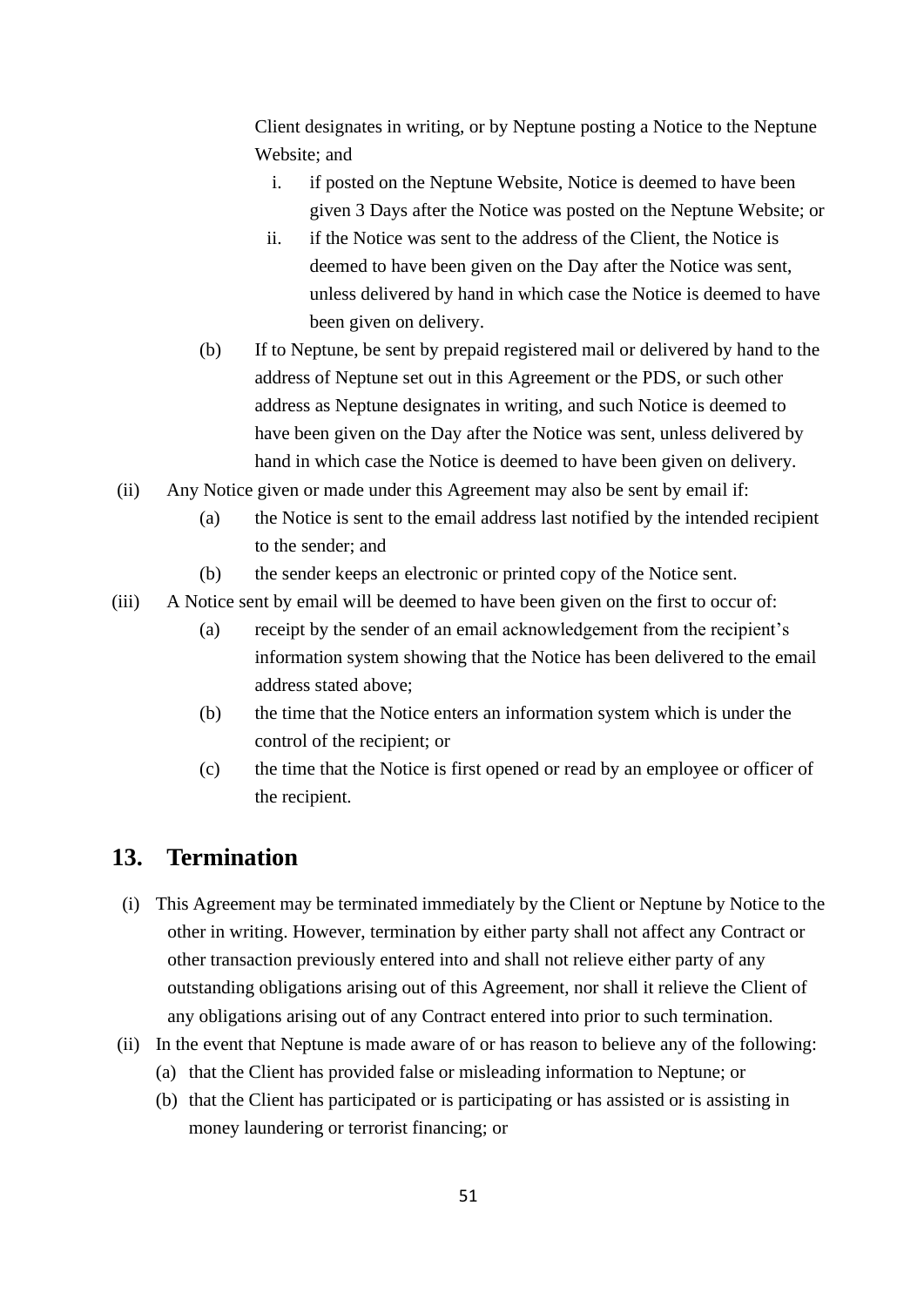(c) that the Client is being officially investigated by law enforcement and/or regulatory agencies;

then Neptune at its sole discretion, may terminate this Agreement immediately by Notice to the Client, and Neptune shall be relieved of any obligations set out in this Agreement or arising out of the transactions contemplated by this Agreement, including any obligations arising out of any Contract already entered into with Neptune.

# **14. Limitation of Liability**

- (i) Neptune will use all reasonable endeavours to execute Contracts or make payments to the Client or to any third party specified by the Client, in accordance with the timing specified in the Client's Instructions. However, Neptune shall not be liable under any circumstances for any direct, indirect or consequential loss (including any loss of profits) incurred as a result of a delay in funds reaching the Client's nominated account.
- (ii) Nothing in this Agreement is intended to limit or exclude any liability Neptune may owe the Client under any statutory rights the Client may have.

# **15. Dispute Resolution**

- (i) Except to the extent that this clause is inconsistent with the requirements of any legislative or regulatory regime, the dispute resolution process set out in this clause shall apply. The parties must use all their reasonable endeavours to resolve any dispute arising in connection with this Agreement or any transactions there under.
- (ii) Neptune will attempt to deal with complaints and disputes in a prompt and efficient manner, within a period of forty-five (45) days (where possible). Some complaints may be resolved more quickly depending on the facts and nature of the complaint. If the complaint is more complex and takes longer than forty-five (45) days, we will communicate the reason for the delay.
- (iii) If the Senior Officers (or individual and the Neptune Senior Officer) fail to resolve the dispute within forty-five (45) days, the parties must, at the written request of either party and within ten (10) days of receipt of the request, refer the dispute to mediation in accordance with, and subject to, the Institute of Arbitrators and Mediators Australia Rules for the Mediation of Commercial Disputes. The costs of the mediator shall be met equally by the parties. If the dispute or difference is not settled within thirty (30) days of the submission to mediation (unless such period is extended by Agreement of the parties), it shall be submitted to arbitration in accordance with, and subject to, the Institute of Arbitrators Australia Rules for the Conduct of Commercial Arbitrations.